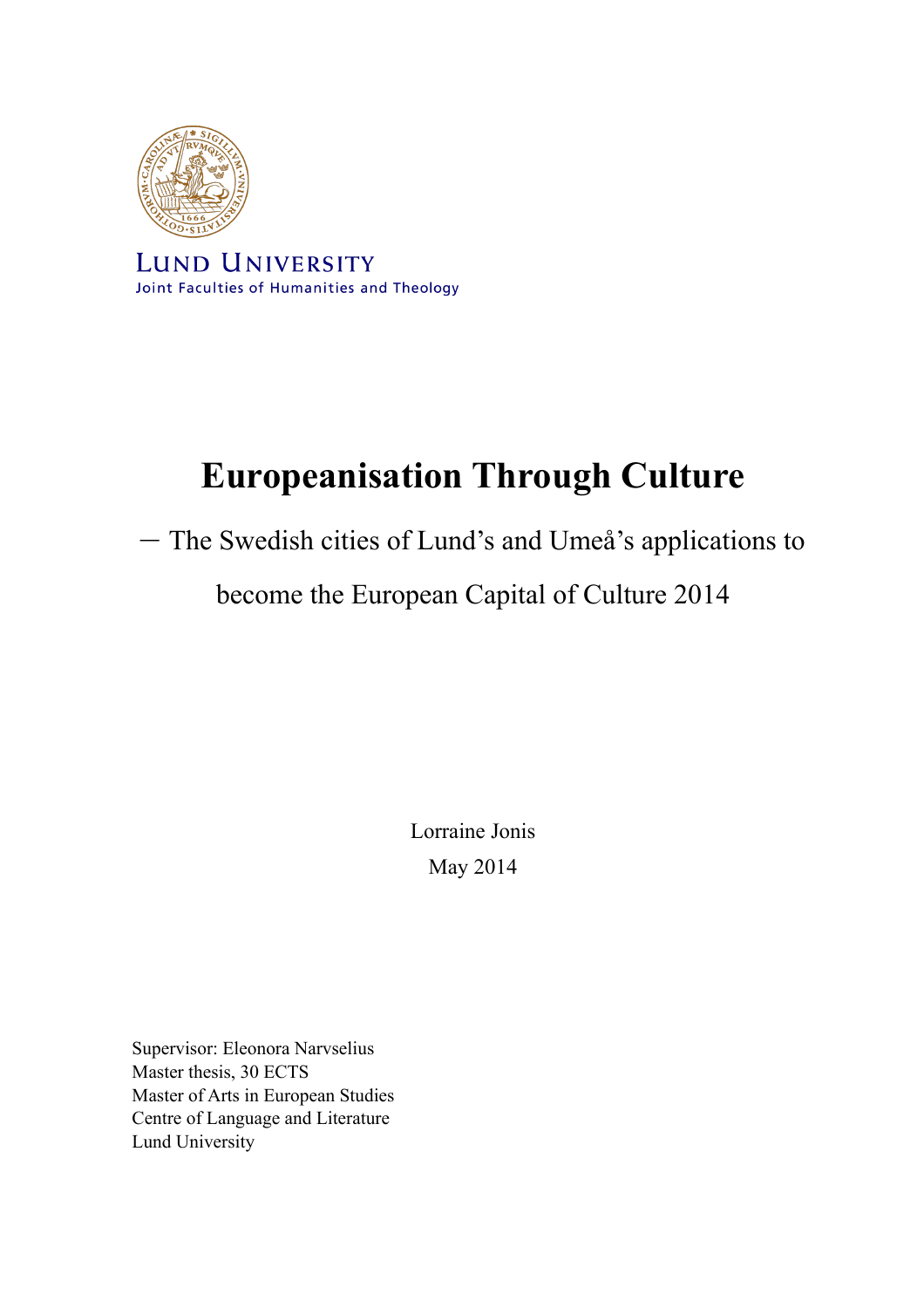#### **Abstract**

This thesis compares the Swedish cities of Lund's *Meaningful Meetings* and Umeå's *Curiosity and Passion - The Art of Co-Creation* applications to be named European Capital of Culture (ECOC) 2014. The applications focus on two criteria of the EU, European Dimension and City and Citizens. The way the two bids worked with the criteria will reveal the process of Europeanisation – the process of creating common meaning and collective understandings of Europe. Interviews with cultural professionals that worked on the applications, two of the actors and a member of the selection panel were interviewed. By doing a discourse analysis of the material, reoccurring topics that are used to build the Europeanisation will be visible. The analysis will focus on two terms used by Monica Sassatelli in her research of ECOC: reconceptualisation and regeneration of space. The Europeanisation was then conceptualised with the help of Thomas Risse's three models of identity formation: Blended identities, nested identities and zero-sum identity.

The research questions are: What were the motivation of the applications, was reconceptualisation or regeneration a part of it? And how was the Europeanisation carried out? The hypothesis of this thesis is that the spatiality of the cities, the geography and landscape is used to build the europeanness of the cities. The hypothesis was proven to be accurate, e.g. with Lund legitimising its europeanness by being a part of the Öresund region, while Umeå met resistance to their europeanness due to their periphery position on the continent. When asked, all of the informants connected the European Dimension to spatiality. Regeneration was almost a banal part of the application, while informants and the application paid special focus to reconceptualisation. Umeå legitimised their europeanness though international cooperations while the actors in Lund had a lack of understanding of the European Dimension and lack of quality in the partnerships lead to their loss. The second research question revealed that Umeå, in the application and the informants showed their europeanness through blended identities. Lund tried to do the same, but failed due to discrepancies amongst the actors.

Key words: Europeanisation, reconceptualisation, regeneration, European Capital of Culture, spatiality, Sweden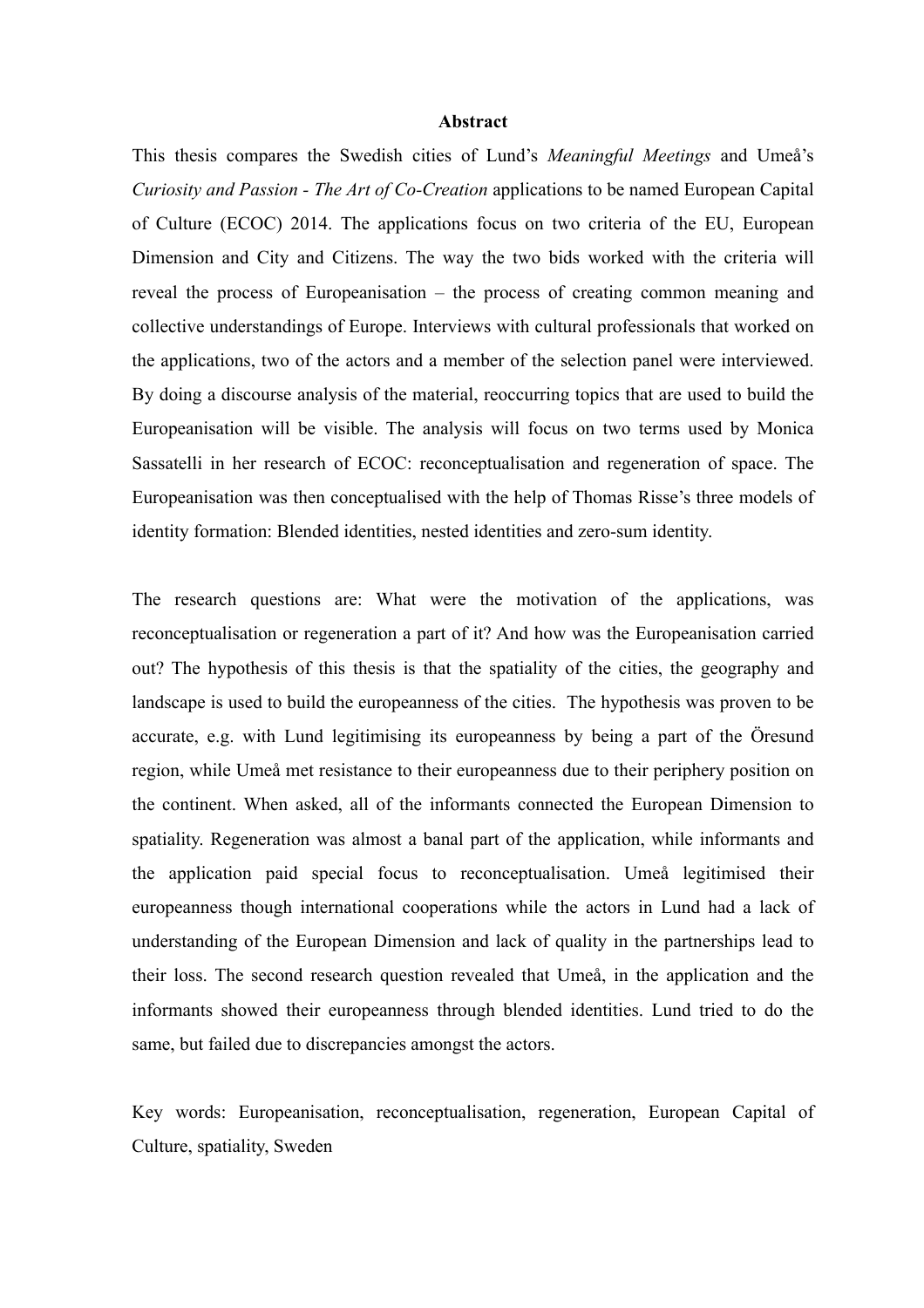| 1. Introduction                                         | $\mathbf{1}$   |
|---------------------------------------------------------|----------------|
| $1.2$ Aim                                               | $\overline{2}$ |
| 1.3 Hypothesis                                          | $\overline{2}$ |
| 1.4 Research questions                                  | $\overline{2}$ |
| 1.5 Methodology and theory                              | $\overline{2}$ |
| 1.6 Literature review                                   | $\tau$         |
| 2. Background                                           | 8              |
| 2.1 Cultural policies of the European Union             | 8              |
| 2.2 European Capitals of Culture application procedure  | 10             |
| 2.3 Interview 1, the Selection panel                    | 16             |
| 3. Lund: Meaningful Meetings                            | 19             |
| 3.1 Application                                         | 19             |
| 3.2 Interview 2, writers, Lund                          | 29             |
| 3.3 Interview 3, Lund University                        | 34             |
| 3.4 Results                                             | 38             |
| 4. Umeå: Curiosity and Passion – The Art of Co-Creation | 42             |
| 4.1 Application                                         | 42             |
| 4.2 Interview 4, writer, Umeå                           | 50             |
| 4.3 Interview 5, Umeå University                        | 52             |
| 4.4 Results                                             | 54             |
| 5. Lund and Umeå – a comparison                         | 58             |
| 6. Conclusion                                           | 62             |
| List of abbreviations                                   | 64             |
| Tables and figures                                      | 64             |
| Bibliography                                            |                |
| Appendix 1                                              |                |

# **Table of contents**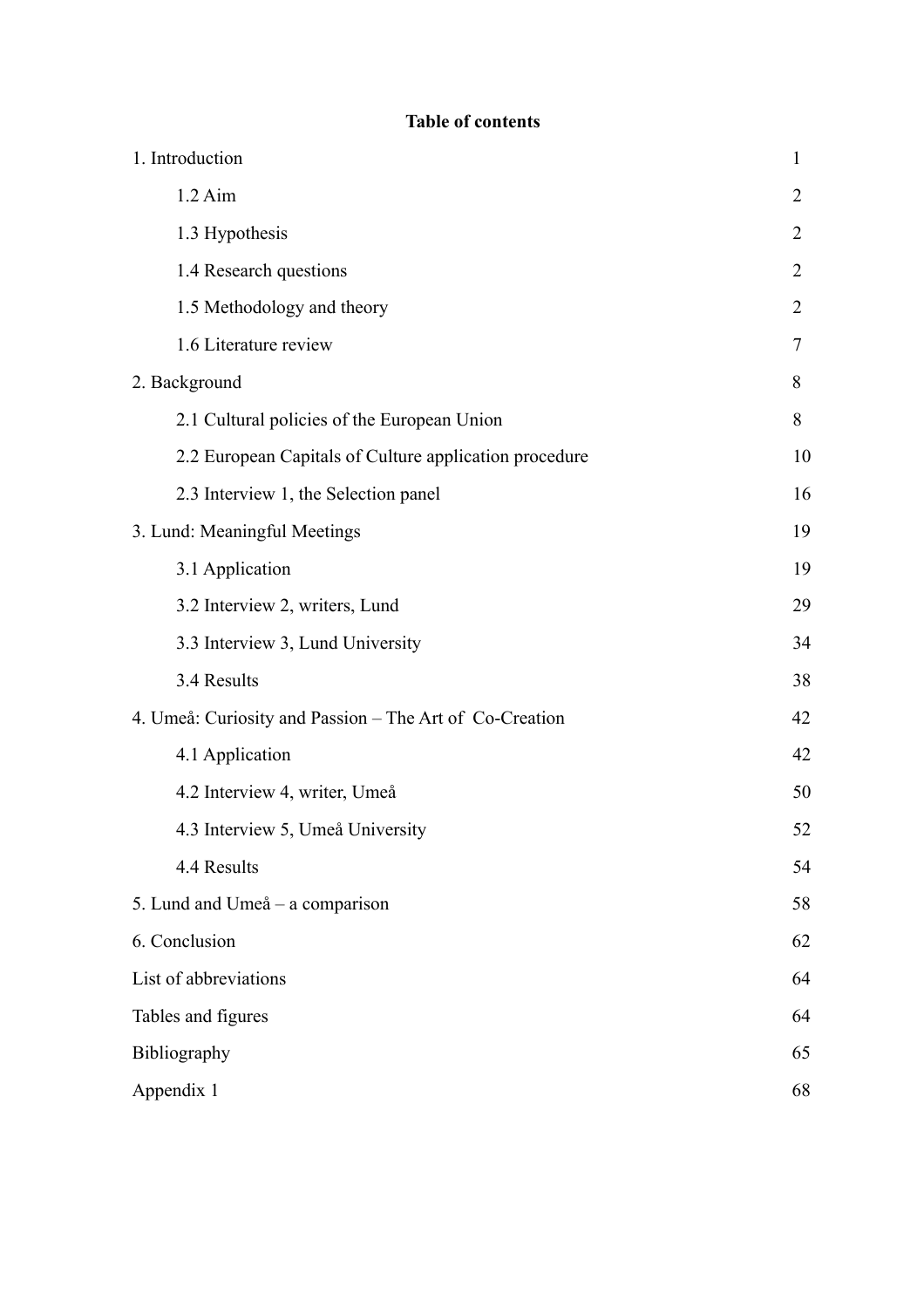## <span id="page-3-0"></span>**1. Introduction**

The process of being appointed as a European Capital of Culture (ECOC) is a six year long, vigorous search for the "europeanness" of the city in question. The Swedish cities of Lund and Umeå were the two candidates of the final selection round of ECOC 2014, ending with Umeå claiming the title together with Riga, Latvia.

According to the European Commission (EC), the purpose of the ECOC are to[:1](#page-3-1)

- 1. highlight the richness and diversity of European cultures
- 2. celebrate the cultural ties that link Europeans together
- 3. bring people from different European countries into contact with each other's culture and promote mutual understanding
- 4. foster a feeling of European citizenship

The purpose is based on articles three and four of *Decision No 1622/2006,* which regulates the application procedure and states what a ECOC must fulfil in order to gain the title. The ECOC should foster a connection to the member states' (MS) own cultural policy but also on the main criteria: *European Dimension* and *City And Citizens*. [2](#page-3-2) The national, regional and local cultures are not mentioned. The applicants went through a Europeanisation process while trying to fulfil these criteria. Europeanisation is generally defined as "becoming more European like". Thomas Risse and Maria Green Cowles explains Europeanisation as "constructing a system of meanings and collective understandings"[.3](#page-3-3)

Green Cowles and Risse's definition will be used in accordance with Monica Sassatelli's research about the European Capitals of Culture. Her research shows that in the context of ECOC, the Europeanisation is not a top-down process centralised in Brussels, but a process

<span id="page-3-1"></span><sup>1</sup> European Commission, "European Capital of Culture," 13 January 2014 http://ec.europa.eu/culture/our-programmes-and-actions/capitals/ european-capitals-of-culture\_en.htm

<span id="page-3-2"></span><sup>2</sup> Read more about the articles in chapter 2.2 European Capitals of Culture in this thesis

<span id="page-3-3"></span><sup>3</sup> Thomas Risse Maria Green Cowles, "Transforming Europe : conclusion," in *Transforming Europe : europeanization and domestic change*, ed. Maria Green Cowles, James A. Caporaso, and Thomas Risse (Ithaca, N.Y.: Cornell University Press, 2001), pg. 219.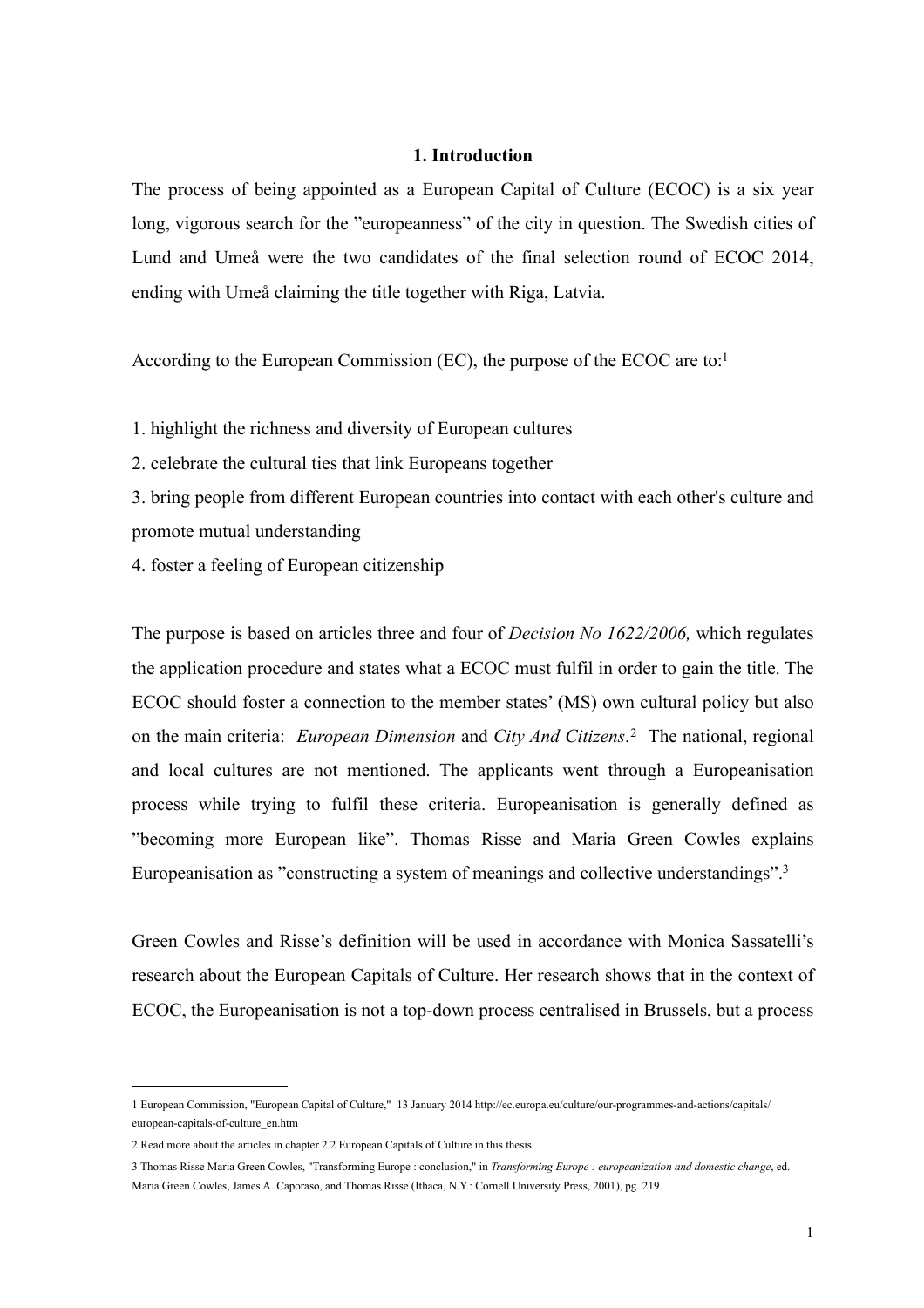initiated and carried out by the city itself through the content of the ECOC programme and the transformation of space.[4](#page-4-4)

Sassatelli use two different terms when describing europeanisation though transformation of space: *regeneration*, the refurbishment of the city and *reconceptualisation*, the concept of defining the city European. This transformation of space, both physically and mentally, is central in the Europeanisation process – a tangible and an intangible process. The geographical context in which the cities are located might therefore have very tangible assets to fulfil the European Dimension and City and Citizens criteria creating a spatial space. The actual outcome of the ECOC programme however is more intangible and may be harder to grasp. How the europeanness of the cities are described will be compared to Risse's three models of identity formation, nested identities, blended identities and zerosum identity.

# <span id="page-4-0"></span>**1.2 Aim**

The aim of the thesis is to compare the applications by Lund and Umeå to become ECOC 2014 with focus on europeanisation through culture.

## <span id="page-4-1"></span>**1.3 Hypothesis**

The spatiality of the cities will be conceptualised by actors as an essential part of Europeanisation.

#### <span id="page-4-2"></span>**1.4 Research questions**

- What motivated the cities to apply? Was regeneration and reconceptualisation motives for the cities?
- How was the Europeanisation carried out?

#### <span id="page-4-3"></span>**1.5 Methodology and theory**

Lund and Umeå have several factors in common which makes them suitable for comparison. They are Swedish cities, they are university cities and they are of a similar size population wise. Both of them applied during the same time period and both followed

<span id="page-4-4"></span><sup>4</sup> Monica Sassatelli, *Becoming Europeans : cultural identity and cultural policies* (Basingstoke: Palgrave Macmillan, 2009), pg. 99-100.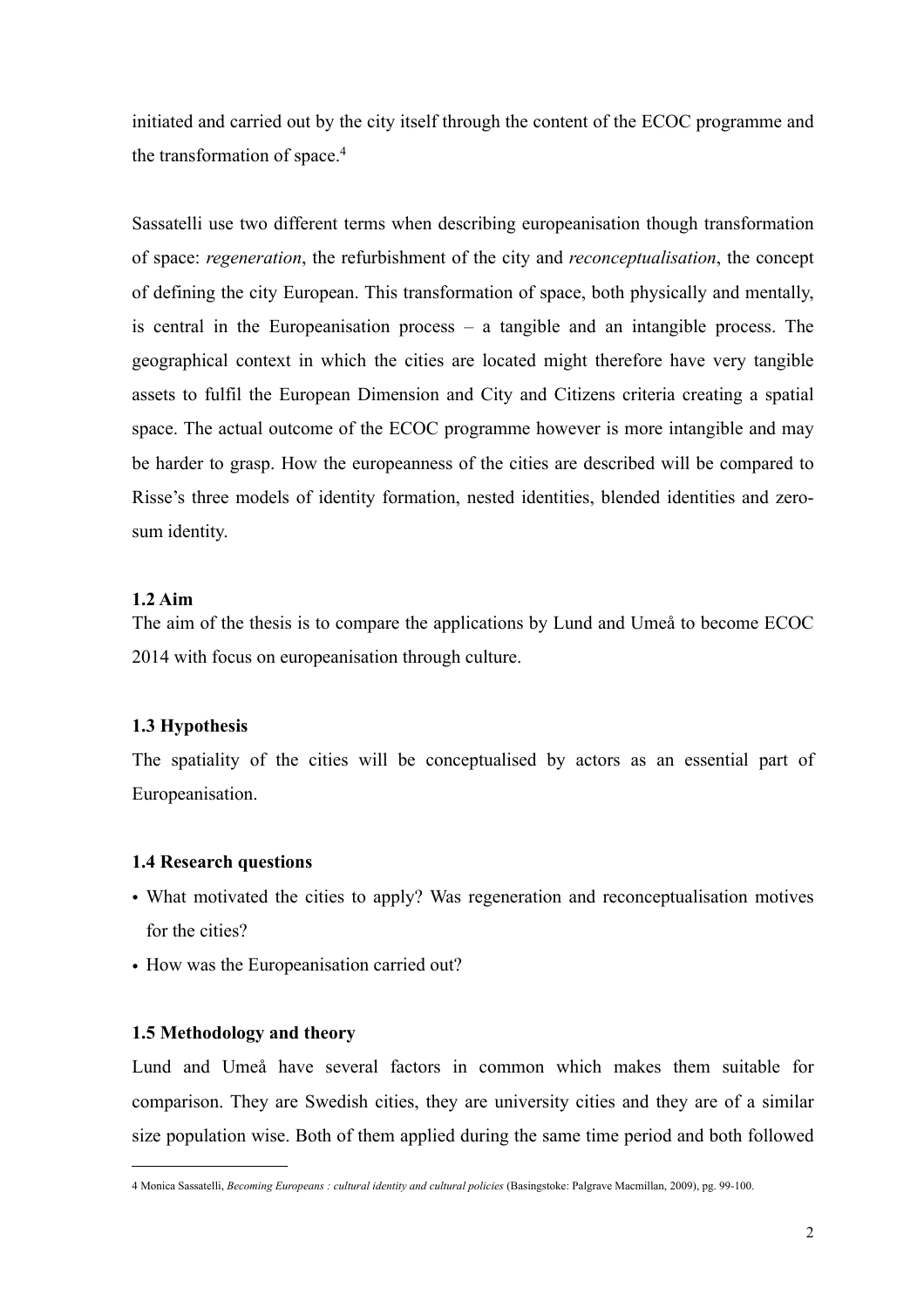the same criteria of the application procedure. This study is based on an interpretative approach. The level of replicability is low and the data collected from interviews may differ substantially depending on the memories of the informants. My own experiences and biases as a cultural expert living in Lund and studying at the university may also influence the material. However, the theoretical framework brings an openness to the material and the method will help make visible the structures of Europeanisation and the influence of the agents involved. The link between the agent and the context of which the agents act in are crucial to this thesis as the applications are based on a context of documents on local, regional, national and supranational levels.



Figure 1, flowchart of the discursive context.<sup>[5](#page-5-0)</sup>

The agents are the cultural operators that were apart of writing the application and representatives from Lund University and Umeå University. They were important partners/ actors in the bids, and are comparable for this thesis. Finally, a member of the Selection Panel that make the final decision on whom would win the ECOC title of Sweden 2014 will also be represented in this thesis, *i.e* a recipient/audience member of the application. This study will not look at documents by the municipalities, the regions or Sweden. Though they are influential to the application in a political sense, there would have been too much material to analyse for this thesis. Instead, their influence will be looked at through secondary, intertextual references in the applications and interviews.

<span id="page-5-0"></span><sup>5</sup> by Lorraine Jonis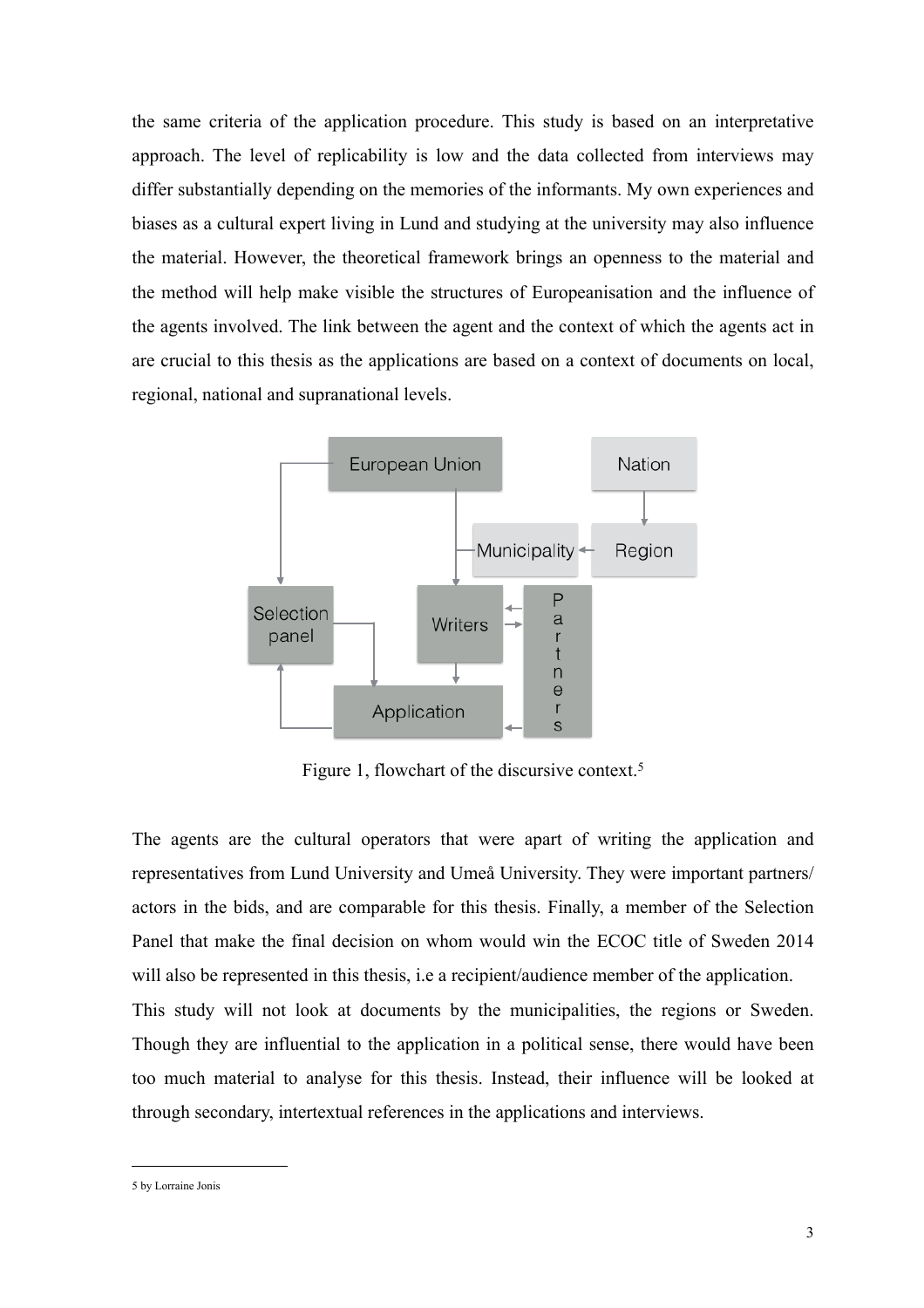Discourse is one tool that helps the agents shape their context.<sup>6</sup> A study of the language used and the context of which it is used in, will give indications as to what topics were used during the writing of the applications and what motivations may have been there. Different types of documents will be necessary for this thesis; the applications of Lund and Umeå, and also the EU document *Decision No 1622/2006* which regulates the ECOC applications and contains the definition of the two main criteria European Dimension and City and Citizens. The Selection Panel paid special attention to these criteria as they made their recommendation of European Capital of Culture 2014[.7](#page-6-1)

There are different levels of discourse analysis; this analysis will take place on a messolevel of the text focusing on the mid-range texts and reoccurring topics, meaning the topics that were used in the bids and spoken about by the informants.<sup>[8](#page-6-2)</sup> The overall discursive structure of a macro-level will not be analysed. A topic is defined theoretically as aboutness, something in the text that is reoccurring and thereby creates a context.<sup>[9](#page-6-3)</sup> By using critical discourse analysis, the hidden topics will reveal the collective understandings and meanings of Europeanisation.[10](#page-6-4) The European Dimension and City and Citizens criteria are what the EU requires of the ECOC's, but how the criteria are realised is up to each city to decide. Visual aspects of the applications, that is a multi-modal approach will also be applied.[11](#page-6-5) This will be valuable when looking at the maps included in the application to see how the cities visually place themselves in a European context.

Looking again at the purpose of the ECOC, a strive to promote europeanness is present. The cultural operators or writers therefore had to work with the local and national culture to build the Europeanisation. How the cultural operators present and speak about Europeanisation will be conceptualised with the help of Thomas Risse's three models of identity formation[:12](#page-6-6)

<span id="page-6-0"></span><sup>6</sup> Brian Paltridge, *Discourse analysis : an introduction*, Continuum discourse series (London: Continuum, 2006), pg. 3.

<span id="page-6-1"></span><sup>7</sup> Selection Panel *Selection of a European Capital of Culture 2014 in Sweden: Final Selection Report* 2009 pg. 3

<span id="page-6-2"></span><sup>8</sup> Teun A. van Dijk, *Discourse as structure and process*, Discourse studies (London: Sage, 1997), pg. 10.

<span id="page-6-3"></span><sup>9</sup> Linda Forrest Russell S. Tomlin, Ming Ming Pu and Myung Hee Kim, "Discourse semantics," in *Discourse as structure and process*, ed. Teun A. van Dijk (1997), pg. 84, 90.

<span id="page-6-4"></span><sup>10</sup> Paltridge, *Discourse analysis : an introduction*, 2006. pg. 178.

<span id="page-6-5"></span><sup>11</sup> van Dijk, *Discourse as structure and process*, 1997. pg. 6.

<span id="page-6-6"></span><sup>12</sup> Thomas Risse, "European Identity and the Heritage of National cultures," in *Rethinking Heritage : cultures and politics in Europe*, ed. Robert Shannon Peckham (London: I.B. Tauris, 2003), pg. 75-77.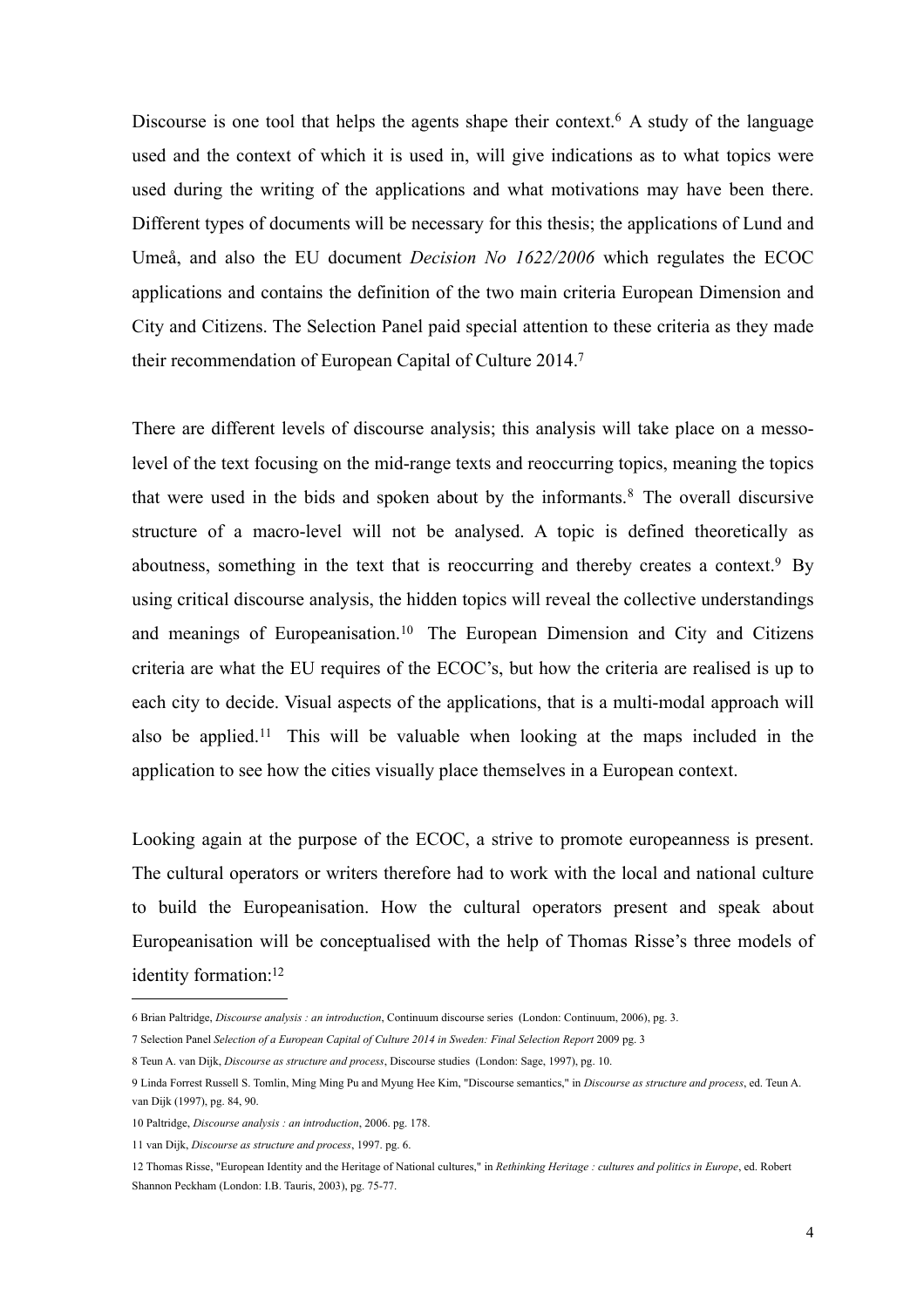Nested identities: identities formed in layers, like a Russian matryoshka doll. This type of formation suggests a hierarchy where the levels close to the core are of higher importance. Blended identities: identities that are mixed seamlessly, like a marble cake, without a particular hierarchy.

Zero-sum: the European identity is accepted and cancels the national and regional identities.

This thesis will not investigate the citizens of Lund and Umeå's connection to European identity patterns. As a steppingstone for the analysis, the two main topics that Monica Sassatelli uses in her research about the nine ECOC cities of 2000 will be utilised in this study. The terms used was reconceptualisation, the practice of renaming a space as European[.13](#page-7-0) This has been done by several cities as a method to declare themselves European, Stockholm's ECOC year of 1998 is one example.<sup>[14](#page-7-1)</sup> At the time of nomination, Sweden was not a part of the EU. The other term Sassatelli uses is regeneration, the motivation to use culture to improve the city through boosting its culture and creative sector, infrastructure, and renovations.<sup>15</sup> Both of these concepts are what may lead to a banalisation of Europe, Europe becoming normalised, a social fact.<sup>16</sup>

To analyse how Europe is presented, the structure of the applications are of importance. In chapter I of the applications, *Basic Principles*, there is a question about the geographical area: "Which geographical area does the city intend to involve in the 'European Capital of Culture' event? Explain this choice.["17](#page-7-4) Sassatelli speaks about the ECOC-programme creating new cultural space.[18](#page-7-5) This means going beyond merely explaining a geographical area, it would require using the spatial space to create a bid. The candidates are prompted to discuss the geographical area that they are in. However, the hypothesis of this thesis is that the geographical area will play a more significant part in fulfilling the criteria of European Dimension and City and Citizens, beyond a mere description of the area.

<span id="page-7-0"></span><sup>13</sup> Sassatelli, *Becoming Europeans : cultural identity and cultural policies*, 2009. pg. 81.

<span id="page-7-1"></span><sup>14</sup> *Becoming Europeans : cultural identity and cultural policies*, 2009. pg. 91.

<span id="page-7-2"></span><sup>15</sup> *Becoming Europeans : cultural identity and cultural policies*, 2009. pg. 80.

<span id="page-7-3"></span><sup>16</sup> *Becoming Europeans : cultural identity and cultural policies*, 2009. pg. 197.

<span id="page-7-4"></span><sup>17</sup> European Commission *Application for the title of European Capital of Culture* 

<span id="page-7-5"></span><sup>18</sup> *Becoming Europeans : cultural identity and cultural policies,* 2009. pg. 4-5.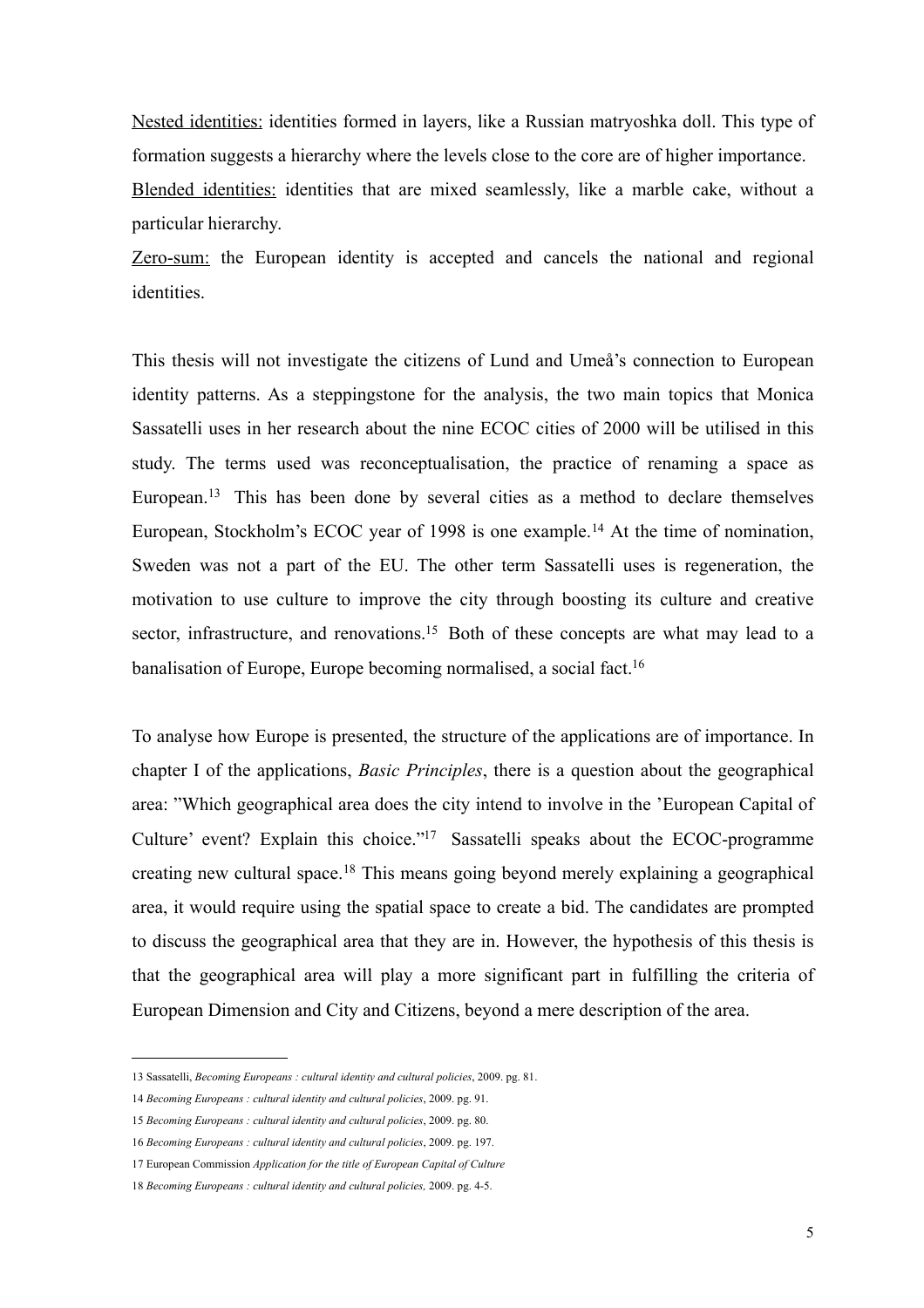The candidates answer questions in their applications on how they will promote the two main criteria. The applications consists of the following chapters[:19](#page-8-0)

- I. Basic Principles
- II. Structure of the programme for the event
- III. Organisation and financing of the event
- IV. City infrastructure
- V. Communication strategy
- VI. Evaluation and monitoring of the event
- VII. Additional information

The schemata of the application is therefore constructed by the European Union. Since the aim of this thesis is to investigate the europeanisation through culture, chapters one and two of the application are the most relevant, as that is where this topic is presented, as well as additional information in chapter seven. The other chapters will not be analysed in this thesis. The thesis will focus on the second version of the Lund application and both the first and second of Umeå's applications. The reason for this is that the candidates have chosen different structures and methods for writing. Lund still follows the schemata of the European Union in part two, while Umeå composed part two as a continuation to part one. This requires both of Umeå's applications to be analysed in order to give a solid foundation of analysis and comparison.

Since the applications are a product of perceptions and strategies, the ethnographic method of conducting interviews will be fruitful for the research. The informants will be cultural professionals who have had education and experience working in this field. They will contribute with their perspectives of the events which will be reflected in the interviews. Since the application itself was finalised in 2009, several years have gone by since they may have looked at the text that they produced or spoke about the topic; several informants have said that they may not remember correctly. Their views on Europeanisation and culture may have changed since then. This distance in time could give the informants a sense of reminiscence and more reflections on their views now in comparison to the time

<span id="page-8-0"></span><sup>19</sup> "Application for the title of European Capital of Culture."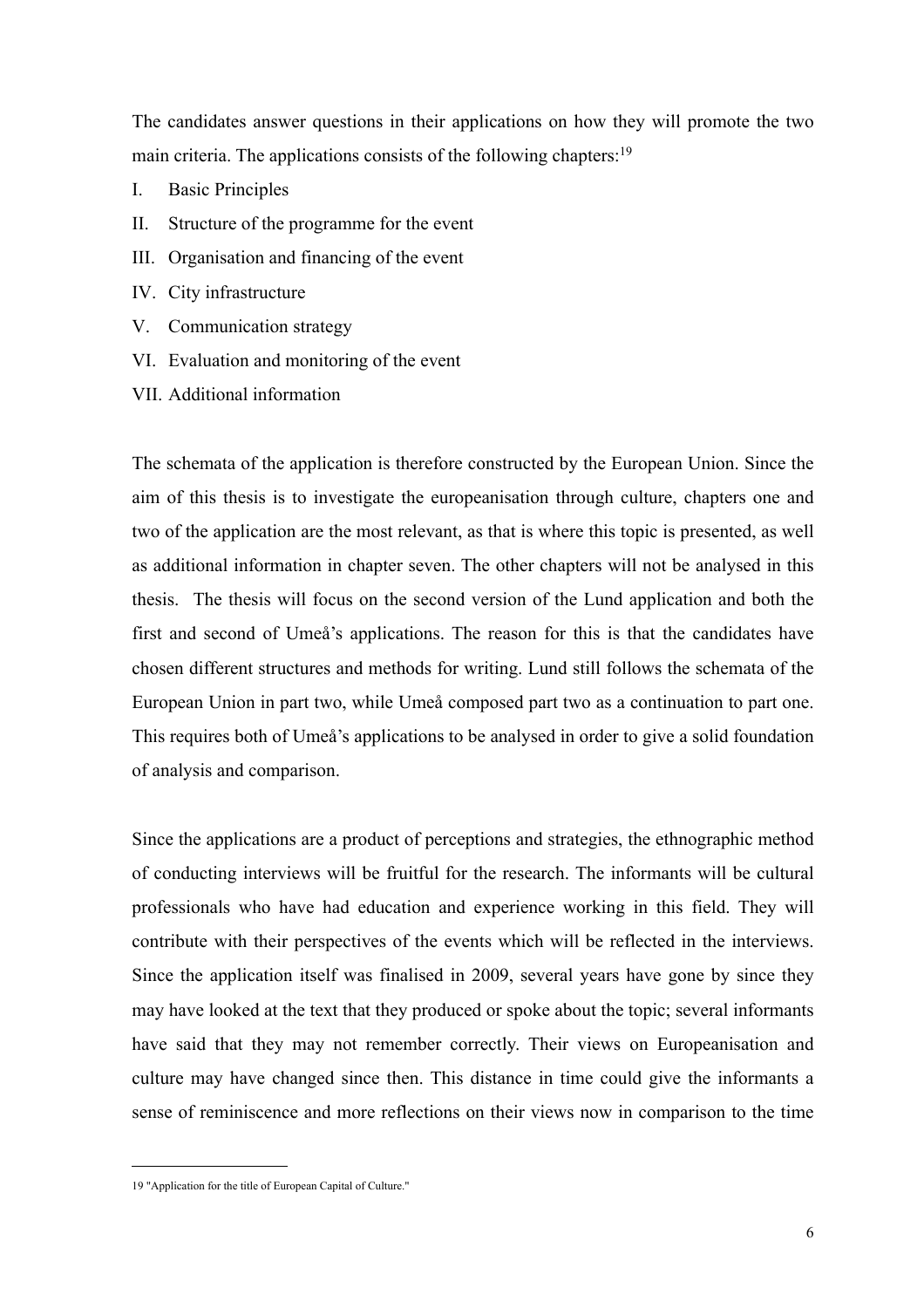of the application procedure. Also, depending on where the informants are today and the fact that Lund lost the bid while Umeå won has of course influenced what information they decide to share. All the interviews were conducted in Swedish and translated to English by the author of this study.

#### <span id="page-9-0"></span>**1.6 Literature review**

The applications of both cities will be used in the analysis *Proposed application of the City of Lund for the title European Capital of Culture 2014* (2009) and *Curiosity and Passion – The Art of Co-Creation, part 1 & part 2 (2009).* Both of the applications are written by their respective cities, ie. City of Lund and City of Umeå. *Discourse as Structure and Process* (1997) edited by Teun A.van Dijk is referred to for grasping the method of discourse analysis together with *Discourse Analysis: An Introduction* (2006) by Brian Paltridge.

The theory of the thesis is based on mainly two books. Monica Sassatelli has researched the ECOC of 2000 which were nine cities. The concepts of reconceptualisation and regeneration is derived from the book *Becoming Europeans – Cultural identity and Cultural Policies* (2009). Thomas Risse's three identity formations, nested identities, blended identities and zero-sum identity is explained in the chapter: European identity and the heritage of National cultures in: *Rethinking heritage : Cultures and politics in Europe*  (2003) edited by Robert Shannan Peckham.

The application process of becoming a ECOC is mainly gathered from the website of the European Union. The history of the ECOC is also derived partly from the website, but with added information from two sources. *Cultural politics of Europe : European capitals of culture and European Union since the 1980's* (2013) edited by Kiran Klaus Patel. This anthology deals with europeanisation as a relational, multi-directional movement and not merely a top-down, Brussels initiated process. Two authors of this anthology will be represented in the thesis. Uta Staiger which places the ECOC in the context of EU cultural policy and Jürgen Mittag who discusses European identity and city advertisement. As an additional source of the history of EU cultural policy is *The Integration of Cultural considerations in EU Law and Policies* (2008) by Evangelia Psychogiopoulou.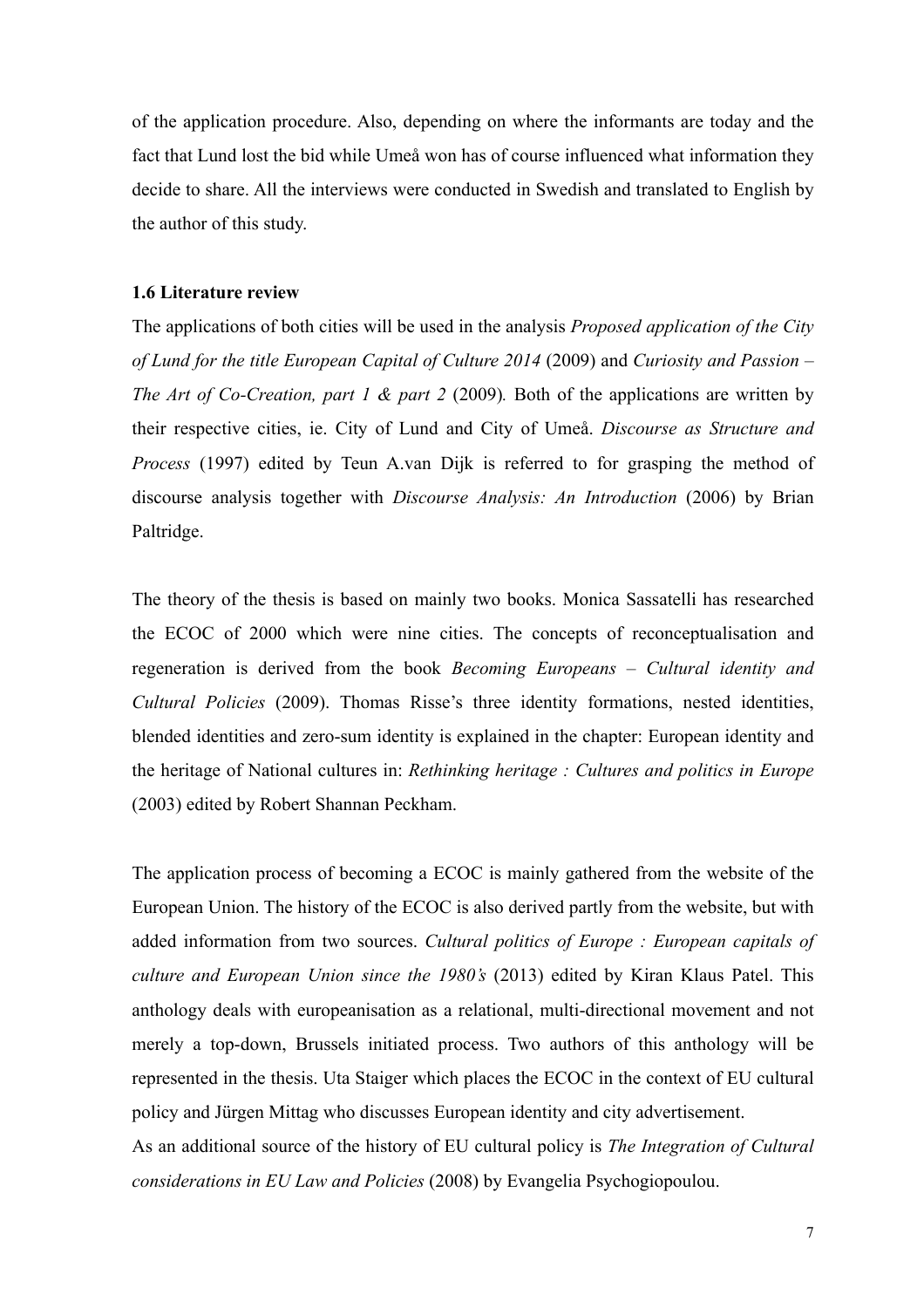Documents from the EU also play an important role in the thesis to complete the discursive context, like *Decision No 1622/2006* which states article three and four where the European Dimension and City and Citizens are clarified.

#### <span id="page-10-0"></span>**2. Background**

#### <span id="page-10-1"></span>**2.1 Cultural policies of the European Union**

Cultural policies within the European Union got their legitimacy through the Maastricht Treaty in 1993. This was a milestone in a long journey of the EU to increase its role in the cultural sphere. Cultural action has been a sensitive issue due to policy traditions and preferences in the MS and regions, but also because of sovereignty distribution.[20](#page-10-2) *The Treaty of Rome*, 1957 created The European Economic Community (TEEC) and the internal market was taking shape. This meant restrictions on import and export was needed, "the protection of national treasures possessing artistic historic or archaeological value" was called for.<sup>[21](#page-10-3)</sup> This exception confirms the rule that cultural products is to be treated as any other goods.<sup>[22](#page-10-4)</sup> This exception focuses on what falls under the category 'heritage', while commercial culture seems not to have had any restrictions in this treaty.

Therefore the negative integration, that is the breaking down of the MS national policy regarding trade also included cultural goods and eventually services performed by cultural workers. The positive integration of building up and adapting the national policies generated an exchange of culture[.23](#page-10-5) The European Court of Justice (ECJ) also played a central role in supporting the role of creating a common cultural market.<sup>24</sup> By making rulings in these cases the ECJ helped to form the rules and regulations of how such a market operates, that commercial works of art fall under the same rules as any other goods.[25](#page-10-7) In 1973, the Copenhagen summit lead to the Union's first cultural identity being established:

<span id="page-10-2"></span><sup>20</sup> Uta Staiger, "The European Capitals of Culture in context: Culture policy and the European integration process," in *The cultural politics of Europe : European capitals of culture and European Union since the 1980s*, ed. Kiran Klaus Patel (London: Routledge, 2013), pg. 26.

<span id="page-10-3"></span><sup>21</sup> *The Treaty of Rome* (1957)

<span id="page-10-4"></span><sup>22</sup> "The European Capitals of Culture in context: Culture policy and the European integration process," pg. 22.

<span id="page-10-5"></span><sup>23</sup> "The European Capitals of Culture in context: Culture policy and the European integration process," pg. 23.

<span id="page-10-6"></span><sup>24</sup> Evangelia Psychogiopoulou, *The integration of cultural considerations in EU law and policies* (Leiden ; Boston: Martinus Nijhoff Publishers, 2008), pg. 19.

<span id="page-10-7"></span><sup>25</sup> Psychogiopoulou *The integration of cultural considerations in EU law and policies*, 2008. ibid.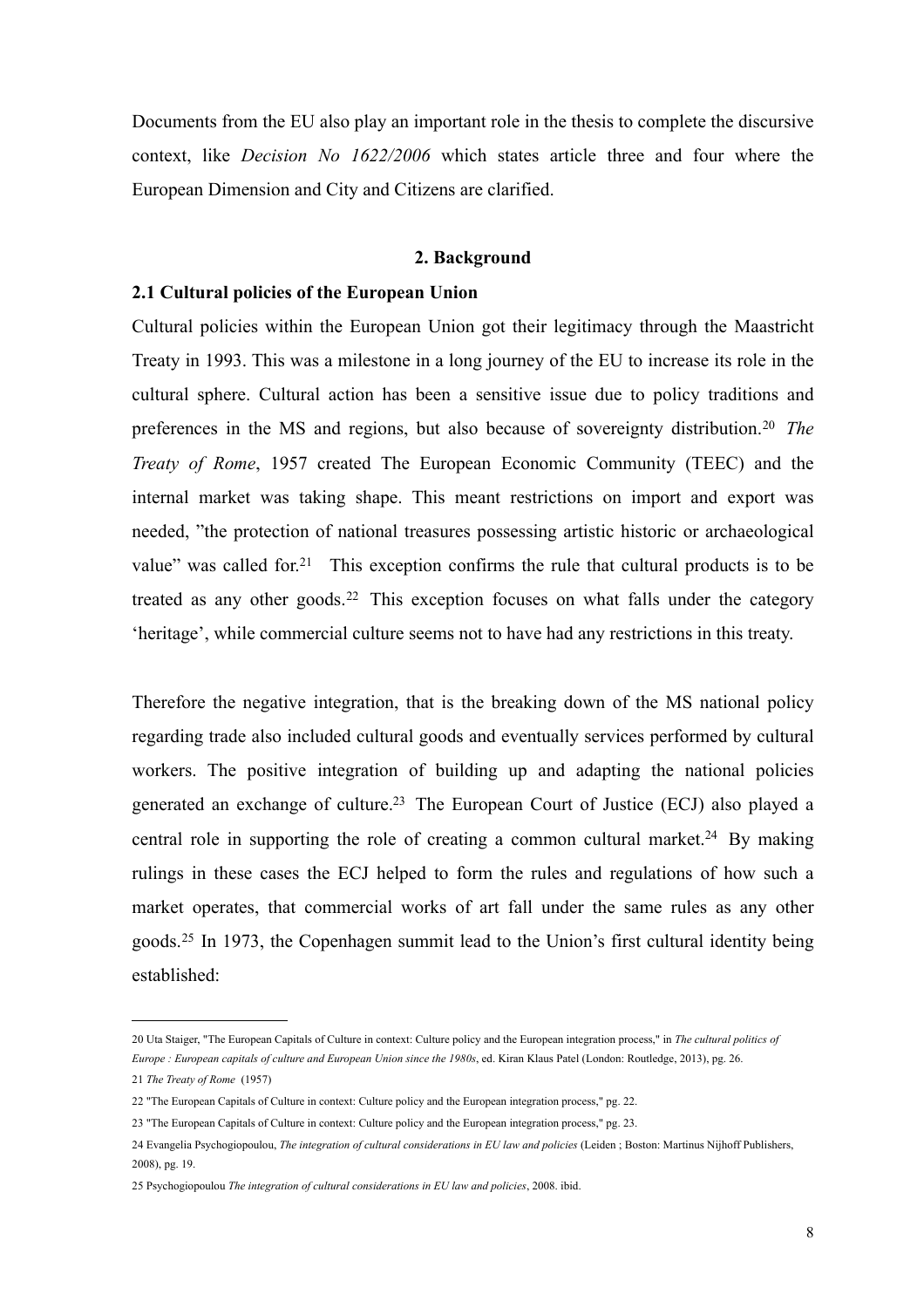The EEC [European Economic Community] leaders asserted the importance of preserving 'the rich variety of their national cultures' and pledged to review the 'common heritage' of the Member states. Attempting to concretise the elements of a European identity, they invoked, amongst other things, 'the diversity of cultures within the framework of common European civilisation'.<sup>26</sup>

In other words, the "united in diversity", motto of the European Union started taking shape and the importance of cultural heritage as the cornerstone of Europe lead to a number of financial sources aimed at restoration and the fight against theft and trafficking of works of art. Later, the then Prime Minister of Belgium, Leo Tideman published the *Report on European Union* in 1975. This stated that TEEC should have a greater involvement on people's everyday life, meaning the fields of education, culture and communications. This lead to a number of experimental cultural actions.<sup>27</sup> The cultural politics of the 1970s and 1980s are understood as an attempt to improve the union's lack of cultural legitimacy - and on a larger scale, the democratic defect[.28](#page-11-2)

It wasn't until 1992 and the *Treaty of the European Union* (TEU) that the community got its first mandate to promote the:[29](#page-11-3) "flowering of the culture of the Member states while respecting their national and regional diversity and at the same time bringing the common cultural heritage to the fore".[30](#page-11-4) This meant that culture got its own article, Article 128. This article can be seen in two ways: Either it gave the community the mandate that it already in some ways used, or it can be seen as the MS and the regions seeking to limit the community's influence by agreeing to these lines.

After a modification in the Amsterdam Treaty, 1997 it was clear that the community got the right to influence culture "in a particular order to respect and promote the diversity of

<span id="page-11-0"></span><sup>26</sup> *The integration of cultural considerations in EU law and policies*, 2008. pg. 8.

<span id="page-11-1"></span><sup>27</sup> *The integration of cultural considerations in EU law and policies*, 2008. pg. 9

<span id="page-11-2"></span><sup>28</sup> Kiran Klaus Patel, *The cultural politics of Europe : European capitals of culture and European Union since the 1980s*, Routledge/UACES contemporary European studies (London: Routledge, 2013), pg. 2.

<span id="page-11-3"></span><sup>29</sup> "The European Capitals of Culture in context: Culture policy and the European integration process," pg. 26.

<span id="page-11-4"></span><sup>30</sup> Article 128, The Treaty of the European Union.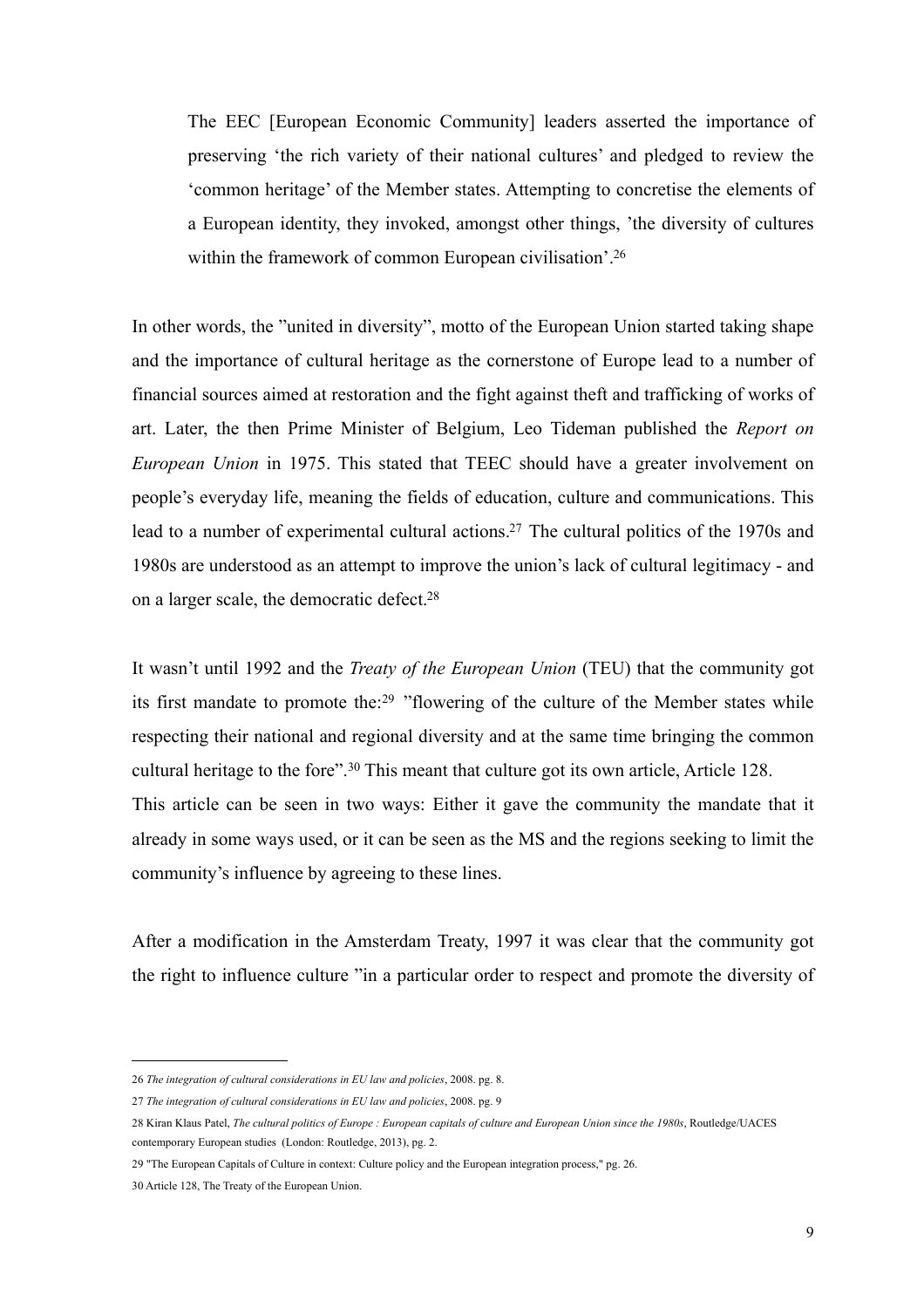its culture"[.31](#page-12-1) The TEU now featured culture in several different ways. Firstly an economic sector following single market rules which the Directorate General (DG) Competition, the Internal market Council and the ECJ watched. The TEU also provided to measures to restrict the economic sector in order to safeguard a MS heritage. Thirdly, culture under the TEU could be a basis for subsidies and market-correcting measures. The ECOC in this sense became a part of the Kaleidoscope programme.[32](#page-12-2)

In the year 2000, *Culture 2000* programme was a significant step by the community's institutionalisation of culture although it had a minuscule budget. The programme was to improve "access to and participation in culture in the European Union for as many citizens as possible"[.33](#page-12-3) It was also to encourage intercultural dialogues. The ECOC here became a part of the "Special cultural events" of the programme together with art prizes, support for European heritage laboratories and researched-focused events. Later, in 2007 after the Lisbon Treaty, and through the changes to article 167 lead to the removal of the unanimity principle and the MS could no longer veto in the cultural policy domain. The new *Culture Programme,* the predecessor of *Culture 2000* was more responsive to the needs of the culturural sector with a focus on cooperation, mobility of artists and intercultural dialogue[.34](#page-12-4) The ECOC continues to fall under the "Special cultural events" category. The current *Creative Europe Programme* still has the ECOC within itself. This programme focuses on the cultural and creative sectors, going back to the roots of the *Treaty of Rome* and dealing with culture through import/export and culture as a business.

#### <span id="page-12-0"></span>**2.2 European Capitals of Culture application procedure**

It is said that the idea of the European Capitals of Culture, formerly known as European City of Culture, was born in a chat between the French and Greek culture ministers Jack Lang and Melina Mercouri while waiting for a flight at Athens airport in 1985. Mercouri followed through with the idea and through a resolution by the Council of Ministers in

<span id="page-12-1"></span><sup>31</sup> Treaty of Amsterdam, as cited in: Staiger, "The European Capitals of Culture in context: Culture policy and the European integration process," pg. 27.

<span id="page-12-2"></span><sup>32</sup> "The European Capitals of Culture in context: Culture policy and the European integration process," pg 27.

<span id="page-12-3"></span><sup>33</sup> "The European Capitals of Culture in context: Culture policy and the European integration process," pg. 31.

<span id="page-12-4"></span><sup>34</sup> "The European Capitals of Culture in context: Culture policy and the European integration process," pg. 32.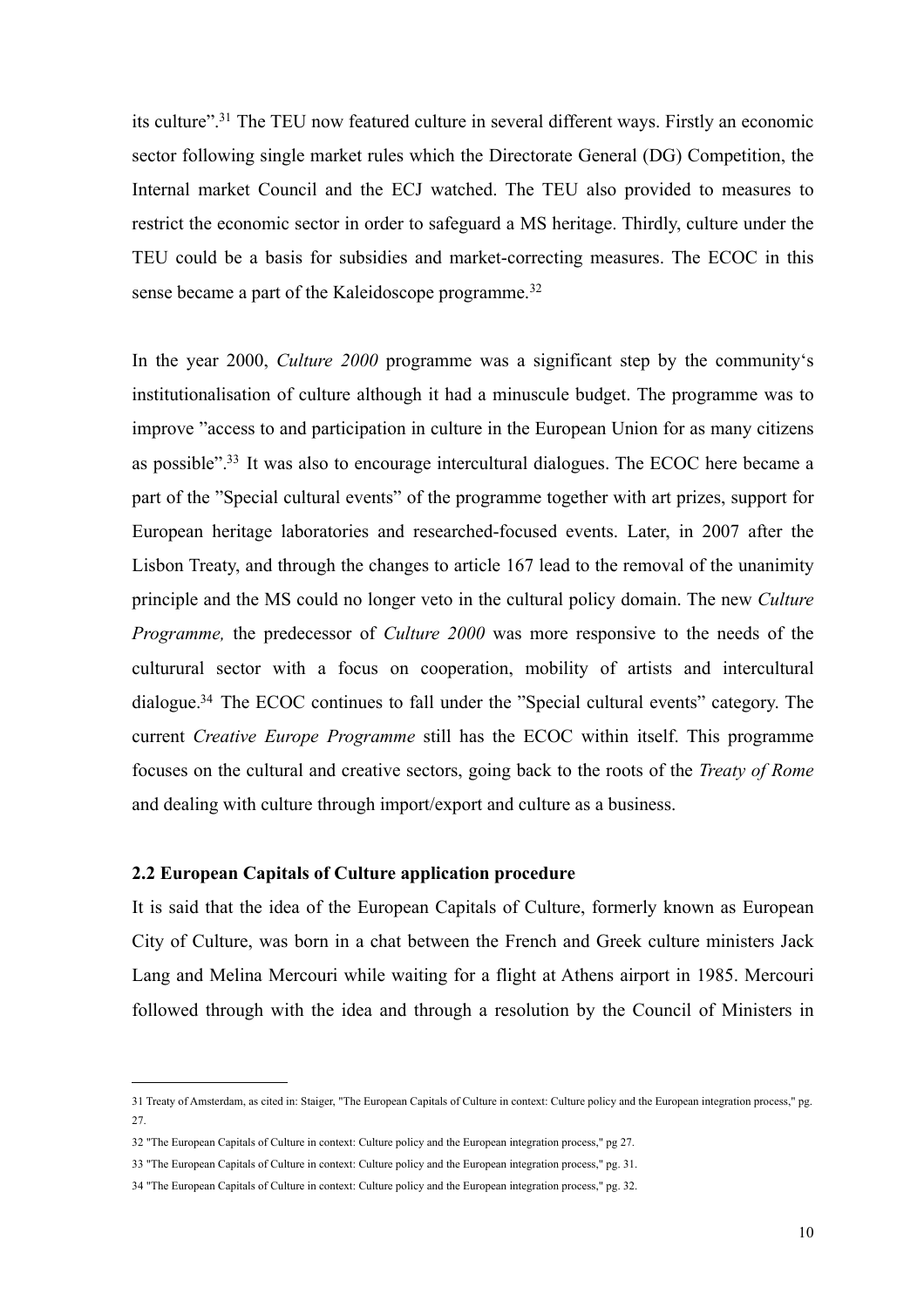June 1985, the concept of the ECOC was created.<sup>[35](#page-13-0)</sup> Between the years 1985-2004 the Culture Ministers of the Council of Ministers decided on the winning city and the Commission has funded the activities since the beginning. However, several flaws became apparent:

- a lack of competition some countries organised a national competition on the basis of their own criteria and proposed only one city
- a lack of follow-up after the host city was chosen
- failure to demonstrate the European value added of the event clearly enough [36](#page-13-1)

While the ECOC has been within the community framework of the European Union, it was not regarded as a community action in the beginning.<sup>[37](#page-13-2)</sup> As previously mentioned, culture remains a sensitive area for member states, the ECOC was seen as an opportunity to dwell the resistance to community action. This lead to the fact that ECOC was brought in to the framework and became professionalised[.38](#page-13-3) The process of choosing a ECOC has been through a rotation schedule where one or two Member States can nominate a city of their choice, therefore the selection procedure is an intergovernmental process with no involvement of the EC[.39](#page-13-4)

In October 2006 the European Parliament voted through the current decision procedure that were first applied to the ECOC title holders of 2013. Now the applying cities are to compete with each other on a national level. The selection process is as follows:

<span id="page-13-0"></span><sup>35</sup> European Commission, "History of the Capitals," 5 July 2013 http://ec.europa.eu/culture/our-programmes-and-actions/capitals/history-of-thecapitals\_en.htm.

<span id="page-13-1"></span><sup>36</sup> "History of the Capitals".

<span id="page-13-2"></span><sup>37</sup> "The European Capitals of Culture in context: Culture policy and the European integration process," pg. 34.

<span id="page-13-3"></span><sup>38</sup> "The European Capitals of Culture in context: Culture policy and the European integration process," ibid.

<span id="page-13-4"></span><sup>39</sup> Jürgen Mittag, "The changing concept of The European Capitals of Culture: between the endorsement of European identity and city advertising," in: *The cultural politics of Europe: European capitals of culture and European Union since the 1980s*, ed. Kiran Klaus Patel (London: Routledge, 2013), pg. 42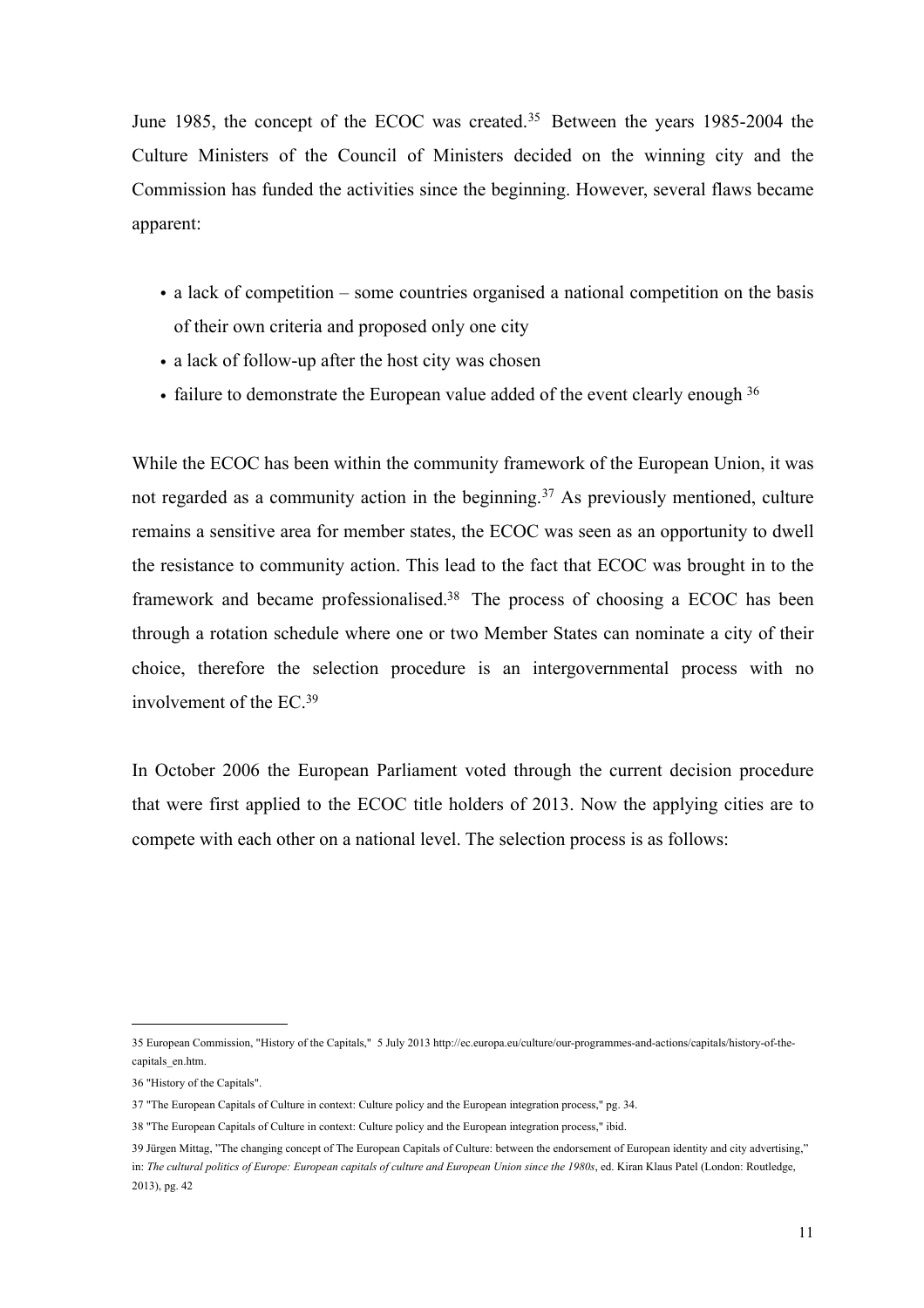| Timeline (in years, $n$ being the<br>year of the event starting 1<br>January) | Body<br>responsible        | Stage in the procedure                                                                                                     |
|-------------------------------------------------------------------------------|----------------------------|----------------------------------------------------------------------------------------------------------------------------|
| n-6 (for example, end of 2006)<br>for the 2013 title)                         | Member State               | Call for applications                                                                                                      |
| $n-6+10$ months                                                               | Candidate<br>Cities        | Deadline for responding to the call<br>for applications                                                                    |
| n-5 (for example, end of 2007<br>for the 2013 title)                          | <b>Member State</b>        | Meeting of the panel for a pre-<br>selection in the MS concerned $\Rightarrow$ list<br>of pre-selected cities (13 experts) |
| $n-5+9$ months                                                                | Member State               | Meeting of the panel for the final<br>selection in the MS concerned (13<br>experts)                                        |
| n-4 (for example, end of 2008)<br>for the 2013 title)                         | Member State               | Notification of the application from a<br>city to the European Institutions                                                |
| $n-4+3$ months                                                                | European<br>Parliament     | Opinion of the European Parliament<br>on this application                                                                  |
|                                                                               | EU Council of<br>Ministers | Designation of the European Capital<br>of Culture                                                                          |

Table 1, ECOC application procedure.<sup>[40](#page-14-0)</sup>

The pre-selection panel consists of independent, cultural experts from the host country of the year in question and European experts. For Lund, Umeå and the other candidate cities of 2014, pre-selection took place at the end of 2007. An oral presentation by the candidates occur, followed by a questions - and -answers session  $(Q&A)$ . The panel then makes their decision.<sup>41</sup>

After the pre-selection round, only two cities remain which fill in the proposed application again, but in much greater detail. In this round, nine months after the pre-selection stage,

<span id="page-14-0"></span><sup>40</sup> "Choosing a Capital," 5 July 2013 http://ec.europa.eu/culture/our-programmes-and-actions/capitals/choosing-a-capital\_en.htm.

<span id="page-14-1"></span><sup>41</sup> "Pre-Selection meeting," 5 July 2013 http://ec.europa.eu/culture/our-programmes-and-actions/capitals/pre-selection-meeting\_en.htm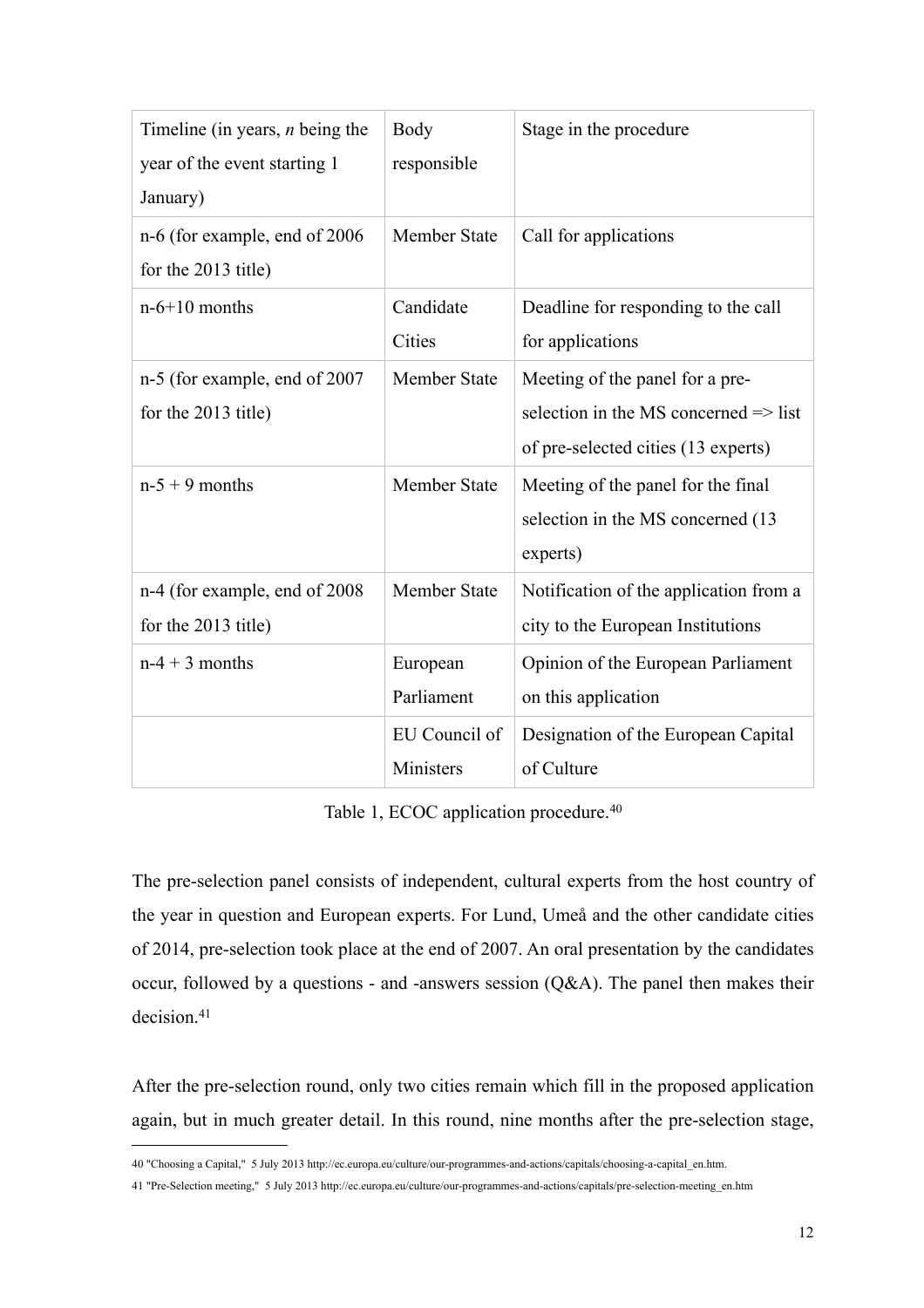all the questions are compulsory which they are not in the pre-selection stage. After the applications are handed in again, the selection panel can choose if they want to visit the cities, but the visit must occur before the final-selection meeting. The selection panel in Lund's and Umeå's cases were consisting of the same people from the pre-selection round with two new additions. An oral presentation were given by the candidates and a  $Q\&A$ session is held[.42](#page-15-0) The panel then makes their decision and sends the report and recommendation to the EC, the European Parliament (EP), the Council of Ministers (CM) and the Committee of Regions is notified. This occurs no later to four years before the ECOC year is to begin. After the EP made their recommendation the CM officially designates the ECOC.<sup>[43](#page-15-1)</sup>

The selection is based on *Decision No 1622/2006/EC* with special attention to articles three and four.<sup>44</sup> Article three deals with the application's connection to the member states' domestic cultural policy, that the programme is of one year and that the event is special for the ECOC year. Article three also states that the connection to a European Dimension with focus on cultural cooperation in accordance with *Article 151* of the *Treaty of Lisbon*. [45](#page-15-3) Article four deepens the understanding of what is expected of the applicants regarding the "European Dimension" and the "City and Citizens" themes:

 The cultural programme shall fulfil the following criteria, subdivided into two categories, 'the European Dimension' and 'City and Citizens':

1. As regards 'the European Dimension', the programme shall:

 (a) foster cooperation between cultural operators, artists and cities from the relevant Member States and other Member States in any cultural sector;

- (b) highlight the richness of cultural diversity in Europe;
- (c) bring the common aspects of European cultures to the fore.

<span id="page-15-0"></span><sup>42</sup> "Final-Selection meeting," 5 July 2013 http://ec.europa.eu/culture/our-programmes-and-actions/capitals/final-selection-meeting\_en.htm.

<span id="page-15-1"></span><sup>43</sup> "Official Designation," 5 July 2013 http://ec.europa.eu/culture/our-programmes-and-actions/capitals/official-designation\_en.htm.

<span id="page-15-2"></span><sup>44</sup> Panel, "Final-Selection Report," pg. 3.

<span id="page-15-3"></span><sup>45</sup> European Union, "Decision No 1622/2006/EC of the European Parliament and of the Council of 24 October 2006 establishing a Community action for the European Capital of Culture event for the years 2007 to 2019," 2006 EurLex 32006D1622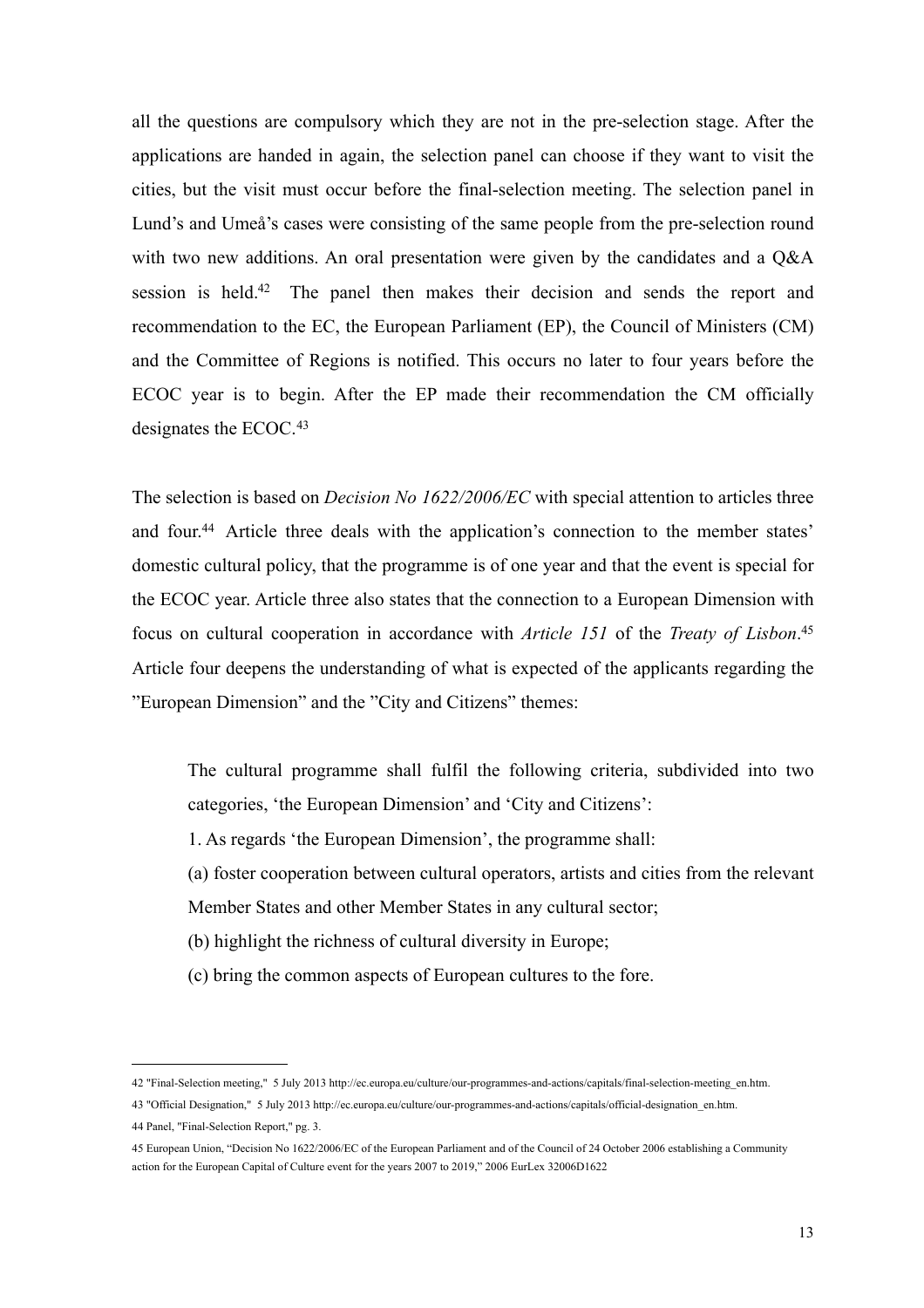2. As regards 'City and Citizens' the programme shall:

 (a) foster the participation of the citizens living in the city and its surroundings and raise their interest as well as the interest of citizens from abroad;

 (b) be sustainable and be an integral part of the long-term cultural and social development of the city.[46](#page-16-0)

The word "foster" in particular is very interesting as it is usually connected to parenting and raising children. To "foster" a child would mean to make sure that teh child has good manners, is polite, has been nurtured, and that the parents help he or she to "grow"[.47](#page-16-1) This paints the ECOC year as a social engineering process where the instigators of the applications adapt their cities to fit these criteria. "Bring the common aspects of European cultures to the fore." is also a statement that shows the pre-conception that there is, without a doubt common aspects of European culture that are essential. This line, in combination with the urge to "highlight" cultural diversity leaves no question as to what the EU wants the ECOC to be at the core. These words can also be seen as a clear sign to advertise the event as European.

The applicants describe how they work with these two criteria by answering questions, asked by the EU in the application. Question eight of this application specifically deals with the European Dimension. The nature of the artistic side of the ECOC programme has differed over the years. The first few European Capitals of Culture; Athens 1985, Florence, 1986, Amsterdam 1987, created summer events, highlighting "high culture" i.e fine arts[.48](#page-16-2) Critique on the low involvement of local artists as well as the focus on classical culture, or no culture at all as were the case with Paris 1989, who focused on the bicentenary of the French revolution, was a fact. There was little or no focus on the European profile.<sup>[49](#page-16-3)</sup>

Glasgow 1990 was a defining ECOC year for the programme. Glasgow, a former industrial city, struggling with how to regenerate itself used the opportunity and culture as a means to

<span id="page-16-0"></span><sup>46</sup> "Decision No 1622/2006/EC of the European Parliament and of the Council of 24 October 2006 establishing a Community action for the European Capital of Culture event for the years 2007 to 2019"

<span id="page-16-1"></span><sup>47</sup> Merriam-Webster, http://www.merriam-webster.com/dictionary/foster. 9 March 2014

<span id="page-16-2"></span><sup>48</sup> Mittag "The changing concept of European Capitals of Culture" pg. 43

<span id="page-16-3"></span><sup>49 &</sup>quot;The changing concept of European Capitals of Culture" ibid.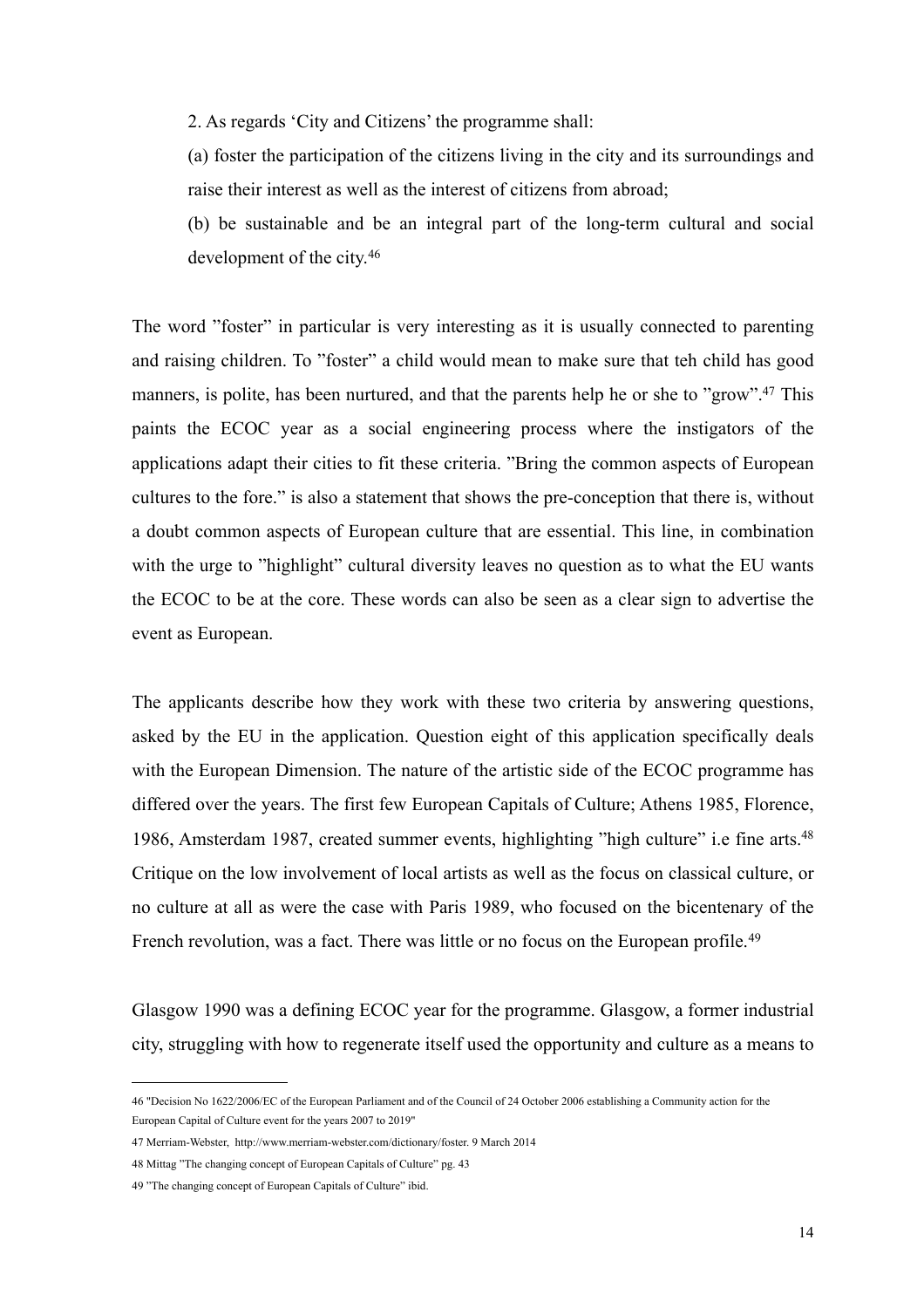improve the city. The improvement of the tram system, renovation of victorian buildings in the city centre and the opening of the Royal Concert Hall were just a few things that was achieved because of the ECOC title.<sup>50</sup> During the 1990s, the EC had become increasingly interested in the Cultural and Creative sector, especially as a source of employment.<sup>51</sup> This bond between culture and economics became more clear after the European institutions took hold of the ECOC initiative. The decision behind the increased control lay in the failure of the European Capitals of Culture in the year 2000.

Nine cities applied for the title 2000: Avignon, Bergen, Bologna, Brussels, Krakow, Helsinki, Prague, Reykjavik and Santiago de Compostela, four of which were not even located in a member state. The symbolism of being the ECOC of the millennium was too great and no city would back down and they threatened with vetoes. Therefore, all cities were appointed ECOC of that year despite that lack of a convincing profiles and ties between the cities.<sup>[52](#page-17-2)</sup>

This failure lead not only to the European Union taking more control over the ECOC, but also to a new rotation schedule and the current selection procedure which includes an evaluation and continuous follow-ups of the preparation and results of the programme year. The europeanness of the programme was also clearly stated. A lasting cooperation, mobility and participation of the population, and reaching audiences through multimedia and multi-lingual approaches were encouraged.<sup>53</sup> The decision to name two cities as ECOC per year was made as a consequence of the recent enlargements of the EU where the new MS would have to wait a very long time to be included in the rotation schedule.<sup>[54](#page-17-4)</sup>

Since the current rotation schedule of the ECOC is to end in 2019, the EC has made a new proposal for its continuation for the year 2020-2033. This proposal will keep the main structure of the programme, naming two capitals per year and will also keep it in accordance with the Creative Europe Programme. However, in this proposal, there is a

<span id="page-17-0"></span><sup>50 &</sup>quot;The changing concept of European Capitals of Culture" pg. 44

<span id="page-17-1"></span><sup>51 &</sup>quot;The changing concept of European Capitals of Culture" pg. 47

<span id="page-17-2"></span><sup>52 &</sup>quot;The changing concept of European Capitals of Culture" pg. 45

<span id="page-17-3"></span><sup>53 &</sup>quot;The changing concept of European Capitals of Culture" pg. 46

<span id="page-17-4"></span><sup>54 &</sup>quot;The changing concept of European Capitals of Culture" ibid.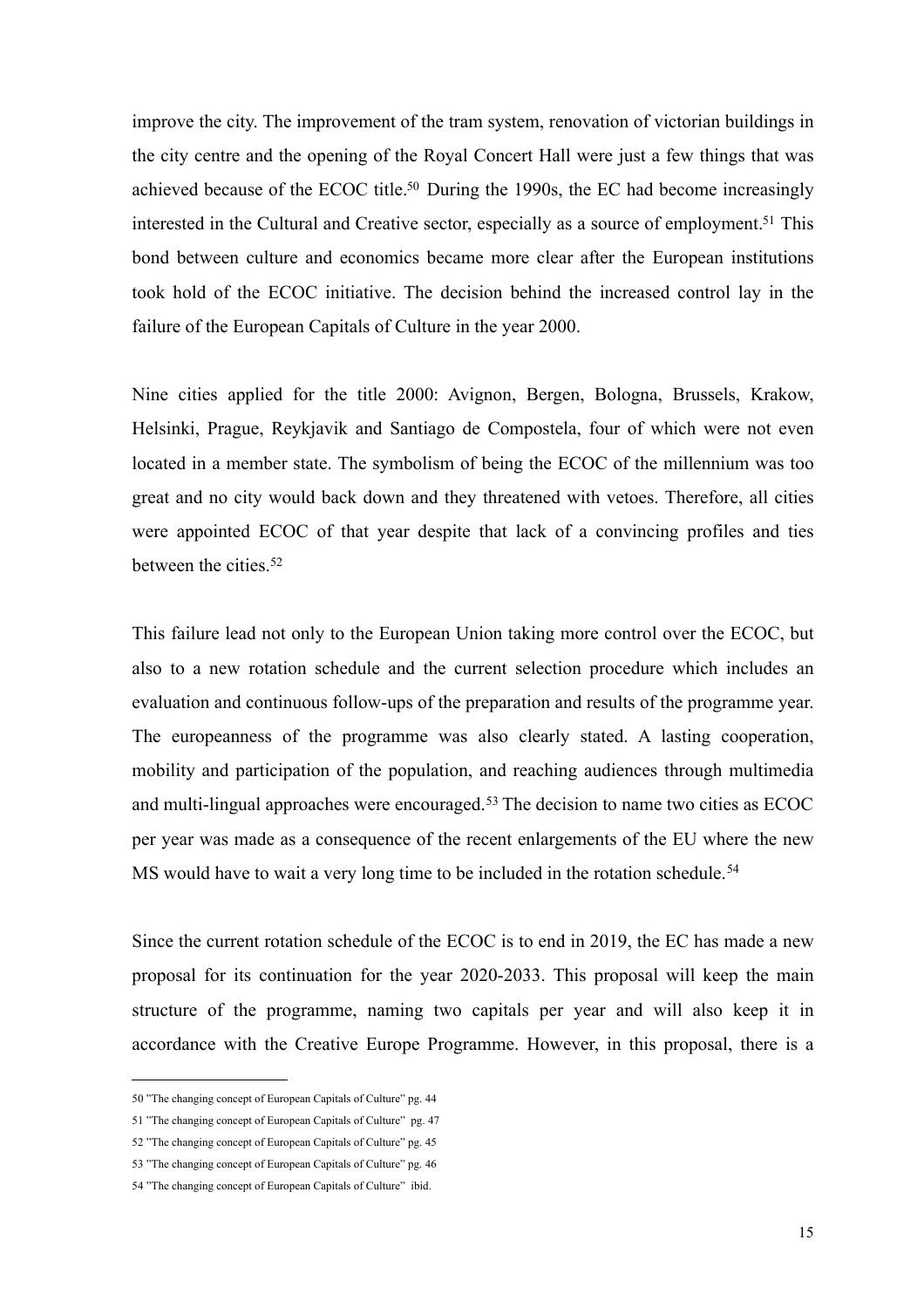dissatisfaction with the ECOC cities misunderstanding or not achieving a satisfactory visibility of the European Dimension[.55](#page-18-1) The proposal states that the Selection panel shall assess the "scope and quality" of the European Dimensions though several areas, such as artistic cooperation, cultural diversity and a strategy to attract a broad European public.<sup>[56](#page-18-2)</sup>

The demand of a European Dimension is strengthened through this new proposal, though the City and Citizens criteria is removed. The participation of citizens is instead demanded in a category titled as "outreach".<sup>57</sup> What these changes will lead to, how the upcoming ECOC will interpret these changes is yet to be seen.

#### <span id="page-18-0"></span>**2.3 Interview 1, the Selection panel**

The selection panel's task is to asses the applications and make their recommendation to the European Union and the Council of Ministers who make the final decision. The informant (henceforth known as Informant 1) was a Swedish member of the selection panel. There's been several years since he had thought about this task and states that his memories are a bit vague on what exactly the president of the selection panel Sir Robert Scott had stated about the European Dimension.

 It's a bit unclear what it means, especially this European connection, so I thought about that a lot. But when it came to participation there's a lot of a Swedish point of views there that was easier to for me to relate to, that was of a simple kind. But the EU connection is harder because it could be so many things, I thought about it a  $lot.58$  $lot.58$ 

The European Dimension is described as being hard to grasp because of its multi-faceted nature. Informant 1 is also taking about a "European" connection and a "EU" connection. This could be that the informant sees these as synonyms, Europe is the European Union and the other way around. However, they can also be seen as two different connections. City and Citizens criteria was easier for Informant 1 since it had a "Swedish" connection.

<span id="page-18-1"></span><sup>55</sup> European Union *ec-proposal-post-2019* 2012

<span id="page-18-2"></span><sup>56</sup> "ec-proposal-post-2019," pg. 12.

<span id="page-18-3"></span><sup>57</sup> "ec-proposal-post-2019." ibid.

<span id="page-18-4"></span><sup>58</sup> Selection panel Informant 1, *Interview 1* interview by Lorraine Jonis, 2014,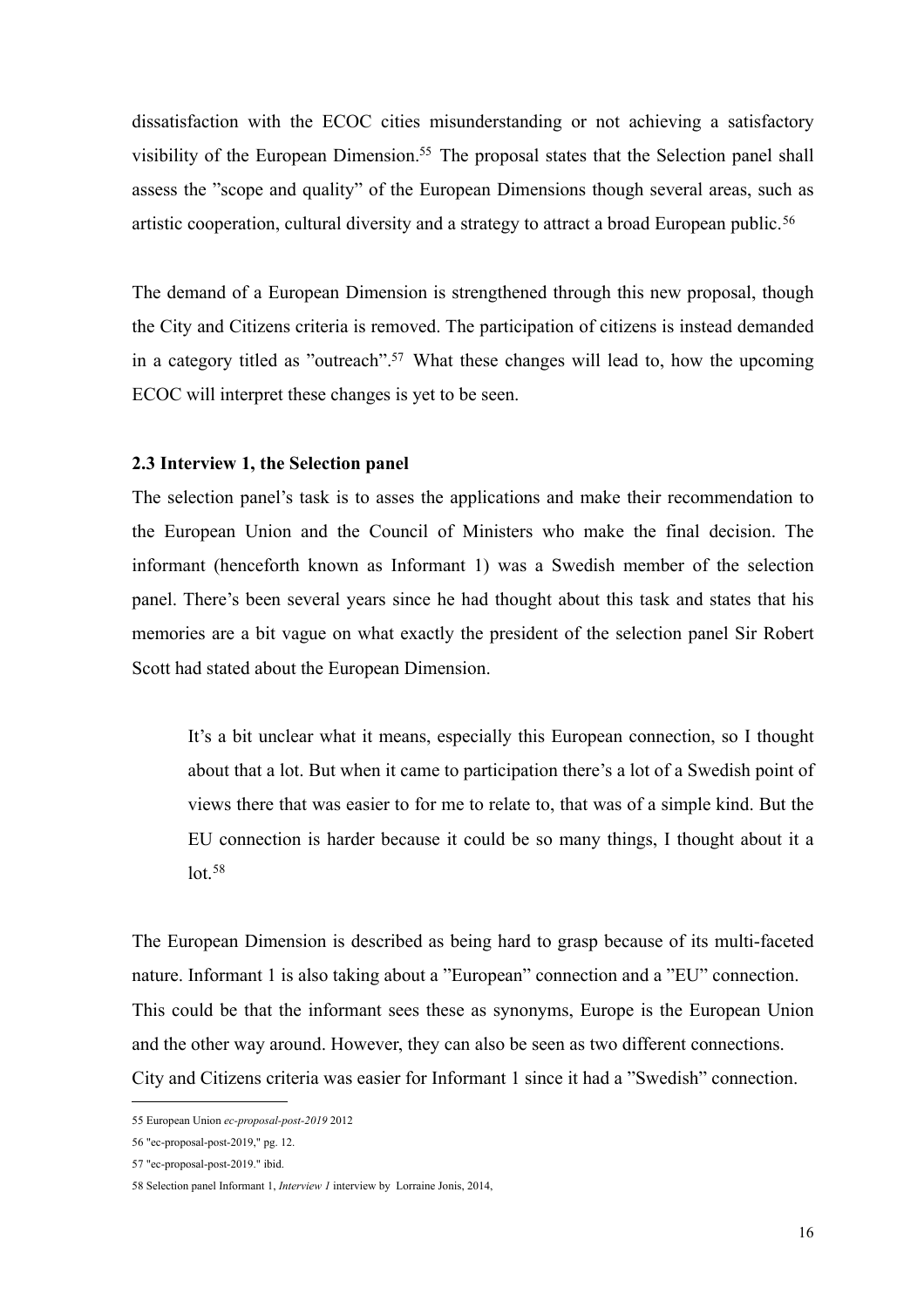The informant later clarifies when speaking about one of the actors in Umeå, the opera. "It became so clear there, it was primarily the president [of the selection panel, Sir Robert Scott] who didn't believe us when we said that Umeå was a cultural metropolis worthy of the name"[.59](#page-19-0) Here "us" refers to the Swedish members of the panel. Informant 1 clearly felt more secure in discussing the City and Citizens criteria because of the knowledge he had of the Swedish cultural scene.

"The president had a great suspicion of Umeå and thought that Umeå couldn't possibly have any European Dimension in its daily work because of its northern location."<sup>[60](#page-19-1)</sup> Umeå proved its European Dimension though its many collaborations.

 Lund's foundational idea was well anchored in the municipality's development of the cultural organisation, it was impressive. /.../ The European Dimension, as I understood it had not been worked with because they assumed that everyone involved had worked with the nearness to the continent as the heads emphasised time and time again. They even showed us that it was possible to see the the bridge over the sound [Öresund] from the roof of the municipality building. Yes, Lund has more European contact surfaces.  $/$ .../ As I said, the European Dimension was obvious in Lund, In Umeå they had to - and did- work to get it.<sup>61</sup>

Lund had a great connection to the municipality and showed how the bid is relevant to the already ongoing development of the local area, placing the application firmly in this context. However, the regional connection seems to have been a bit vague according to Informant 1's recollection. "Umeå was obviously in the centre /.../ However Lund, had more players to contend with and we did not perceive the region of having that same interest".[62](#page-19-3) If the connection with the municipality was good, the regional connection was lacking.

<span id="page-19-0"></span><sup>59</sup> "Interview 1."

<span id="page-19-1"></span><sup>60</sup> "Interview 1."

<span id="page-19-2"></span><sup>61</sup> "Interview 1."

<span id="page-19-3"></span><sup>62</sup> "Interview 1."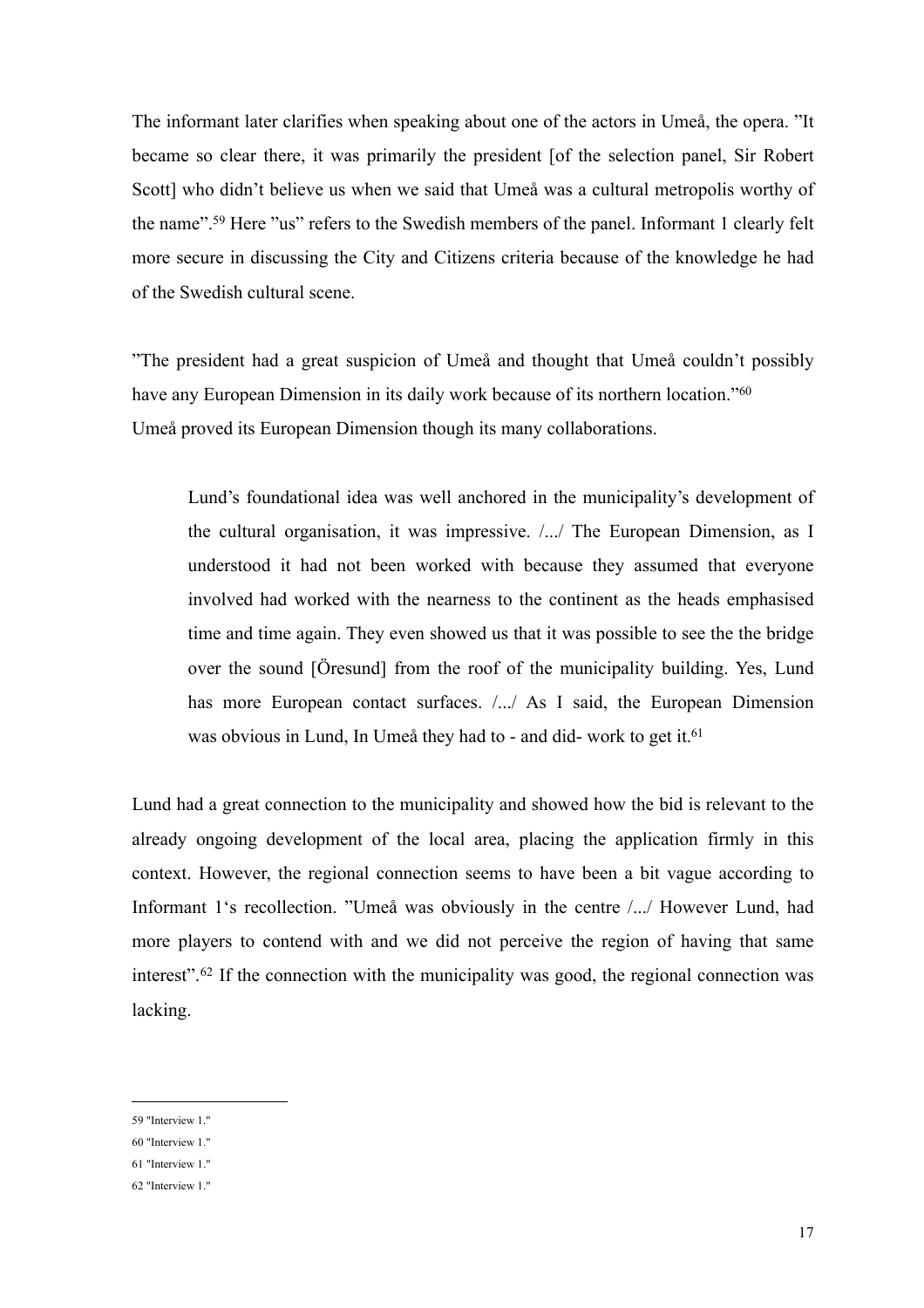If Umeå was challenged to prove itself European because of the northern location, Lund had an obvious connection to Europe, but it seems as though the actors involved did not fully use it. The university was one of these actors.

 In Umeå we spoke to several parts of the university and they had been involved in the work. In Lund we met the Vice-Chancellor Per Eriksson and he was of course interested in Lund getting it [ECOC year] but it was obvious that it did not mean the same thing to him as it did to Umeå. It was important that Umeå was going to be apart of the European and they showed in what way they were going to participate. In Lund, I don't know, I thought afterwards, maybe I'm rationalising, but afterwards I thought that Lund University is so much bigger and that it wasn't as interesting, more of a detail for them, even though they were positive, that was not an issue.[63](#page-20-0) 

The business sector in Lund was also positive, but Informant 1 did not perceive there to be a strong connection with the cultural scene, no solid promises were there. The actors of Lund had a varied understanding of the European Dimension and what to do with it.<sup>64</sup>

The topics here were the geographical location of the cities and their respective actors, and how these topics complemented each other. Informant 1 remembers Lund's obvious European Dimension because of the geographical location, but did not see it anchored in the actors and partners involved. Umeå had the actors and the cooperations, but the geographical location made the European Dimension doubtful. This shows that the criteria was very much intertwined in the minds of this member of the selection panel. The geographical location played a role, but actors are needed to carry the project. In the final selection report the following is stated:

 Umeå had a very clear ambition to make the city and the North of Sweden more visible in Europe. Umeå had also shown good ambition for using culture as a major

<span id="page-20-0"></span>63 "Interview 1."

<span id="page-20-1"></span><sup>64</sup> "Interview 1."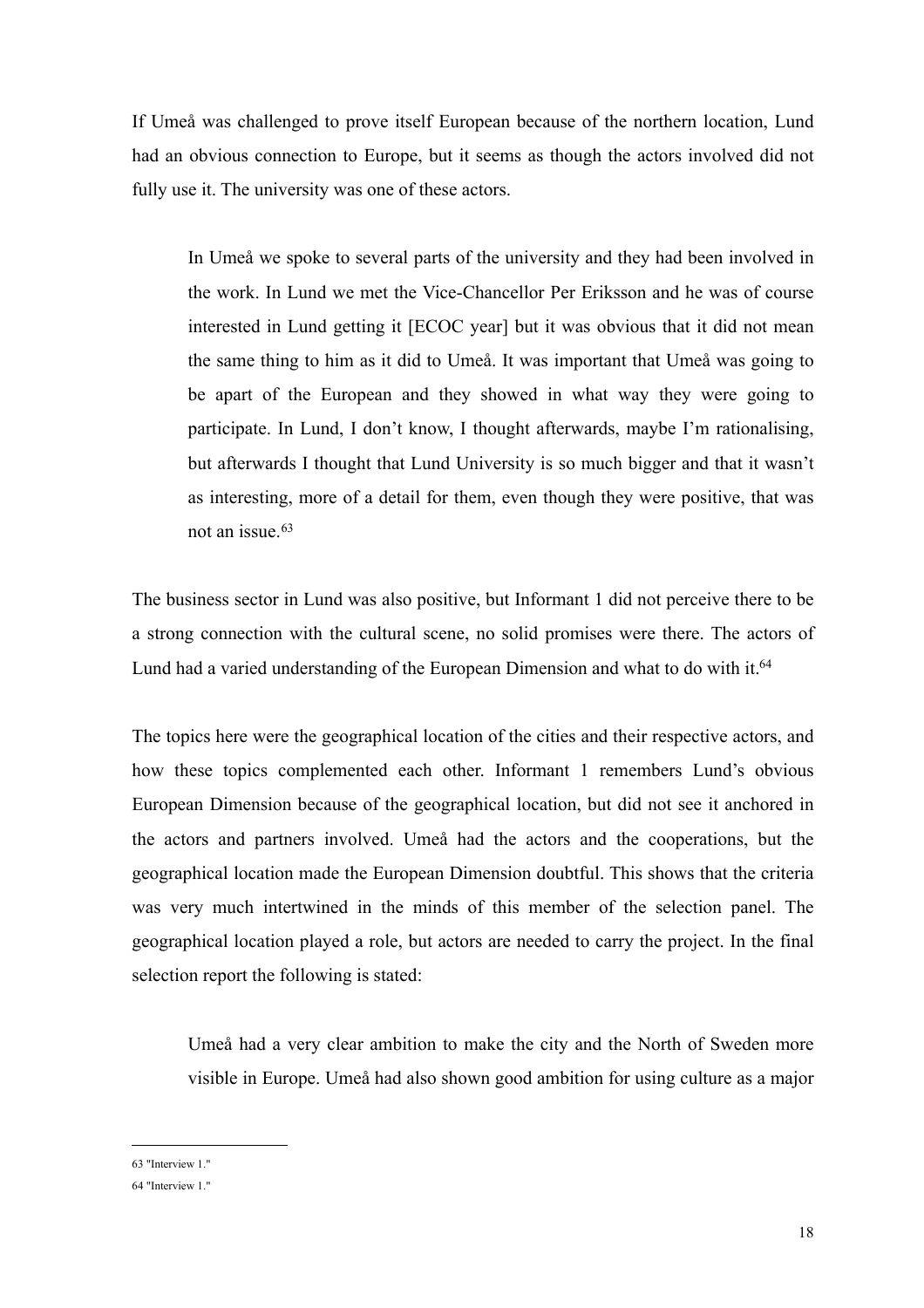element in regional development. Lund's vision was to connect art and science and create closer synergies between university and the society.[65](#page-21-2)

Regional development with culture as a method is mentioned here, which is a direct reference to the regeneration agenda. However, Informant 1 denies that it was a special agenda of the Selection Panel, though they were positive to the concept.<sup>[66](#page-21-3)</sup> Umeå's win was motivated through solid governance amongst management structures, solid financial support, strong political engagement and "a high quality programme in comparison with the requirements.["67](#page-21-4) No specific comment was made about the geographical location in the motivation, but the management structures could be a reference to the actors and their well established cooperations.

#### <span id="page-21-0"></span>**3. Lund: Meaningful Meetings**

#### <span id="page-21-1"></span>**3.1 Application**

The programme structure of Lund's application has been influenced heavily by the criteria. There are eleven themes that are grouped after their relation to the European Dimension and the City and Citizens (Figure 2). Not only the structure is inspired by the criteria. The theme of the Lund application is the *fifth freedom* which adds an emotional dimension, a profound way for people to meet and create meaning – Meaningful Meetings[.68](#page-21-5) This connects to the criteria of City and Citizens.

"Becoming European capital of culture will change Lund for all time. That is why we are applying.["69](#page-21-6) This is the very first sentence of the Lund application. The word *change* refers strongly to the regeneration and the reconceptualisation motives described by Sassatelli. It also implies a dissatisfaction with the current state of Lund and a will to engage in a process to accomplish something new. Lund2014 expresses a need for the ECOC year to develop into its full potential. Lund2014 describes the city as a city of

<span id="page-21-2"></span><sup>65</sup> Panel, "Final-Selection Report." pg. 3.

<span id="page-21-3"></span><sup>66 &</sup>quot;Interview 1."

<span id="page-21-4"></span><sup>67</sup> "Final-Selection Report," pg. 3.

<span id="page-21-5"></span><sup>68</sup> City of Lund *Proposed application of the City of Lund for the title European Capital of Culture 2014* 2009 pg. 18.

<span id="page-21-6"></span><sup>69</sup> "Proposed application of the City of Lund for the title European Capital of Culture 2014," ibid.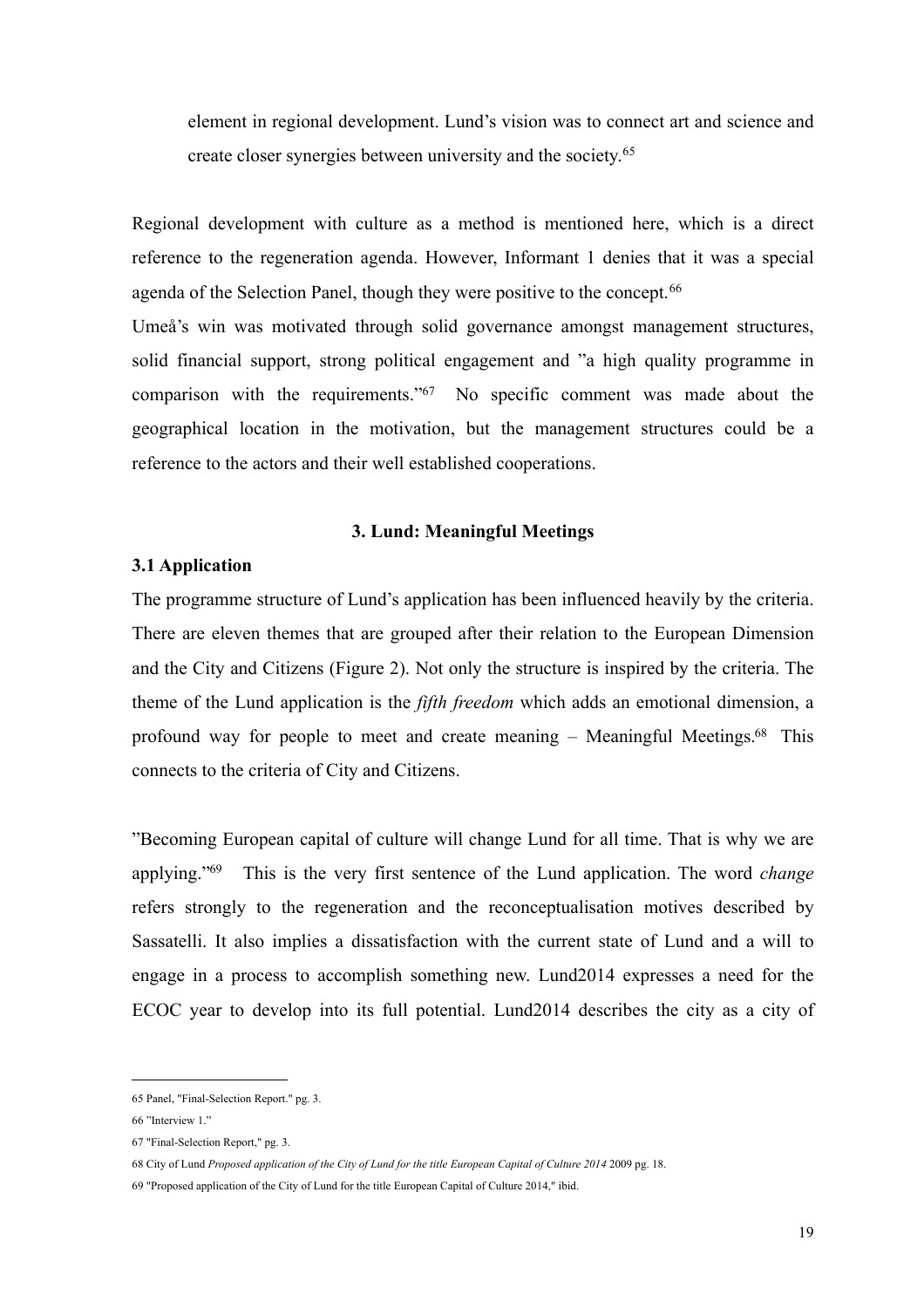opposites which they want to explore. Eg. "The academic farmer's village". [70](#page-22-0) And the ancient city, with a young population.<sup>[71](#page-22-1)</sup>



Figure 2, Programme structure[.72](#page-22-2)

Article three in *Decision No 1622/2006/EC* wants that ECOC bid to be anchored in the member states national policy or strategy focused on culture[.73](#page-22-3) The application has several intertextual references to the municipality of Lund, Region Skåne and the national strategy and shows how the Lund application is connected to them. The eight aims of the application are:

<span id="page-22-0"></span><sup>70</sup> "Proposed application of the City of Lund for the title European Capital of Culture 2014," pg. 7.

<span id="page-22-1"></span><sup>71</sup> "Proposed application of the City of Lund for the title European Capital of Culture 2014," ibid. .

<span id="page-22-2"></span><sup>72</sup> Picture taken from "Proposed application of the City of Lund for the title European Capital of Culture 2014," pg. 85.

<span id="page-22-3"></span><sup>73</sup> "Decision No 1622/2006/EC of the European Parliament and of the Council of 24 October 2006 establishing a Community action for the European Capital of Culture event for the years 2007 to 2019" Article 3.1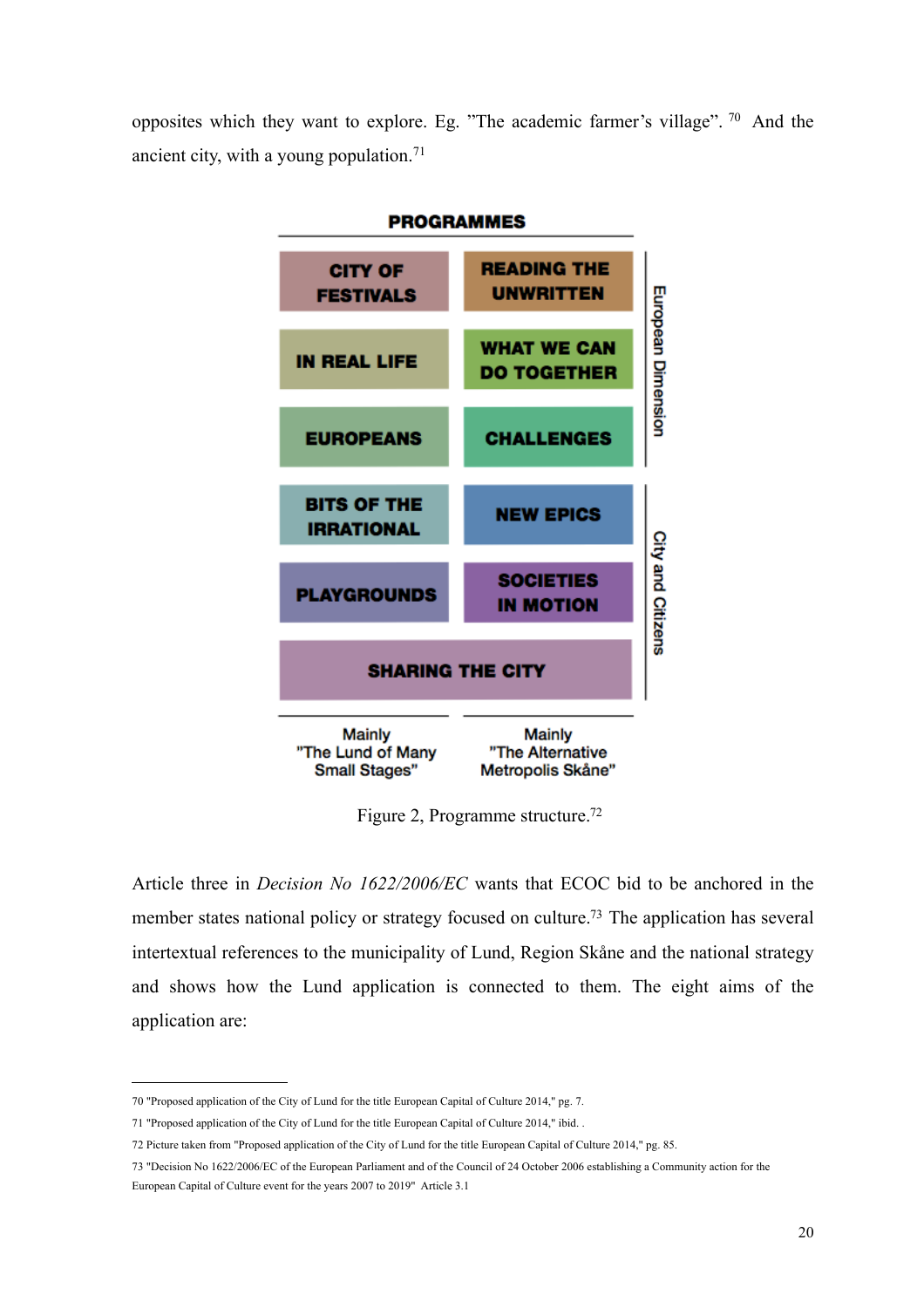*Lund of Small stages* story within the application is about Lund as a hospitable city that welcomes the alternative and experimental culture, and have the following aims connected to it:

 Aim 1: "To sharpen up" We develop the specialities - things that Lund can do really well. Find niches, in the meeting between knowledge and creativity, tradition and innovation. We get the rest of the world interested in Lund and attract people here through action and involvement. We want to develop Lund's self-image and reputation, starting from the free creative power that is to be found here.<sup>[74](#page-23-0)</sup>

 Aim 2: "To open up" We give more access to Lund's stages, for spectators, participants and co-producers. We make sure there are more meetings in Lund between people from cultural life, associations, business, the university, schools, authorities and elsewhere. We make more people in to participants in the shaping of Lund's future - that more people should see Lund as a whole.

 Aim 3: "To make ones place" We make many more cultural arenas in Lund, for many different purposes, indoors and outdoors. We make sure that more associations, businesses and other excising activities are created in Lund that contribute to the city's cultural development. We increase the capacity within Lund of acting sustainably and in a rapidly changing world[.75](#page-23-1)

*The alternative metropolis* theme, that sees the county of Skåne as an arena has the following aims:

 Aim 4: "To use Skåne" We prove that Skåne can be used as a cultural arena. A region with the same possibilities as a metropolis, but in addition, Skåne's particular qualities of landscape, geography and cultural diversity. We want to develop Skåne's self-image and reputation as a young mixed intercultural region.

 Aim 5: "To involve Skåne" We start from Skåne's cultural diversity to offer a broader cultural range, specialised in places where each and everyone can go

<span id="page-23-0"></span><sup>74</sup> "Proposed application of the City of Lund for the title European Capital of Culture 2014," pg. 15.

<span id="page-23-1"></span><sup>75</sup> "Proposed application of the City of Lund for the title European Capital of Culture 2014," pg. 16.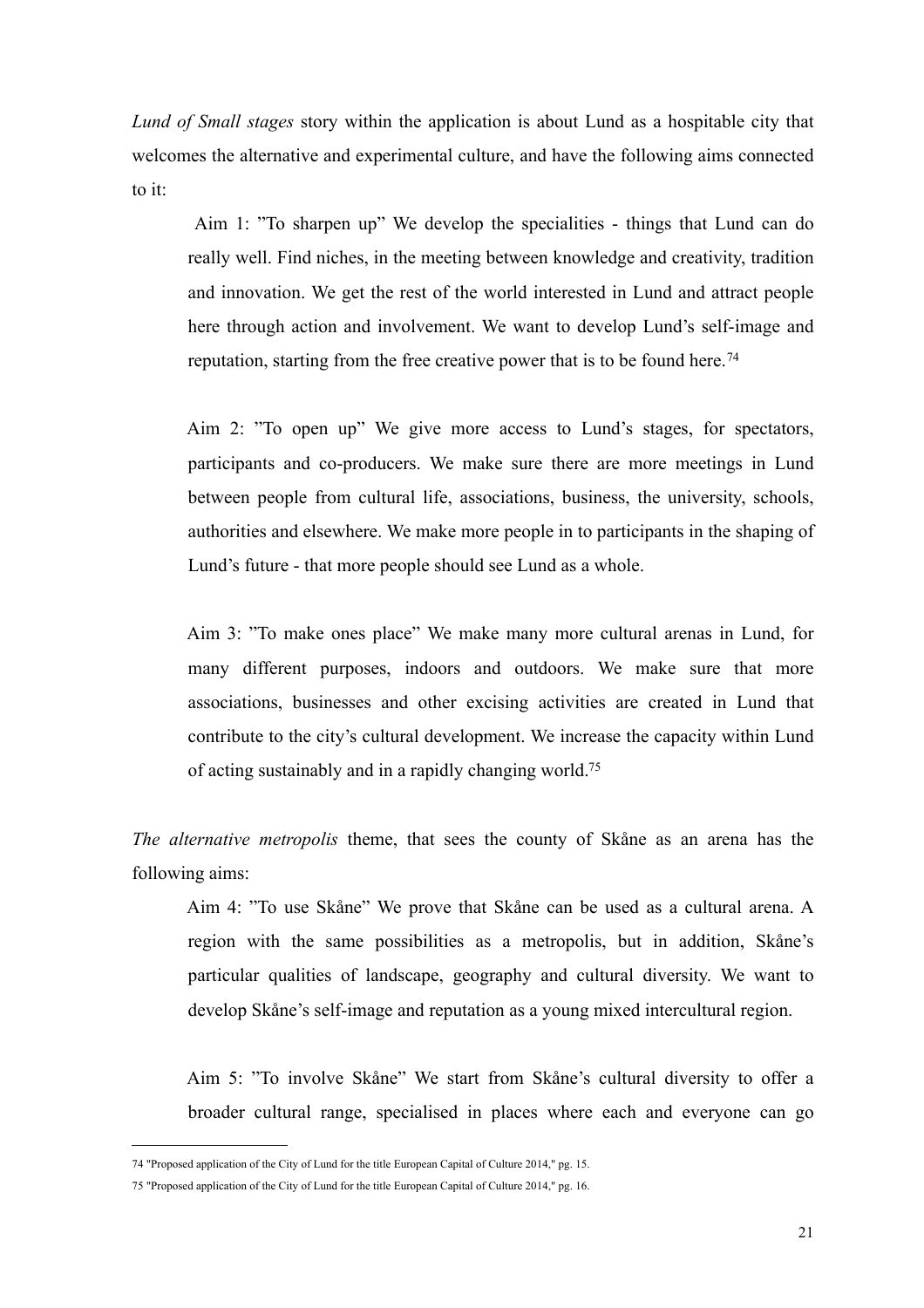according to their interests or needs and engage as spectators, participants and co-producers. We promote more cooperation between people from different parts of Skåne and within various sectors. We encourage more local operators to contribute to regional development - Skåne as a whole[.76](#page-24-0)

*The Europe of short cuts* Shows the link of Lund to the rest of Europe.

 Aim 6: "To meet in networks" We make it easier for more citizens and cultural operators in Lund, Skåne and the rest of Sweden to belong to international networks and to be more present and active in them than before. Aim 7: "To meet in knowledge" We set up creative environments in Lund and the rest of Skåne to read, gather, develop, understand and convey knowledge about the new era's cultural production in network cultures.

 Aim 8: "To meet around challenges" We create lasting forums, on the internet or as recurring physical meetings in Lund or elsewhere in Skåne, in which we can get together to identify and meet in common challenges in a diversified Europe. We want to show how network cultures can constitute democratic forces in a society and develop their potential as such[.77](#page-24-1)

There's a continuos use of the word "we" in the aim descriptions, reaffirming that it is a unified team behind the application. The main theme of the application, Meaningful Meetings, and the aims reflect different ways in making this happen. What is striking, is that that Meaningful Meetings as it is described in the aims is in strong relation to the City and Citizens criteria by activating the citizens of Lund, but also by attracting Europeans to the city. This is visible as aims five, six, seven and eight are focused on the actors and participants and how they can contribute to problem solutions, learning and internationalisation of culture.

<span id="page-24-0"></span><sup>76</sup> "Proposed application of the City of Lund for the title European Capital of Culture 2014," pg. 16.

<span id="page-24-1"></span><sup>77</sup> "Proposed application of the City of Lund for the title European Capital of Culture 2014," pg. 17.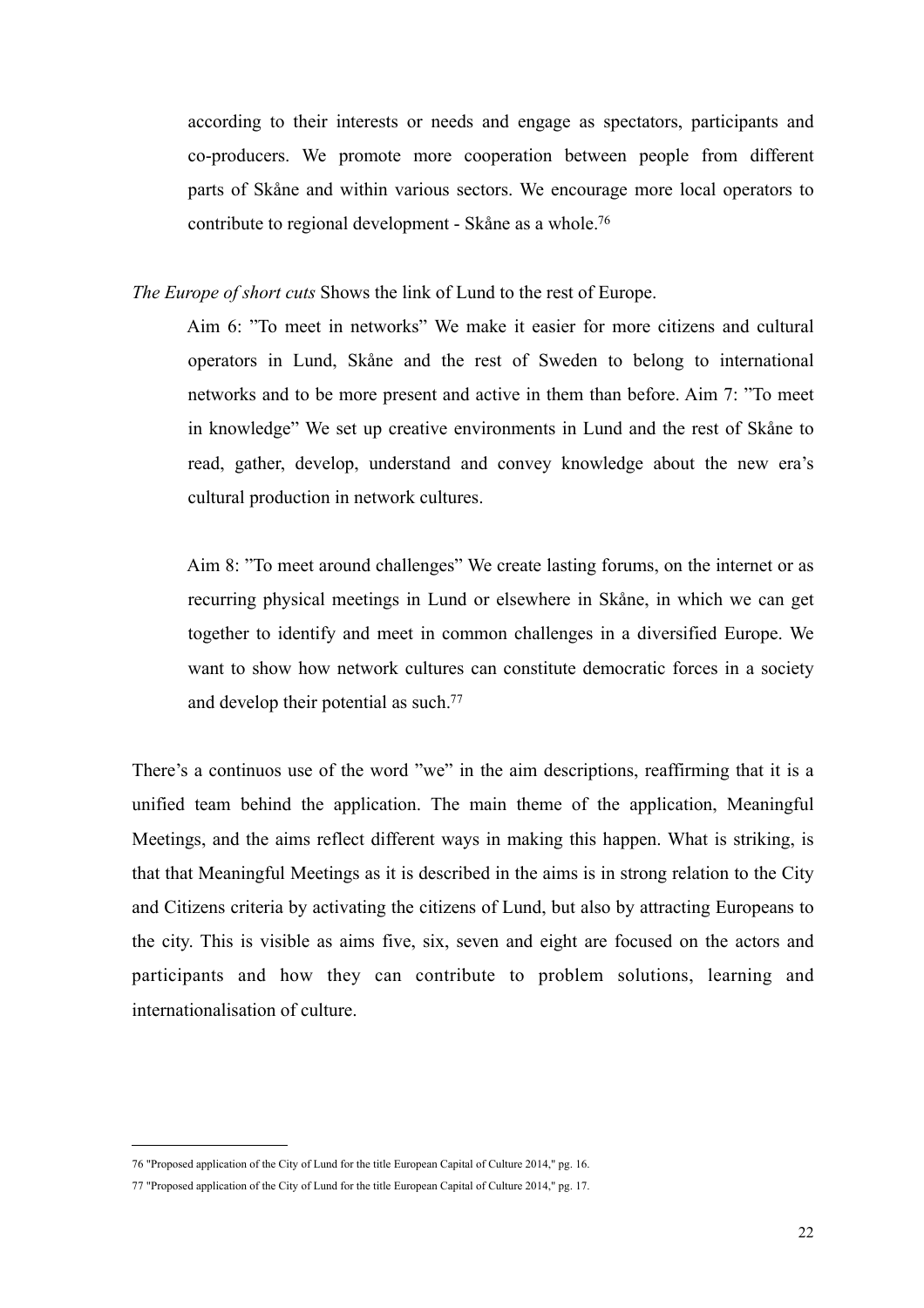Aims two, three, and four are focused on the city itself and the changes, or regenerations wanted and the geography and landscape of Skåne. Aim one, however, talks about the need for change in the city. ie. reconceptualisation of the self-image and reputation.

To attract and activate Europeans in the ECOC is also asked by the EU, especially ties with the other ECOC countries. The cooperation with the other ECOC - city is asked in the document *Application for the title of European Capital of Culture* which the ECOC application is formed after.<sup>78</sup> The Baltic sea strategy, developed under the Swedish presidency of the Council of Ministers is something that was under way during the writing process of the Lund application. This was planned to be used as a platform to co-operate with the Latvian European Capital of Culture.<sup>79</sup> The document *European agenda for culture in a globalizing world* is also referred to, although at the time of writing the application, it was not accompanied by an action plan:

 No concrete action plan has yet been connected to it, but Lund 2014 strives to be at the forefront in terms of the development of cultural policy and will function as a best practice example within two of the agenda's three aims:

 Intercultural dialogue, diversity and mobility coincide with Lund 2014's aims 1, 6 and 8. Culture as a catalyst for creativity coincides with Lund 2014's aims 3, 6 and 7[.80](#page-25-2)

Another programme cited in the Lund application is the *Culture Programme 2007-2013* According to the Lund2014 team, the following consistencies were to be found:

- To facilitate transnational mobility among people active in the cultural sector coincides with Lund 2014's aims 1, 6 and 8
- To encourage mobility in cultural and artistic works coincides with Lund 2014's aims 7 and 8 and
- To stimulate intercultural dialogue in Europe coincides with Lund 2014's aims 1, 4, 6 and 8[.81](#page-25-3)

<span id="page-25-0"></span><sup>78</sup> "Application for the title of European Capital of Culture," Question 1.8.

<span id="page-25-1"></span><sup>79</sup> "Proposed application of the City of Lund for the title European Capital of Culture 2014," pg. 31.

<span id="page-25-2"></span><sup>80</sup> "Proposed application of the City of Lund for the title European Capital of Culture 2014," pg. 16.

<span id="page-25-3"></span><sup>81</sup> "Proposed application of the City of Lund for the title European Capital of Culture 2014," pg. 43.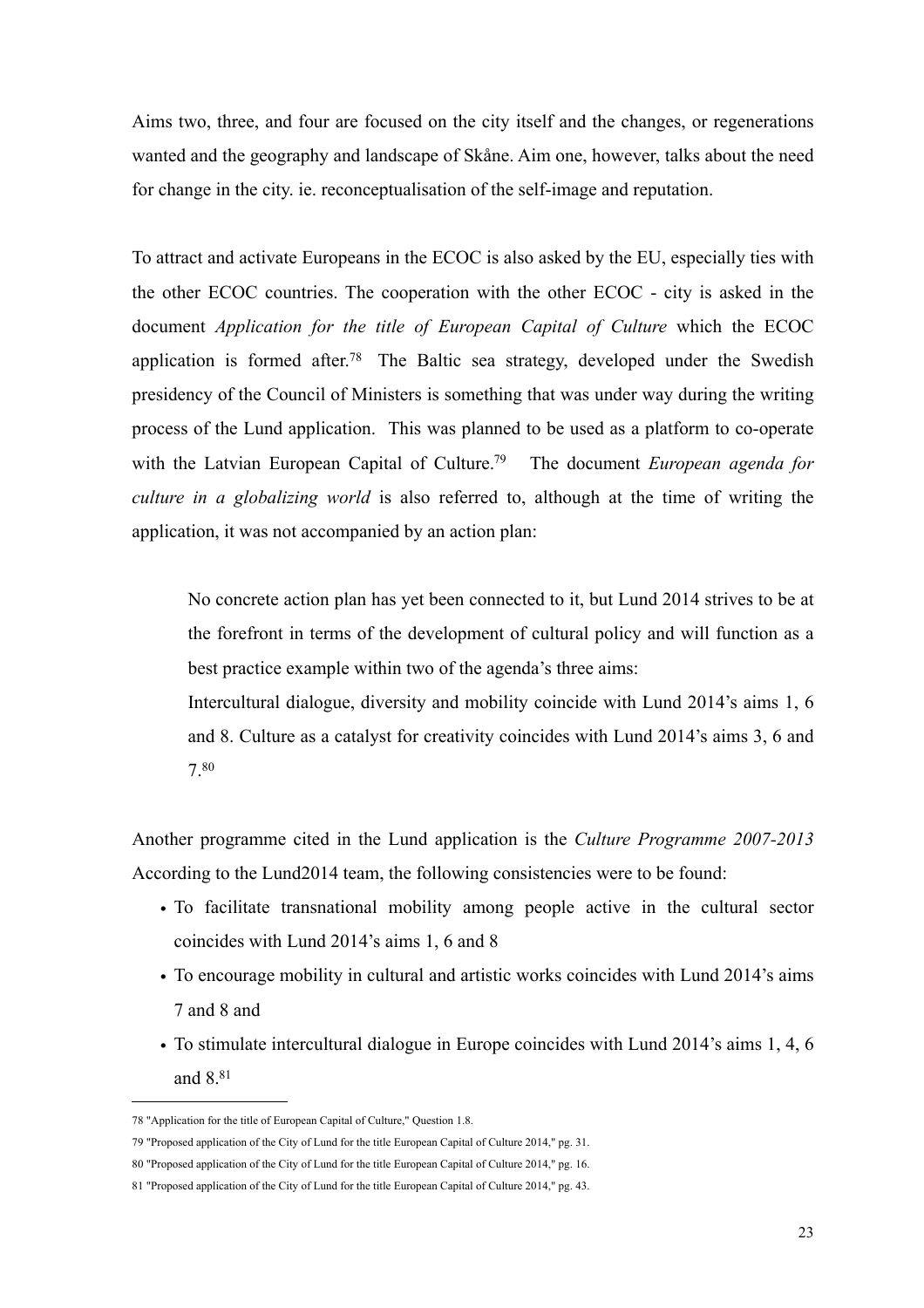The Lund2014 sees that several projects connected to the ECOC programme could be eligible for funds via the Culture Programme.[82](#page-26-0) The word "intercultural" is something that is used by the EU in both the *European agenda for culture in a globalising world* and *Culture Programme.* The influence of the Culture Programme is seen in the Lund application in aim four. "We want to develop Skåne's self-image and reputation as a young mixed intercultural region" where the word is used in direct connection to Skåne and the alternative metropolis theme.<sup>83</sup>

The term "young" being applied to this region can either mean a young demographic or a young region. It is either way an interesting choice to not focus on the long history of the region, the city, or even the adult/older demographics. *European agenda for culture in a globalising world* was incomplete at the time as far as having a concrete action plan. Showing how a specific ECOC-programme is directly in line with something that is not definite is risky, because it might invalidate the Lund2014 bid if the conditions is changed or more defined in an action plan. The third objective of the agenda is not mentioned in the Lund bid. The third objective is related to the Union using culture as a tool in international relations which its absence in the application may show that Lund has no such aspirations[.84](#page-26-2)

The term intercultural is also used in relation to aims one - to sharpen up, six - to meet in networks and eight - to meet around challenges. The latter aim, together with aim four, discusses intercultural dialogues as a problem, or rather, the challenges in a "diversified Europe" as aim eight specifies. Aim four relates this problem specifically to Skåne and creates a spatiality to the area. Is this a reflection of Euro-scepticism and that the freedom of mobility is problematic?

Two other European programmes are also referred to in the Lund application. *Youth in action,* a programme related to European Voluntary Service (EVS), and *Europe for citizens.* The purpose of the latter programme is to facilitate civil society and how it can

<span id="page-26-0"></span><sup>82</sup> "Proposed application of the City of Lund for the title European Capital of Culture 2014." ibid.

<span id="page-26-1"></span><sup>83</sup> "Proposed application of the City of Lund for the title European Capital of Culture 2014," pg. 16.

<span id="page-26-2"></span><sup>84</sup> *On a European agenda for culture in a globalizing world* (2007)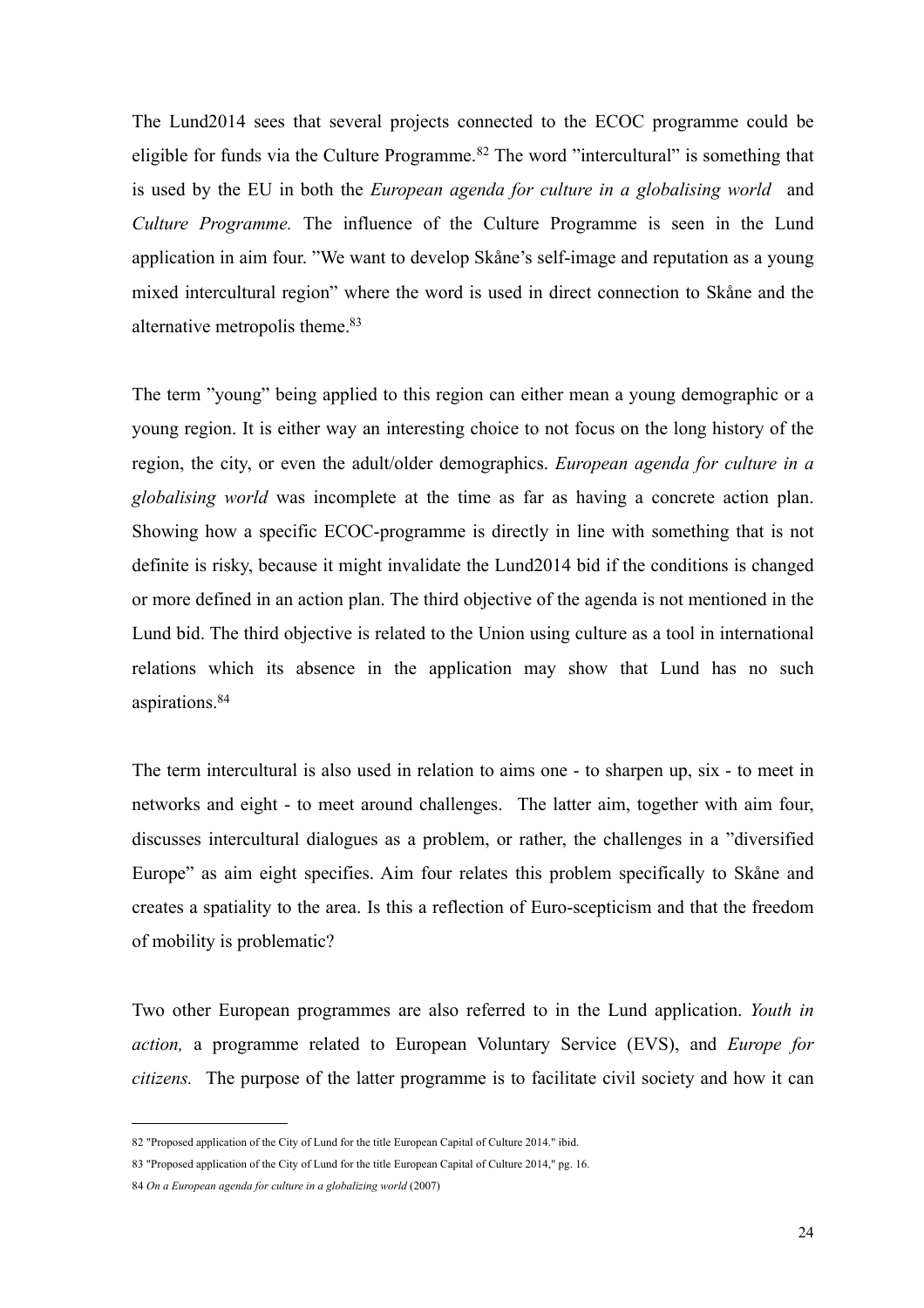contribute to the development of Europe. This ties in with the fifth freedom but also with the City and Citizens criteria. Lund2014 see this as a potential source for funding.[85](#page-27-0) Youth in action and the EVS-programme will enable young people from Latvia and Sweden to go on exchanges and gain experiences from each other's home countries.<sup>[86](#page-27-1)</sup> This will facilitate a mobility of people and acts in accordance with the cultural cooperation of article three as well as article four and the aim to increase the participation of citizens from abroad.

The usage of the word intercultural does not come with a specific definition in the bid. This may indicate that there's a specific audience in mind for the application that is expected to be well versed in these types of terms or "euro-speak". *The Europe of shortcuts* and *The alternative metropolis* is very focused on the geographical area of Lund and it's connections to the rest of Europe. But also how Skåne, through it's cultural diverseness, can offer interesting ideas through its citizens regarding European Dimension, i.e using the City and Citizens criteria to highlight the European Dimension criteria.

A multi-modal perspective includes the pictures of the application. When asked about which geographical location is going to be included Figure 3 is the first map shown. The Öresund region is highlighted as being especially interesting from an intercultural and mobility point of view as it is densely populated and is a border crossing between two countries. The map is otherwise empty of other European cities or country borders. The application also talk about the problem Lund faces with this application as it is a small city in a big region. A more natural choice, according to Lund2014 team would perhaps have been Malmö since Lund does not have big institutions or substantial funding.[87](#page-27-2)

<span id="page-27-0"></span><sup>85</sup> "Proposed application of the City of Lund for the title European Capital of Culture 2014," pg. 44.

<span id="page-27-1"></span><sup>86</sup> "Proposed application of the City of Lund for the title European Capital of Culture 2014," ibid.

<span id="page-27-2"></span><sup>87</sup> "Proposed application of the City of Lund for the title European Capital of Culture 2014," pg. 166.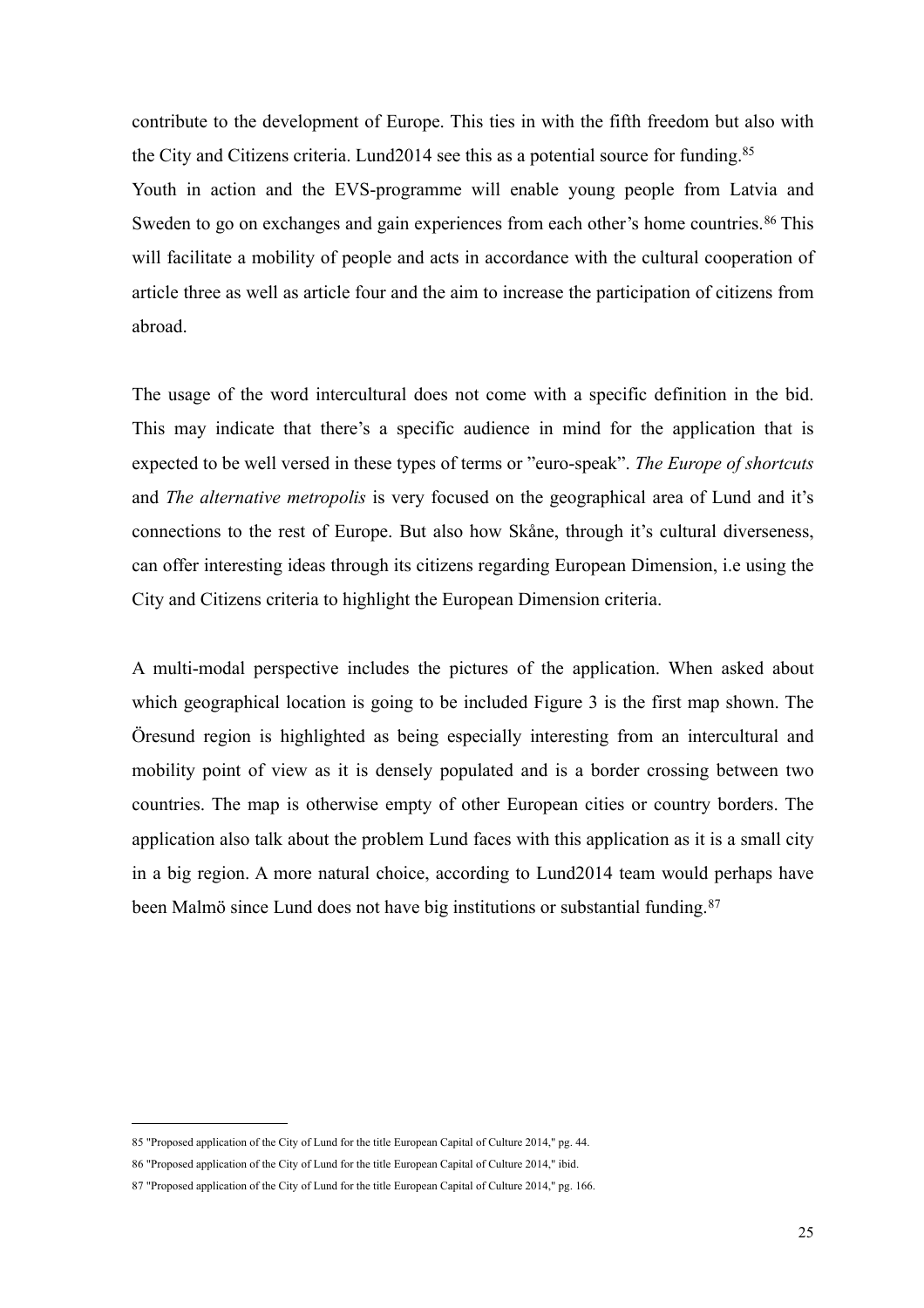

Figure 3, Lund in Öresund.<sup>[88](#page-28-0)</sup>



Figure 4, Skåne and Öresund in Europe.[89](#page-28-1)

The European Dimension of the city's situation have both positives and negatives. Lund is describes as to being on the periphery of Sweden, but close to Europe.<sup>90</sup> At the same time, Sweden itself is described as being in the periphery of Europe.<sup>[91](#page-28-3)</sup> Figure 4, highlights the Öresund area, not including or borders on the map, which makes Öresund the focal point on the map, but can also be seen as the region being lonely/isolated without the context of others.

<span id="page-28-0"></span><sup>88</sup> Picture taken from "Proposed application of the City of Lund for the title European Capital of Culture 2014," pg. 21.

<span id="page-28-1"></span><sup>89</sup> Picture taken from "Proposed application of the City of Lund for the title European Capital of Culture 2014," pg. 20.

<span id="page-28-2"></span><sup>90</sup> "Proposed application of the City of Lund for the title European Capital of Culture 2014," pg. 9.

<span id="page-28-3"></span><sup>91</sup> "Proposed application of the City of Lund for the title European Capital of Culture 2014," pg. 13.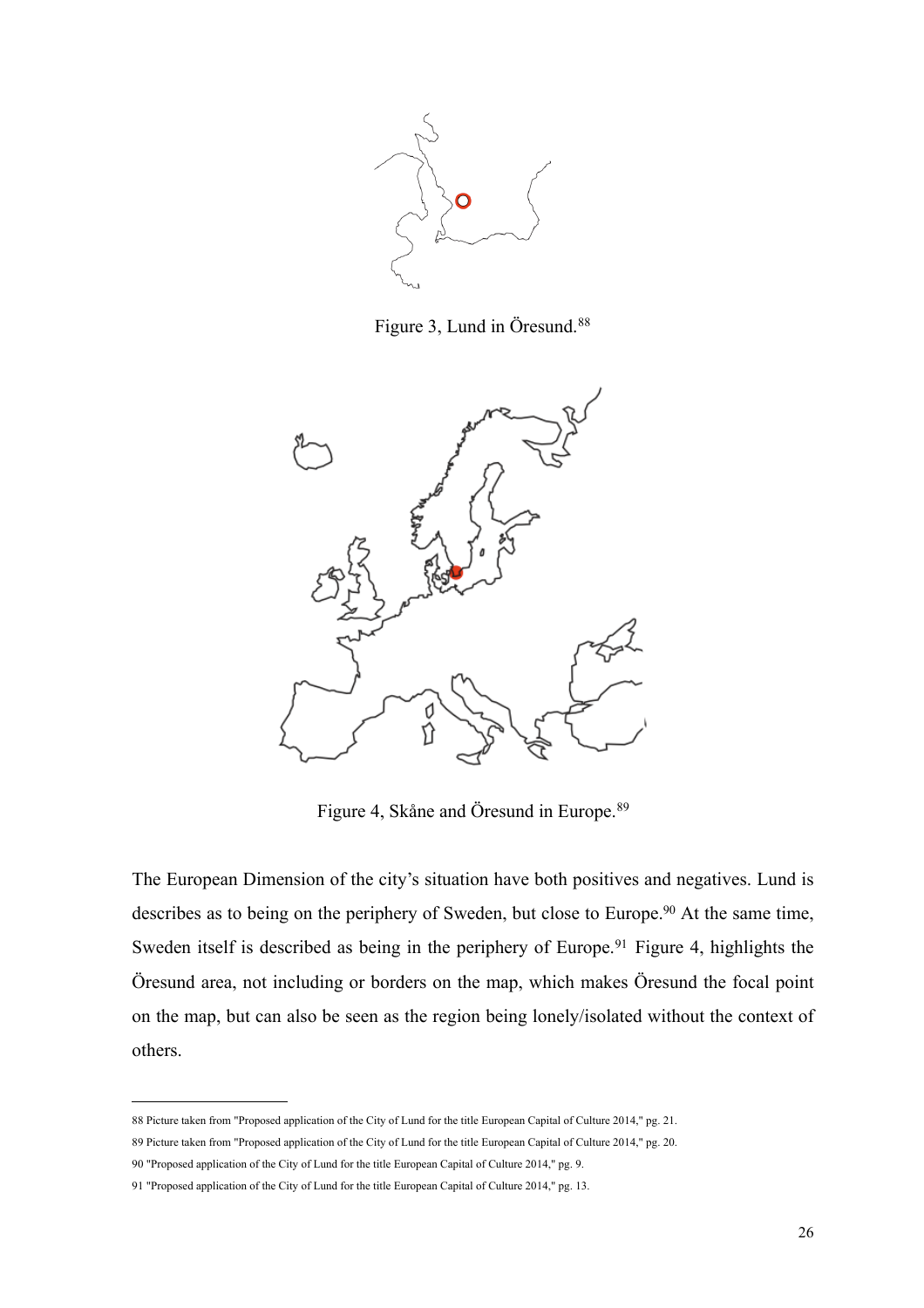The programme theme *Sharing the city* is a theme dedicated to cooperation both on a European level, making it relevant to the European Dimension, but also to the City and Citizens criteria as it involves the inhabitants of Lund.<sup>[92](#page-29-0)</sup> This is a connection to the main theme of Meaningful Meetings, but also a regeneration agenda with a project called *A Link to The Future,* bringing up LundaLänken, Lund's first tram-line to be completed in 2014 according to the reports of the time.<sup>[93](#page-29-1)</sup> There's also a project called *The postcard* which ESS (European Spallation Source) - a large research centre that is being built in Lund is a partner to develop the aesthetic of the ESS building.<sup>94</sup> The programme connected to the problematisation of Europeans is called *Europeans.*[95](#page-29-3)

Without establishing if there are any true Europeans or not, in this programme we present portraits of a number of European individuals. We will bring out their personalities and lives. Their dreams, ideas and passions. With such a humane approach, perhaps we can close in on understanding of what European citizenship could mean, in-depth.[96](#page-29-4)

The unwillingness to identify whether or not there are any true Europeans is interesting as this implies a conflict in definitions, suggesting that you need something more to define this term than peoples merely living in a country situated in Europe. The europeanness in this programme is connected to individuals who have connections to Lund, but also other places in the continent.

This programme, although defined as dealing with a European Dimension, does not deal with the questions surrounding citizenship as such. The history of Lund is also brought up. A digitisation project *Access to Europe* and *Lund before Lund*, deals with the archeological findings of this region and its population. Overall there is not a lot of projects in the programme with a historical theme. Lund2014 is focused on culture being produced now, without major connections to local or national history and traditions. As previously

<span id="page-29-0"></span><sup>92</sup> "Proposed application of the City of Lund for the title European Capital of Culture 2014," pg. 209.

<span id="page-29-1"></span><sup>93</sup> "Proposed application of the City of Lund for the title European Capital of Culture 2014," pg. 212.

<span id="page-29-2"></span><sup>94</sup> "Proposed application of the City of Lund for the title European Capital of Culture 2014," pg. 213.

<span id="page-29-3"></span><sup>95</sup> "Proposed application of the City of Lund for the title European Capital of Culture 2014," pg. 229.

<span id="page-29-4"></span><sup>96</sup> "Proposed application of the City of Lund for the title European Capital of Culture 2014," pg. 229.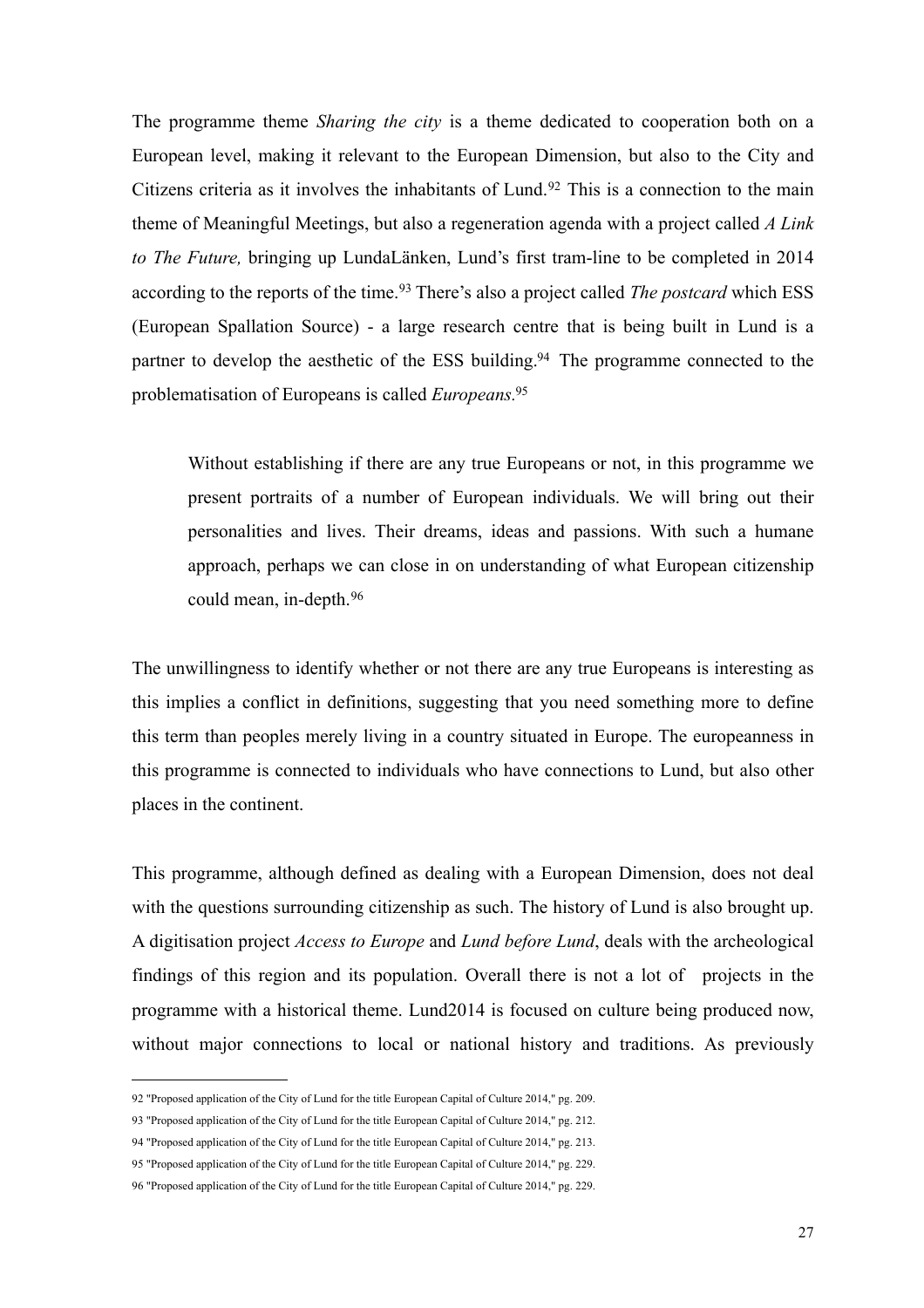mentioned, aim four focuses on the "young region". As Lund have the slogan "city of ideas" innovation is something that saturates the application.<sup>[97](#page-30-0)</sup> The representation of Lund in a Swedish context is yet to be seen as Lund2014 deemed the application phase to be too short for establishing the extensive cooperations needed to provide examples of this.<sup>98</sup> Sweden is used to promote equality in the Lund2014 bid. Equality is taken as a definite simply because Lund is a Swedish city. This is done by having an equal presentation of participants but also by having specific project related to this subject. However, the geographical location of the city is pushed.

 How will we represent Sweden in a European context? The immediate answer is obvious. Lund is a Swedish city. When we direct the spotlight onto the city's and the region's cultural heritage and life, it is Swedish culture that we are presenting to Europe. Lund and Skåne tell us about Sweden.["99](#page-30-2) 

How the national collaborations are to be manifested is still unclear with the motivation that the work required to build those relations during the application period is too extensive.<sup>100</sup> But the spatiality here is created by simply being within the borders of Sweden and the region of Skåne creates meaning to this nation. Scandinavia or the north is absent in this description which suggests that these areas do not fit in with the desired spatiality. The reoccurring mentioning of Sweden and Skåne disproves that a zero-sum identity formation is sought after since Lund uses these identities to legitimise

 Lund's concept discusses and problematises the Swedish identity in a conversation that engages Europe. Sweden, which often sees itself as the most rational, modern society in the world, is struggling with this identity, as it transforms into an intercultural society, in which different values and backgrounds interact unpredictably to challenge the rational, well-planned model /.../ As a Swedish representative it has been obvious to highlight equality in the programme.<sup>101</sup>

<span id="page-30-0"></span><sup>97</sup> "Proposed application of the City of Lund for the title European Capital of Culture 2014," pg. 61.

<span id="page-30-1"></span><sup>98</sup> "Proposed application of the City of Lund for the title European Capital of Culture 2014," pg. 78.

<span id="page-30-2"></span><sup>99</sup> "Proposed application of the City of Lund for the title European Capital of Culture 2014." ibid

<span id="page-30-3"></span><sup>100</sup> "Proposed application of the City of Lund for the title European Capital of Culture 2014." ibid.

<span id="page-30-4"></span><sup>101</sup> "Proposed application of the City of Lund for the title European Capital of Culture 2014," 79.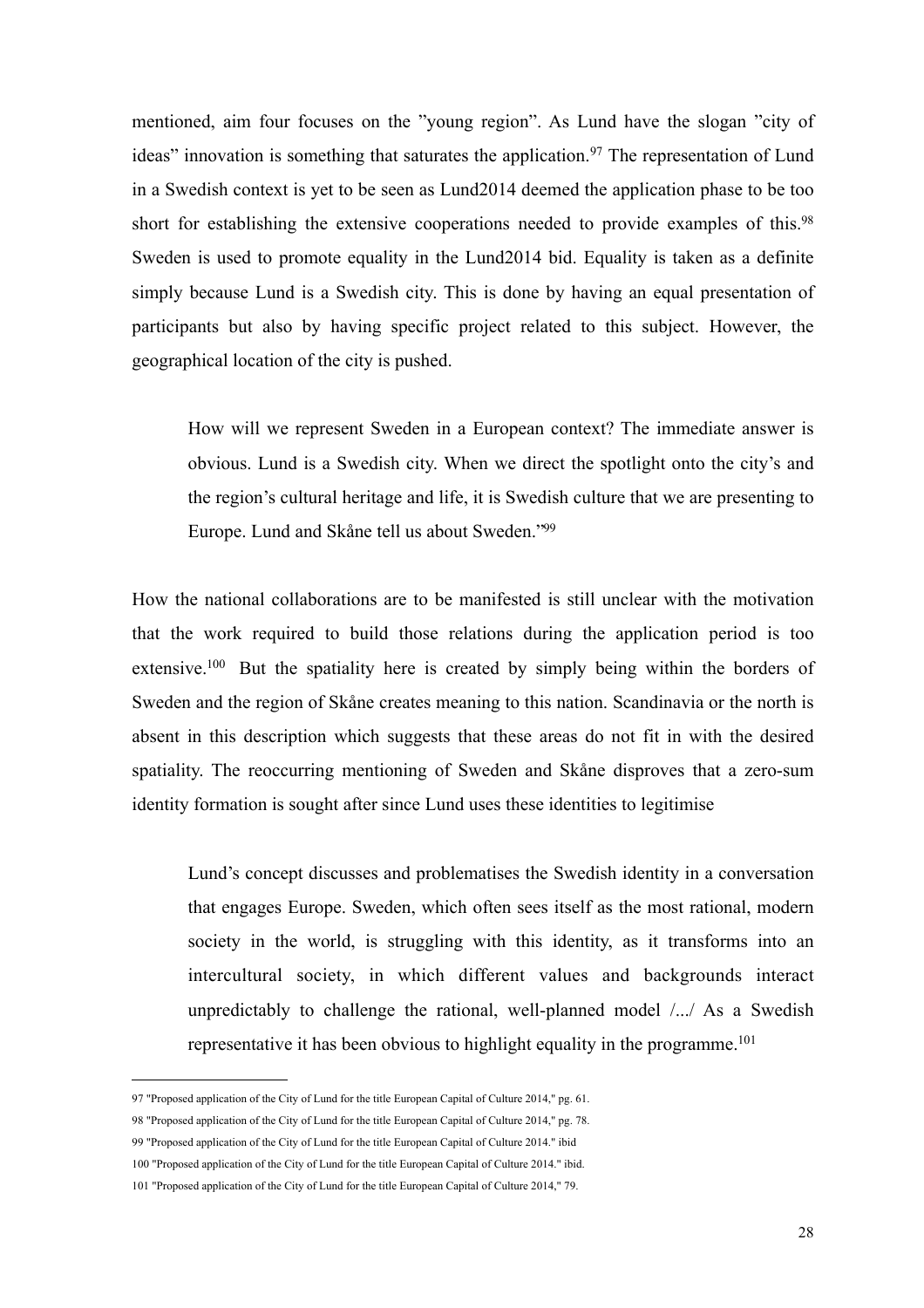Again, interculturality is mentioned in a problematic context and described as a challenge, perhaps even seen as something disturbing the harmony of a well-planned society. These themes are discussed in several projects e.g. *Interfaith drama 2014* which deals with interfaith meetings through theatre.<sup>[102](#page-31-1)</sup> The business sector and cultural operators are also supposed to meet in international cooperations. This will, according to Lund, create new businesses, growth and tourism opportunities.<sup>[103](#page-31-2)</sup> This is another example of how ECOC will contribute to the regeneration of the city. The bid's effort in this area will be a complement to the already growing city of Lund that is presented under the headline "Lund is growing" where examples of growing city areas, ESS and infrastructure is given.

The Europeanisation that was built in the application is strongly focused on the topic of spatiality of Lund. The topic of intercuturality which is problematised in this region, the gathering of many people with different background speaks for a blended identity formation. A layered identity formation is not sought after as Europe, Sweden and Skåne is brought up consecutively, but no apparent preference or hierarchy of them is visible.

#### <span id="page-31-0"></span>**3.2 Interview 2, writers, Lund**

Informant 2a and 2b, worked with, and wrote the Lund2014 bid. The informants met in school at Malmö University. They have both taught at the university. Neither of them works in Lund today, nor has worked there since the application was finished and Lund lost. They have both worked on ECOC applications for other cities since then.<sup>[104](#page-31-3)</sup> Because they have not worked in Lund since then, the appropriateness condition was low. The informants were very frank during the interview, speaking very openly about what they perceived as problems during the application process.

The application of Lund rests on the concept of the fifth freedom. According to 2a and 2b, this theme was a political decision. Who originally had this idea of the fifth freedom to be the central part of the application is unknown to them. Looking at the criteria for becoming a European Capital of Culture was something that started later, after the political decision

<span id="page-31-1"></span><sup>102</sup> "Proposed application of the City of Lund for the title European Capital of Culture 2014," pg. 183.

<span id="page-31-2"></span><sup>103</sup> "Proposed application of the City of Lund for the title European Capital of Culture 2014," pg. 132.

<span id="page-31-3"></span><sup>104</sup> writers Lund Informants 2a & 2b, *Interview 2* interview by Lorraine Jonis, 28 Feb, 2014,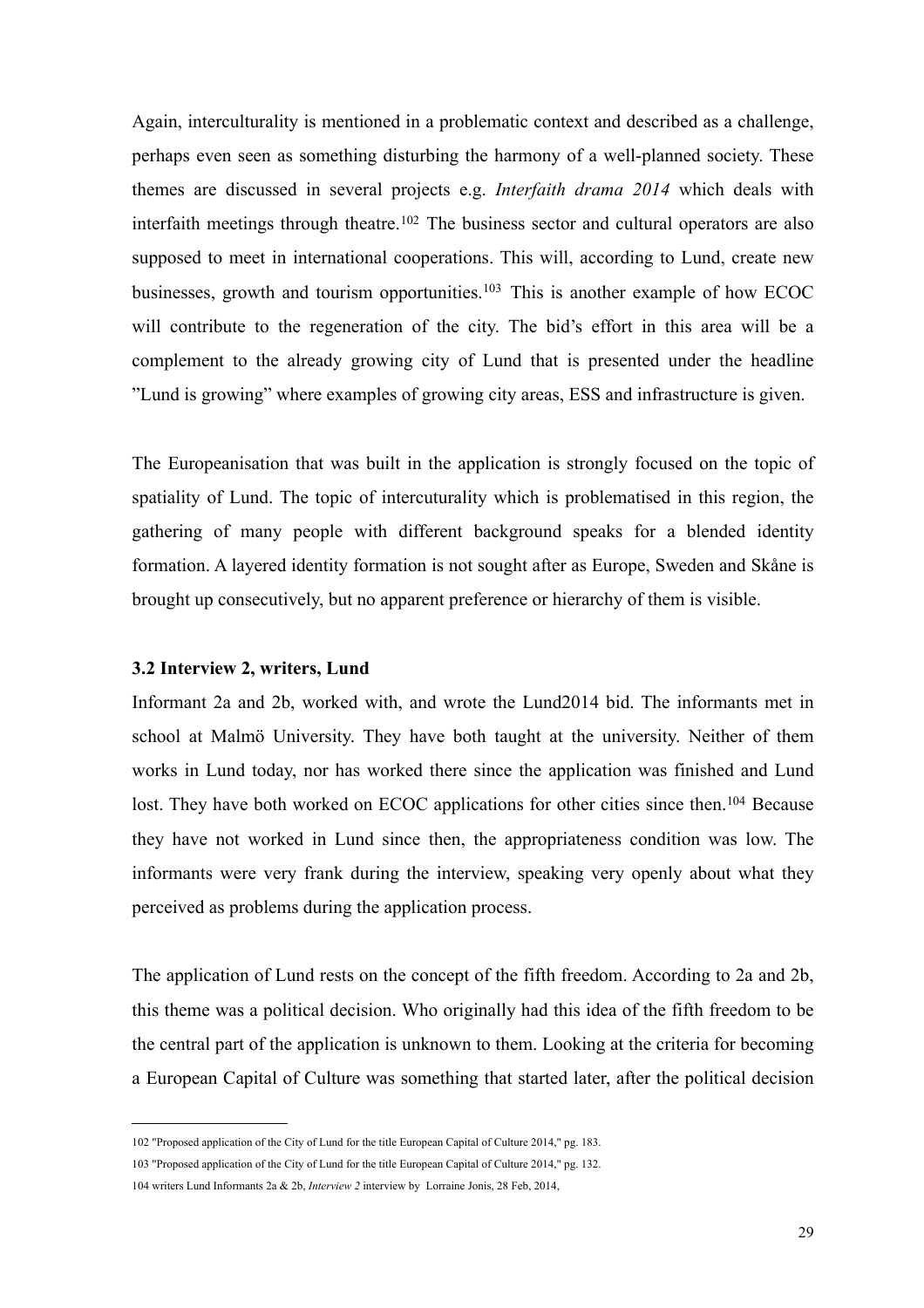was made. This presented a problem for the team. The difficulty of the fifth freedom is that it's not unique to Lund. 2a said that "it might as well have been a bid by Rotterdam or Oxford"[.105](#page-32-0) The fifth freedom places the Lund bid in a context of the four freedoms of the internal market, the freedom of mobility, goods, service and people. However at the time, there were many other claims to the fifth freedom such as judicial rights or trade unions. The struggle to find a unique connection to Lund was constant throughout the application process. The final theme of Meaningful Meetings was not conceived until the last few months by the newly hired Communications Manager. They needed this last puzzle piece[.106](#page-32-1)

 /.../our first priority was to turn the public opinion. We needed something that could be explained emotionally. And then we also had to connect it to the two criteria [European Dimension and City and Citizens] and build a bridge to what we had worked on earlier. Meaningful Meetings was a pretty genius compromise to make all of those pieces go together, said 2a[.107](#page-32-2)

Regarding the public opinion there were about fifty open meetings held before 2b started working with the project. "Anyone could attend. It actually ended in disaster. /.../ if you don't have a damn clear purpose of the meeting, that it's organised correctly and invites anyone to declare their opinion it will end in total chaos." says 2b who stresses the power of word by mouth communication. The displeasure of the attendees quickly spread in the city[.108](#page-32-3) 2b speaks about this scepticism: "This Swedish scepticism I think saturated what we're doing. 'But this is meh, I won't make an effort, what's this European here and there? I've never heard of this, this is pointless'. There was a lot of that".<sup>[109](#page-32-4)</sup>

This scepticism were also something that they received in the business sector. 2a speculates that maybe this derives from past issues with Lund's municipality where the actors in the business sector may have been denied grants. Lund University, the other major agent in the area were also a part of the application, but according to the informants

<span id="page-32-0"></span><sup>105 &</sup>quot;Interview 2."

<span id="page-32-1"></span><sup>106</sup> "Interview 2."

<span id="page-32-2"></span><sup>107</sup> "Interview 2."

<span id="page-32-3"></span><sup>108</sup> "Interview 2."

<span id="page-32-4"></span><sup>109</sup> "Interview 2."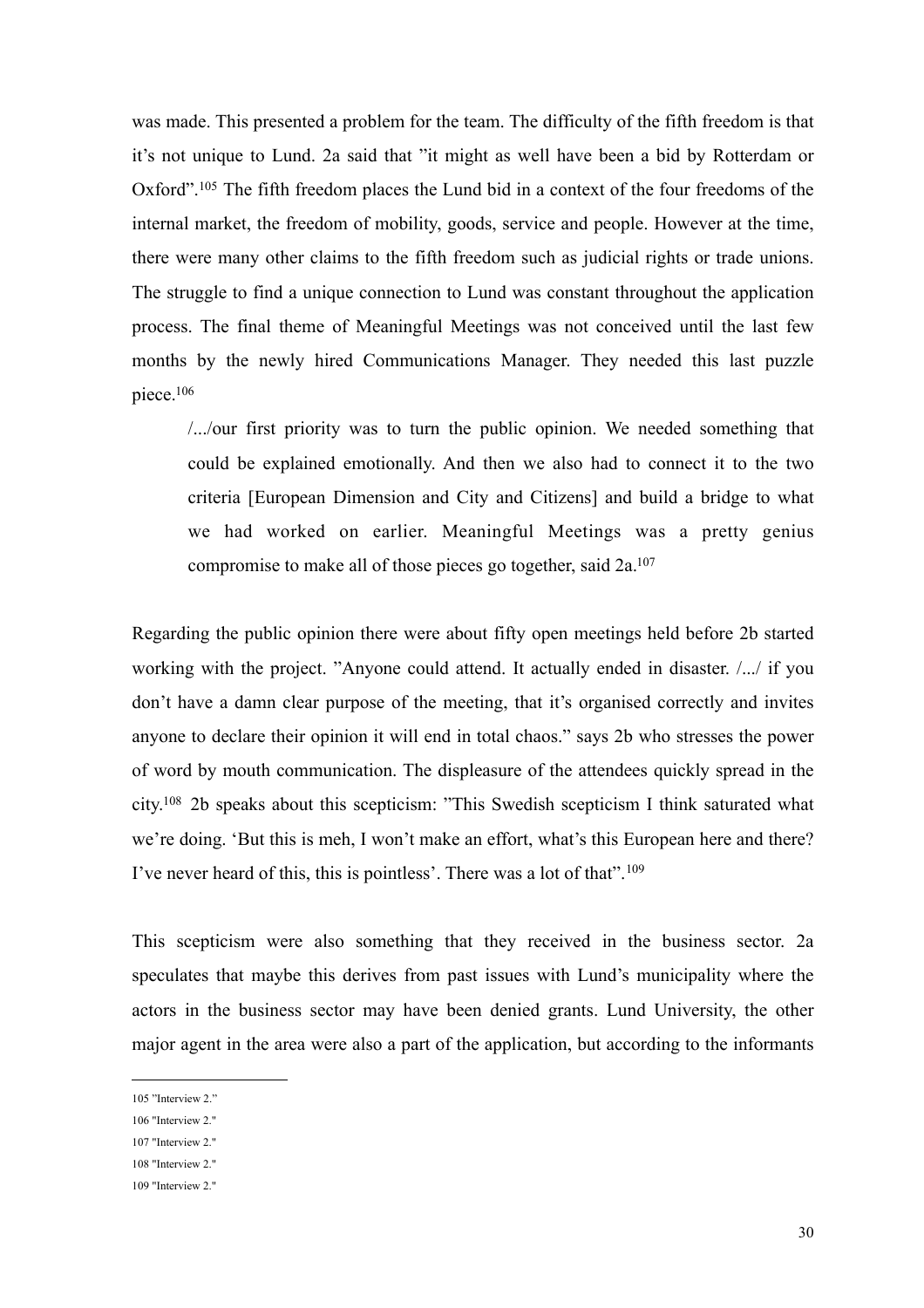did not deliver as expected. When the communications to the central parts of the university fell through, the Lund2014 team continued to have contact with individual researchers within the university. Also within the university there were complaints on the municipality.<sup>[110](#page-33-0)</sup>

 The problem is that it's City and Citizens that is the important bit. The European Dimension you can say, is what you give Europe 'okey, this is a European project, here's the European Dimension'. You don't invest all of that money, especially when there's not much European money coming in to the project, you don't invest that money because you have a good heart or a grand European vision, you invest that money and all of those resources because you want to develop the city.

The European Dimension in Lund were very much present in the university and the business sector. However, there was a lack of a permanent European Dimension in the cultural sector. "It was there in the form of guest scenes, it's clear that there was some guest appearances and things like that but there was nothing on a structural level that gave a qualified exchange. It was more like if there was a guest appearance, then it was once and then go home.["111](#page-33-1) The true European Dimension was, however, according to 2a and 2b, Lund's geographical position. "The Öresund region is the only interesting thing to the EU. How does two countries work [together], who are trying to find each other after a bridge is built?" says 2a. However, 2a perceived there to be some reluctance amongst the local politicians to use this angle, as the politicians in Stockholm might be against this.<sup>112</sup> This places the bid in a larger political context where it is influenced on a national level.

During the final selection phase when the informants felt as though there was constant questions about a Swedish dimension in comparison to the unique heritage perspective that Umeå presented.

<span id="page-33-0"></span><sup>110</sup> "Interview 2."

<span id="page-33-1"></span><sup>111</sup> "Interview 2."

<span id="page-33-2"></span><sup>112</sup> "Interview 2."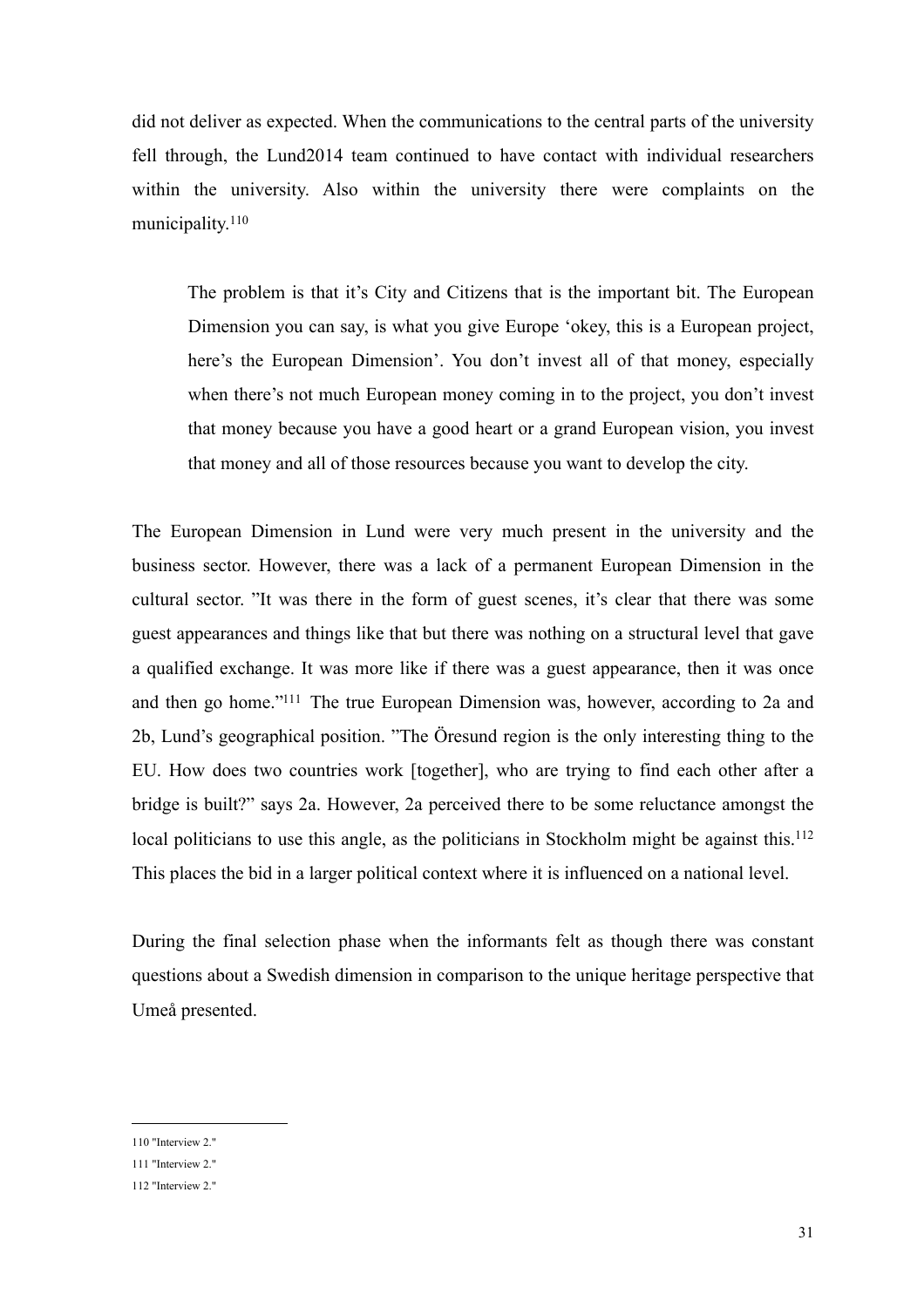When you have an actor like that [Umeå] in the game you have to offer something else that is very, very clear. Same thing in Holland, there they have Friesland and their language that is very interesting, and in Spain they have Basque-something that was also very fresh and interesting. So the questions that were asked was very much about, though they didn't say it outright, but it was very much like 'Umeå has this, Umeå has something Swedish, what do you have?"" says 2a.<sup>113</sup>

 And it wasn't because because he [Sir Robert Scott, president of the election committee] saw something special in Lund, but because he saw something special in Umeå that we really couldn't, it wasn't the open Scanian landscape or blood soup that was the answer to that question. /.../ it's bizarre that one of the strongest European Dimensions you can have is those parts [eg. the Sami culture] where you're the least, or I mean the most nationalistic, that is a ethnic minority is something that is much appreciated in the cultural capital reasoning. If you can show the Sami people you have a very good bid, What can be the counter-bid to that? It's somewhat against the idea of interculturality and that we're in constant change because of the mobility happening. It's a museum-perspective, to show an oddity is more interesting in this context unfortunately.[114](#page-34-1)

The European Dimension here is derived from a national perspective. What can the candidates display that is unique from their area of Sweden? The open landscape of Skåne was not the answer, the informants felt. An "oddity" like the Sami people becomes here something exotic that the ECOC context has had hard time to refuse. The informants also makes connections to other contexts within the European Union, such as the Culture programme, which focuses on interculturality and the mobility of people which is one of the four freedoms and finds the fascination with the museum-perspective inconsistent with the other areas.

The politicians were the instigators of the application, say 2a and 2b. The motivation was to create a political legacy and to bring attention to Lund on a European level. This does

<span id="page-34-0"></span><sup>113</sup> "Interview 2."

<span id="page-34-1"></span><sup>114</sup> "Interview 2."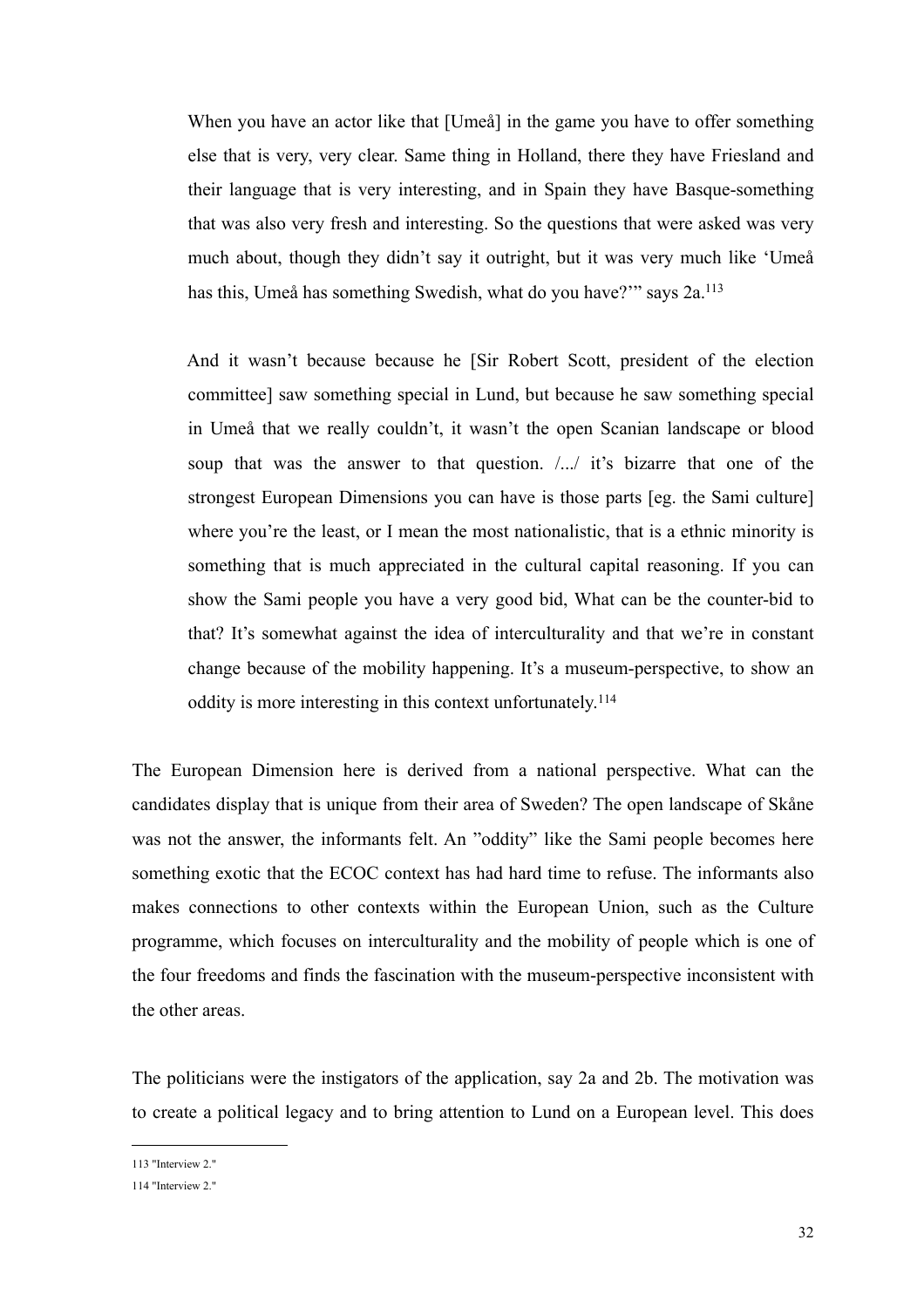confirm that there is a wish to re-conceptualise one's city within the framework of the ECOC. 2a and 2b express that there is an evolution in understanding the ECOC and the possibilities that it may bring to the city. Due to the good European Dimension in the business sector, an initiative was started to create an incubator for cultural and creative sectors.<sup>115</sup> This shows that there was a clear intention to boost regeneration of the city in regard to business; however, it was more banalised as a natural part of the bid, and not a special focus.

This evolution of understanding the ECOC was based on the thorough research that was made with the purpose to find out what the cultural sphere in Lund needed. This contact with the cultural actors could have important effects. On one had it may increase the feeling of participation amongst the cultural actors in the region, and alert them to the possibilities to and what is in it for them. The regeneration possibilities in these cases can legitimise the ECOC candidacy to the locals. In extension, the city's City and Citizens criteria gets strengthened. From this interview, the motivation of why to apply seems to have started with a will of the politicians to create a legacy by reconceptualisation of the city. Later on, the regeneration motivation started to take shape.

Although the informants worked in a conscious way with the criteria and thereby the context set by the EU to become a European Capital of Culture, they did not refer to, or use any of the stated words in, for example, article three and four in the interview. They both have worked with the EU framework of the ECOC since that day, which means that they have had plenty of time to familiarise themselves with the terms. The reoccurring topic of this interview was the actors and how the informants worked continuously to bring them together in the bid. Though the geographic position of Lund is mentioned as being the true European Dimension, it was not the focus of the interview.

By involving the citizens through open meetings, there was an intention of involving the citizens and to build Europeanisation of their collective understanding. This can be attributed to Risse's blended identities formation, a will to have a seamless europeanness

<span id="page-35-0"></span><sup>115</sup> "Interview 2."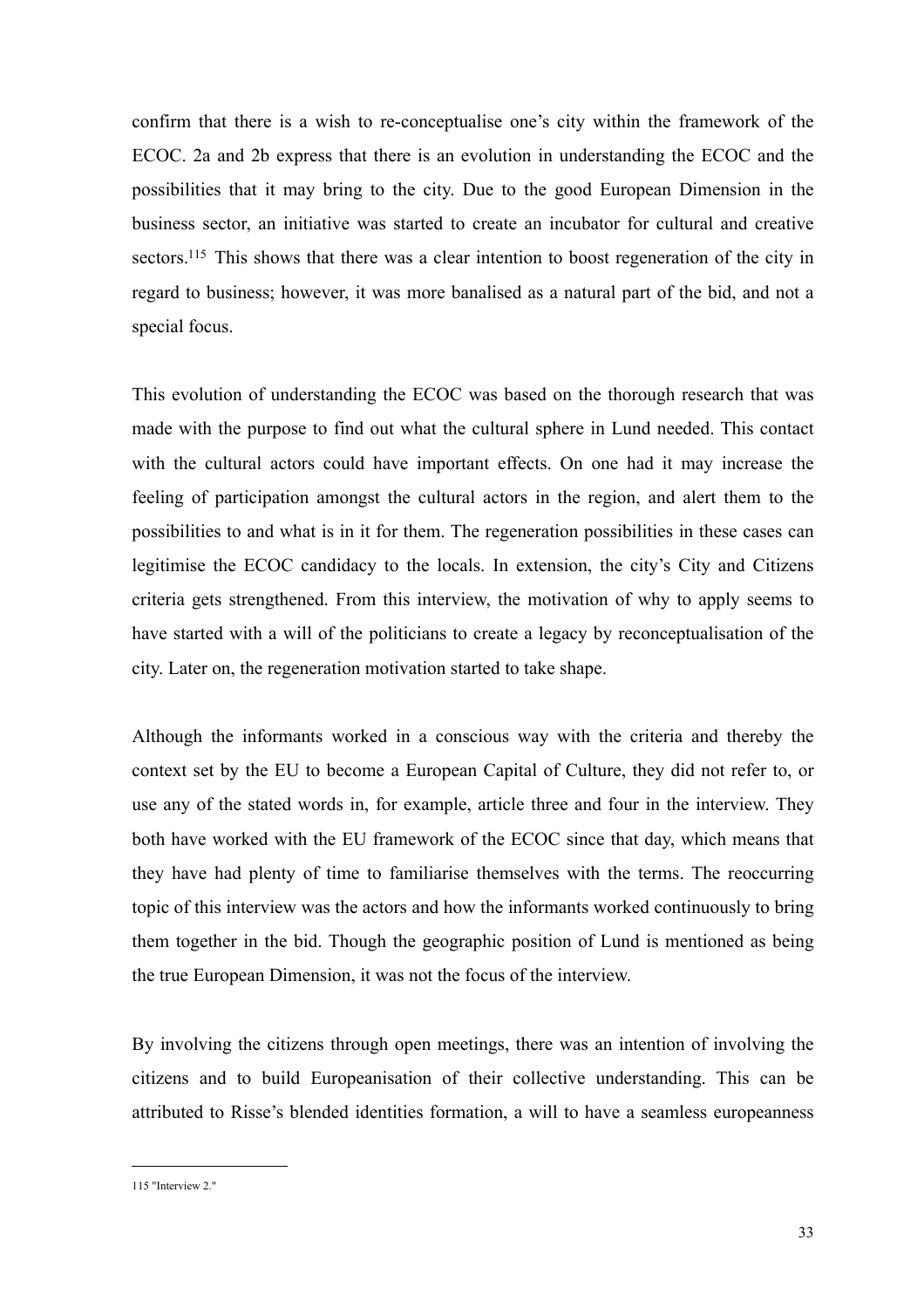of Lund. However, this did not result in any concrete result, due to the Euro-scepticism of the citizens and lack of concrete ideas. A layered identity, with the European identity in the periphery layers, seems more appropriate.

### **3.3 Interview 3, Lund University**

This interview was carried out with a representative of Lund University who was a member of the board (henceforth known as Informant 3). Being on a board meant that Informant 3, and by extension, Lund University had a position to influence the content of the application directly, and therefore had a role of power. The university also had a role of an actor in the city with several projects in the bid connected to its organisation.

Informant 3 emphasises very early on the importance of the university to the city of Lund. "/../ and we [the university] were the base for so much of the cultural here, everything from museums as you know, to choir life, to music to art and so on. It's also hard to think of Lund with out the university and its organisations with all the students, teachers, researchers, it's not much of Lund left."[.116](#page-36-0)

The museums Informant 3 is referring to are the Skissernas Museum – Museum of Public Art and the History Museum of Lund University, both actors were involved in the bid with projects. The statement "as you know" emphasises that these organisation are too well known to have escaped my notice and that their link to the university is a well known fact. Speaking about the city of Lund, the informant places the city in the context of Öresund which is one topic of the interview.

 One condition for the way Lund is now is the existence of Malmö. Lund is good at the non-institutional arts such as music and so on. /.../ While Malmö has the institutions, the opera, theatre and so on. The opera and theatre in Malmö is depending on the Lund audience. In the same way it would have been suicide for Lund to start competing with that, quite the contrary. Lund can be happy that Malmö provides the Lund people those facilities. That causes Lund [the bid] to

<span id="page-36-0"></span><sup>116</sup> Lund University Informant 3, *Interview 3* interview by Lorraine Jonis, 13 March 2014,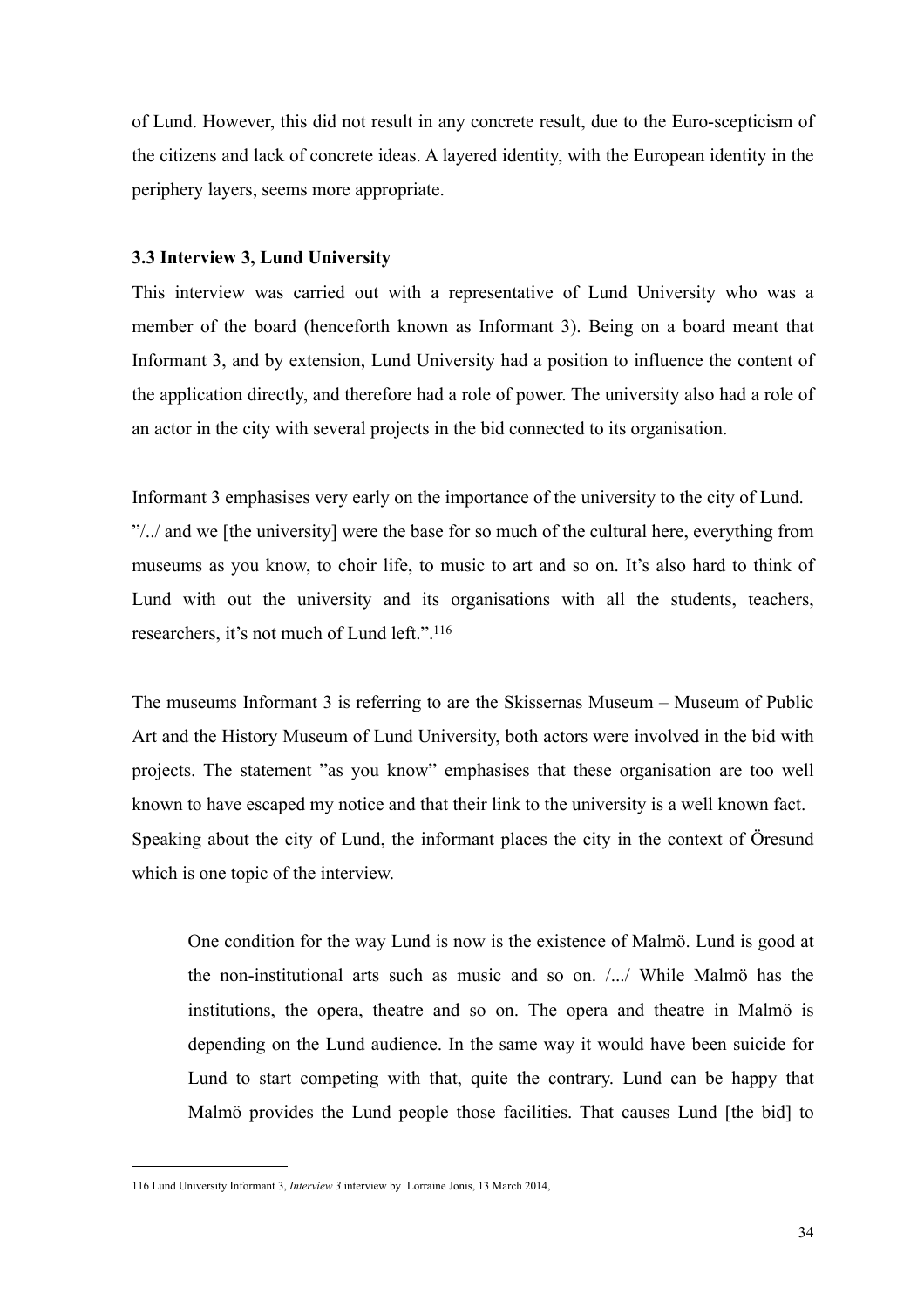have a problem of what's theirs and what is someone else's so to say. Copenhagen is not so far from Lund either, and how would Lund compete with Copenhagen? There's no reason for that.<sup>117</sup>

This presents Lund as a city quite integrated in the surrounding area, where cultural life is spread out and the audience of Lund is mobile. "I mean that the commute time is like in Stockholm, it's not worse than that".<sup>[118](#page-37-1)</sup> Actors in the geographical vicinity of Lund is a reoccurring topic in the conversation. When asked specifically on the European Dimension criteria, Informant 3 does not remember that being discussed, he asked what the criteria consisted of. "/.../ it's possible that it was seen as obvious, or how you may put it. I think maybe they thought that Lund was so European that it was not necessary to discuss it. I don't remember it, that can be a mistake, a mistake on my part.["119](#page-37-2) Later in the interview Informant 3 says that he was only present in the latter part of the application process. Despite the fact of not remembering the criteria European Dimension, he does not hesitate to state that Lund is a European city. This is because of Lund's geographical location.

 We have so many connections to Europe, we're located, if we focus on Sweden in the northern side, or how you may put it. The surroundings of Lund looks more like Europe, than further up north where the forest starts. Historically we have been more involved maybe, in the European happenings with the church and everything. We have have bigger companies with a large export side to them, and we're closer to the continent.<sup>[120](#page-37-3)</sup>

Lund's spatial europeanness is depending on three factors, history, geographical location and the business sector. The latter is a current factor, while the historical aspects of Lund's europeanness is something that has developed over time. Informant 3's opinion of the europeanness of Lund may also be influenced by his connection to the university, as it is a international organisation that has to have cooperation and connections to other

<span id="page-37-0"></span><sup>117</sup> "Interview 3."

<span id="page-37-1"></span><sup>118</sup> "Interview 3."

<span id="page-37-2"></span><sup>119</sup> "Interview 3."

<span id="page-37-3"></span><sup>120 &</sup>quot;Interview 3."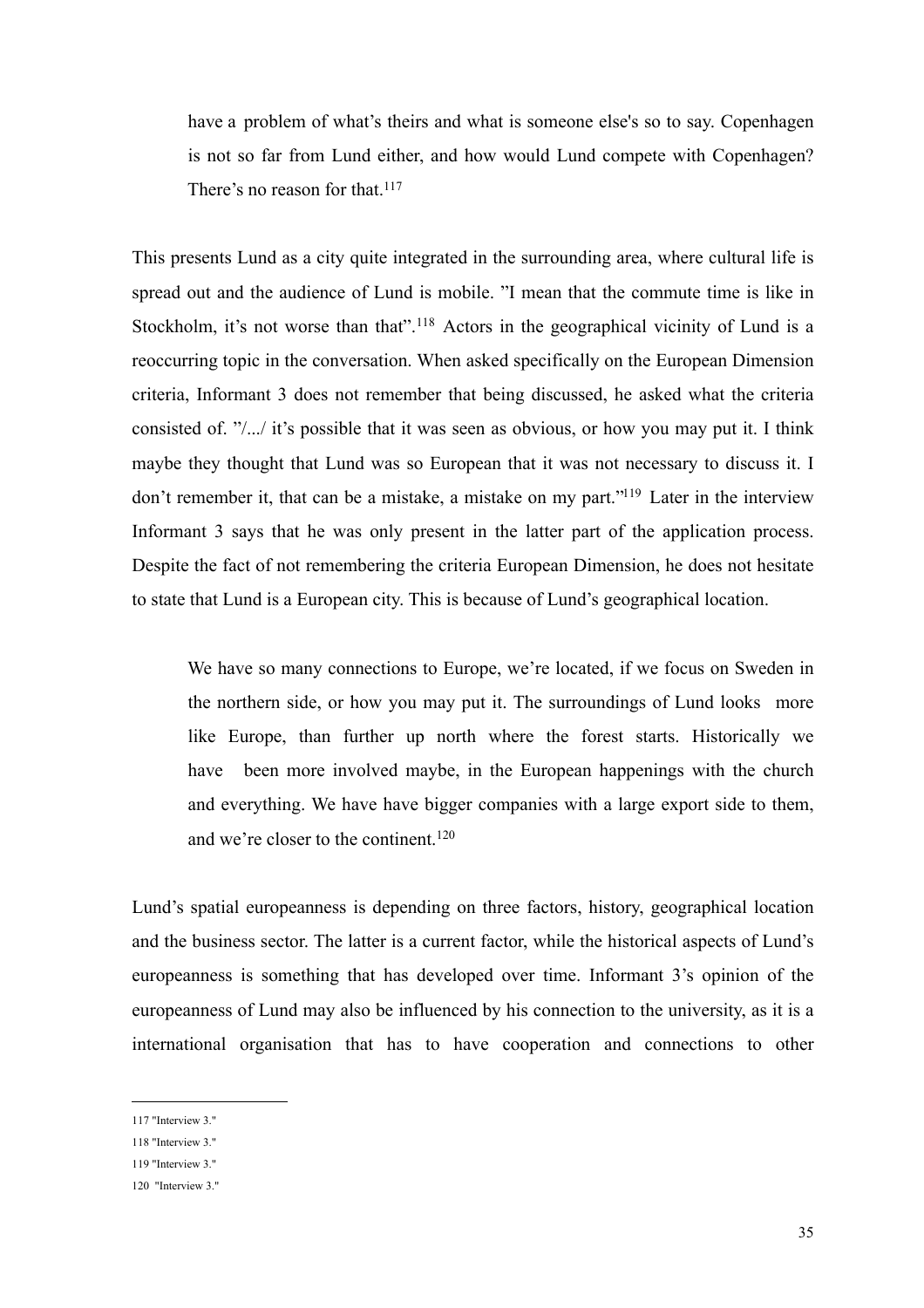universities and business sector to thrive. Informant 3 also discusses Umeå and the city's location in comparison to Lund.

 Umeå is like a lonely island in the northern forests, they don't have competitors. /.../ Umeå is totally isolated there, and how shall we say, had to build their own institutions Norrlandsoperan [The opera in Umeå] and all of that, otherwise there was nothing. This was not needed in Lund, they had Malmö over here.[121](#page-38-0)

Informant 3 returns again to the discussion of geography and describes Umeå almost in a foreign way. In a previous quote he mentions the surroundings of Lund as being more European-like in contrast to the northern forest. Informant 3 also returns to the institutionalised culture in Umeå as being a necessity as it is so "isolated". This quote again is quite a juxtaposition to Lund which was described as being "integrated" in the surrounding cities of Malmö and Copenhagen. The City And Citizens criteria was also something that Informant 3 had forgotten. An explanation of this criteria was given by the interviewer.

 I think the intention was to have a strong anchoring [of the application] in the city, and also a kind of intention of creating memories, an own identity separate from both Lund and Copenhagen and the university and such. But the Lund people is not... especially enthusiastic about new things, of figments that come, so it's pretty hard. And I don't know if the actual anchoring was very good here in Lund. There's a lot of scepticism about a lot of that. /.../ there are a lot of intellectuals here that have opinions about most things and enjoy voicing them. A big difference from Umeå who are alone in the forest and may have a better sense of community, how we shall put it. The term cultural capital, I think means more to Umeå, and for Lund in another way.[122](#page-38-1)

<span id="page-38-0"></span><sup>121 &</sup>quot;Interview 3."

<span id="page-38-1"></span><sup>122</sup> "Interview 3."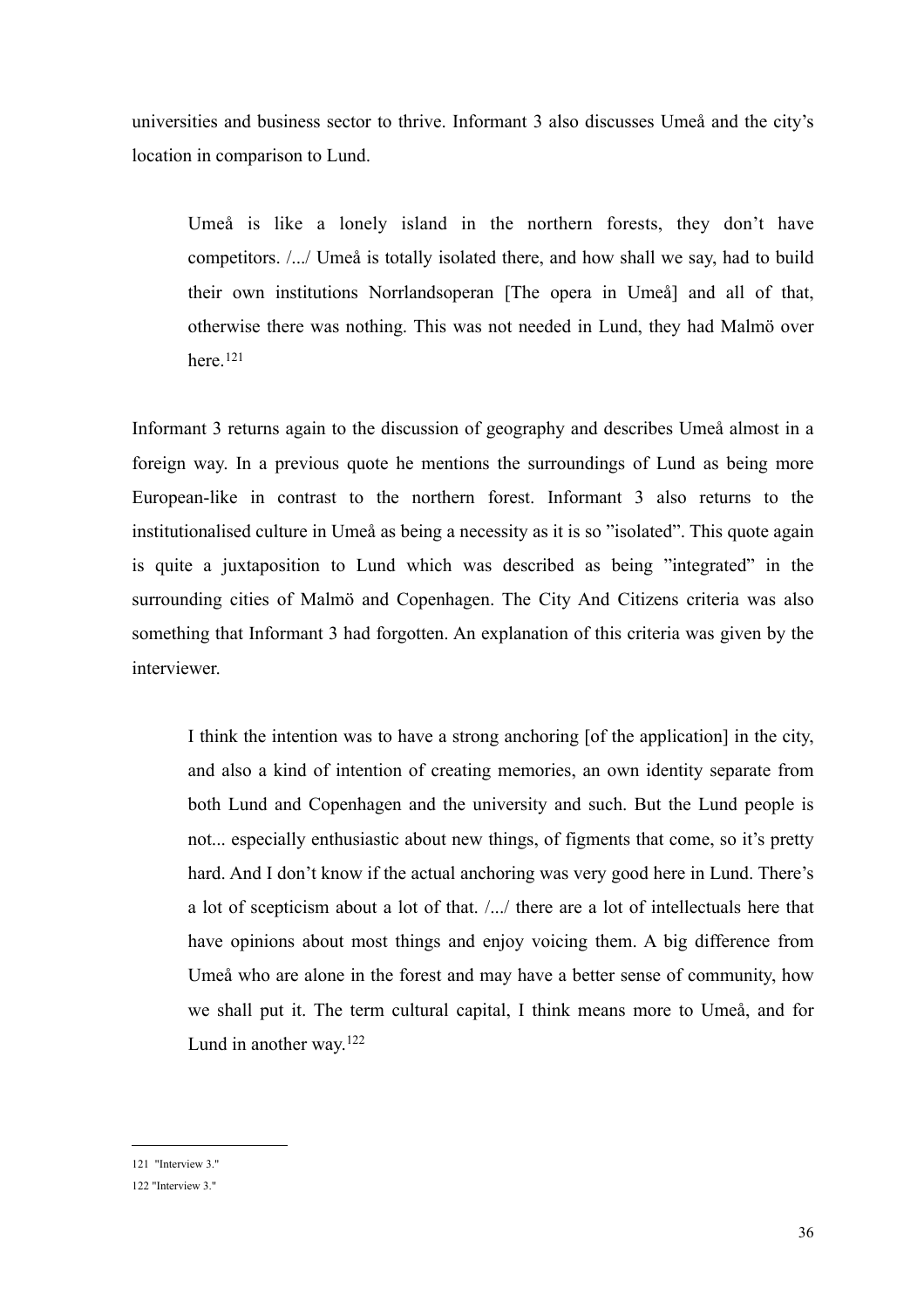Again, the informant goes back to the geographical location of Umeå and its surrounding forests connecting the location to a spatial "sense of community" because of their loneliness in the forest. The geography and landscape is attributed to creating a community that might be absent in densely populated areas, such as Skåne, where Lund is located. Informant 3 also discussed the definition of culture in relation to the theme of the Lund application.

 I did perhaps not completely agree with, what can we call it, abstract, or how we shall say, thoughts that were in the application. I would perhaps have wanted it a bit more hands on, but it is what it is /.../ [Meaningful Meetings] is it culture? Sure, but it depends on how you define it. Culture as in all human behaviour or if it's choirs and theatre and libraries. I don't know, it kind of shifts.

The motivation to apply was good according to the informant, even though he did not agree with the abstract idea. It would have given the city a much needed cultural boost. The ECOC year would have provided a balance for Lund, which is very successful in sciences such as research in medicine and ESS. Both examples given by the informant is closely related to the university.[123](#page-39-0)

 It was natural that the university played a big role in this. But the political organisation [the city] wanted to stand on their own two feet, we always have that little problem here because sometimes the university is seen as, how shall we put it, better than the city. But it was not the university that applied to be a cultural capital, and that's why we had to keep a lower profile here.<sup>[124](#page-39-1)</sup>

The interview's focus on the whole was not the university role itself, but rather the European Dimension and the City and Citizens criteria. It is clear that Informant 3 connected these criteria to the spatiality of geography and landscapes. The absolute certainty in which he stated that Lund is a very European city indicates that the seamless blended identities of Risse's identity formation would be appropriate to describe Lund.

<span id="page-39-0"></span><sup>123</sup> "Interview 3."

<span id="page-39-1"></span><sup>124</sup> "Interview 3."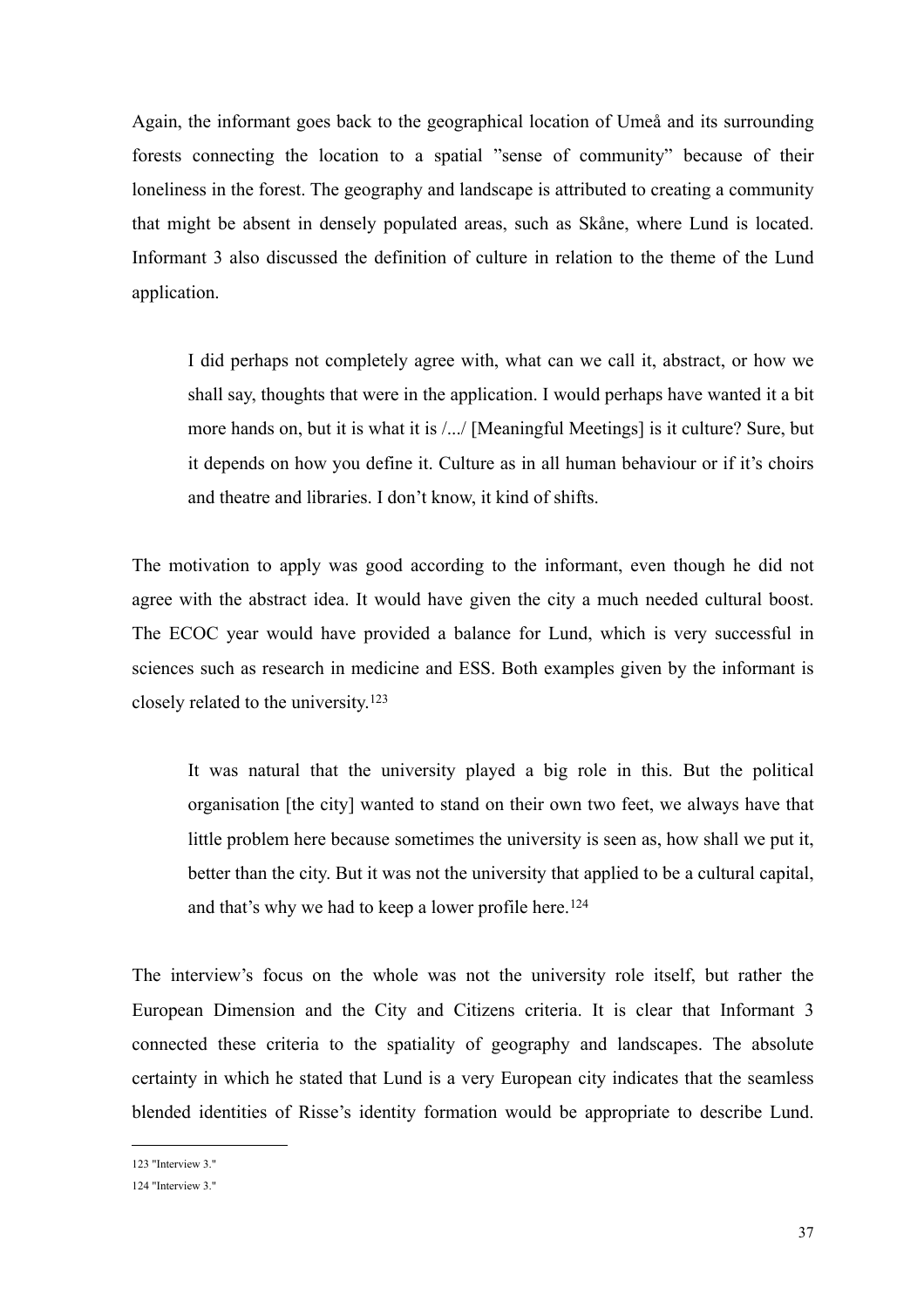However, the citizens' suspicion of the ECOC application indicates that there is displeasure present, though this might be more attributed to the reconceptualisation of the city than with a European identity itself.

Informant 3 has experience in working with Öresund University, giving him experience in the international education field. He has also managed political connections to the municipality and region on behalf of Lund University. At the time of the application he was an adviser to the Vice-Chancellor of Lund University. Informant 3 also works at the university today and are therefore limited appropriateness condition to what can be said in this interview as he is still a representative of the university.

#### **3.4 Results**

The application of Lund is full of intertextual references to the European Union. The aims are in detail, connected e.g. to the Culture Programme and the Baltic sea strategy. The theme of Meaningful Meetings, deriving from the fifth freedom is a connection to the already existing four freedoms on the European Union. Interculturality, something that is present in the Culture Programme, is problematised in the bid and will be tackled through meetings and features as a recurring topic. Meaningful Meetings is connected to the criteria of City and Citizens where the participation of European citizens and cooperations will create meetings where the challenge of interculturality is met. Aim one is an example of this, where the participation of the people will shape Lund in to something new. i.e the reconceptualisation is also connected to this criteria.

Aims five, six, seven and eight are focused on the actors and participants and how they can contribute to problem solutions, learning and internationalisation of culture. These intertextual references show that the collective meaning, the Europeanisation is heavily influenced by these documents, and what the EU wants in a broader sense, outside the ECOC programme. The structure of the bid was directly formed after the European Dimension and City and Citizens criteria.

Aim 6 in the application wants to connect the citizens of Lund and the cultural operators to an international context which engages the European Dimension criteria. Lund 2014 also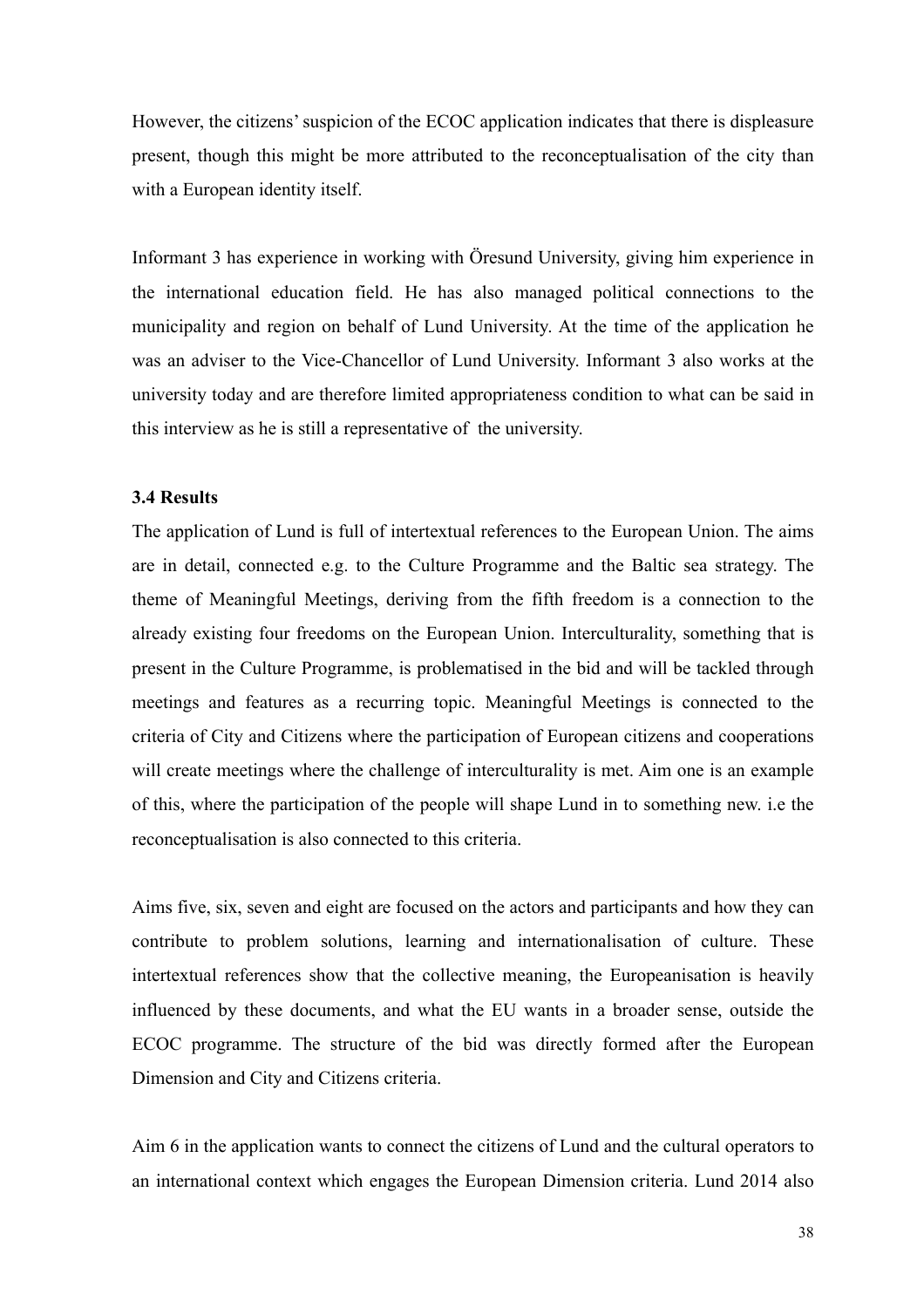uses one of the existing programmes, EVS to bring in young Europeans. This connects the application further in a European context. Informant 2a and 2b stresses that the City and Citizens is the important bit, and that is what the city itself gets in return. However, the anchoring of the bid in the city had its problems. Several open meetings were held to engage the citizens, but it did not seem to generate any concrete projects and it was heavily criticised by the participants. Informant 3 of Lund University pointed out that a city filled with citizens trained in critical thinking may be hard to convince. Informants 2a, 2b and 3 all state that there is a Euro-scepticism in Lund, which made Europeanisation hard to achieve.

Aims two, three, and four are focused on the city itself and the changes, or regenerations wanted i.e cultural meeting places and the geography and landscape of Skåne. When it came to the question whether or not Lund is a city of Europe, the informants all said that the actors in the area, that is the university and the business sector is very much international. Informant 3 also mentioned Lund's connection to European history as a reason for its europeanness. Informant 2a and 2b, stressed the lack of a structured international exchange in the Lund cultural scene.

One of the essential topics are the actors involved in the bid and the success they bring to the fulfilment of the criteria European Dimension and City and Citizens, though it seems as the quality of the partnerships varied. This was also the opinion of Informant 1 of the Selection Panel how stated that Lund2014 relied of the geographical position of Lund to create a spatial europeanness and assumed that the actors had used that. Lund is a smaller city in a highly populated area. The actors vital to Lund's cultural scene are also positioned in other cities, such as Malmö and Copenhagen. Informant 3 stresses - widening the spatial area vital to Lund's cultural life. The representative of the Selection panel also notes that Lund have competitors in the region. Informant 2a and 2b says that the true European Dimension of Lund is the Öresund region. The geography of Lund and the surrounding area is also clearly stated in aim 4. The multi-modial material, the maps included in the application shows Öresund in a European context (figure 4) and Lund in Öresund (figure 3). This is done without including any other cities or country borders; the latter of which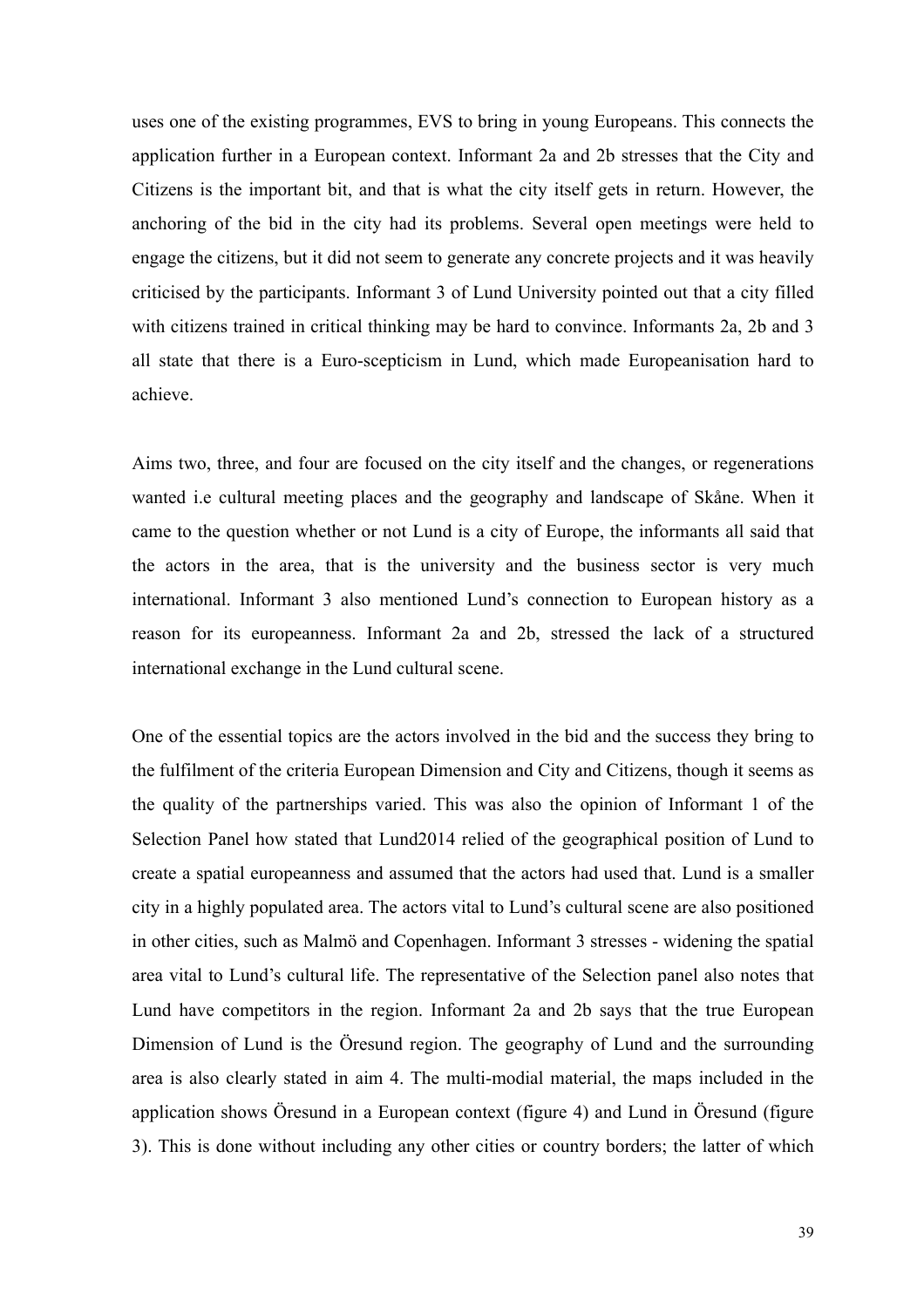can be related to the open borders of Europe, while the lack of other cities brings focus to Lund, but may also be seen as isolating it from a international context.

The application mentions nothing about Umeå; the informants, however make plenty of comparisons between the cities, all of them comparing the geographical positions of the cities. Informant 3 of Lund university makes Umeå's position in the north the reason for the institutional cultural scene like the Norrlandsoperan, as well as describing the landscape and comparing it to Lund's more European looking one, creating a spatial space of europeanness and europeanisation in comparison to the other.

The Sami culture was also mentioned in the interviews, and Informants 2a and 2b felt as thought it was hard to pinpoint something Swedish for the jury in comparison to Umeå, and the contrasting nationalistic theme of Umeå, and a minority. The Scanian landscape and black soup were not the answer to that issue, according to Informant 2a. *Lund before Lund* is one project which will focus on the history of the city, but not many projects have this focus - not making it a topic in the application. The description of Lund and Skåne as young also distanced the bid from using history as a topic of Europeanisation – a contrast to Informant 3's use of history in legitimising Lund's europeanness.

However, the Swedish identity was very clear in Lund's activities regarding equality of the application, and Lund represents Sweden by simply being a Swedish city. These statements disprove the Zero sum identity of Thomas Risse since the national identity is used to legitimise competences in the bid. Lund also uses the diversity in the geographical region of Öresund – a problem that needs addressing according to the application. The application connects it yet again to interculturality and thereby creating a connection to other European contexts. The European citizenship's existence is being explored on a individual level, while interculturality is being confronted in e.g. a project dedicated to "interfaith" - a word that could be connected to interculturality. None of these terms are explained in the text. This indicates that the reader should be aware of the meaning making this application for people familiar with these term and the EU context in which they exists. The motivation in the application was change. Lund wanted to reach its full potential. Informant 2a and 2b states that the motivation of the politicians, the ones who initiated the bid, was to develop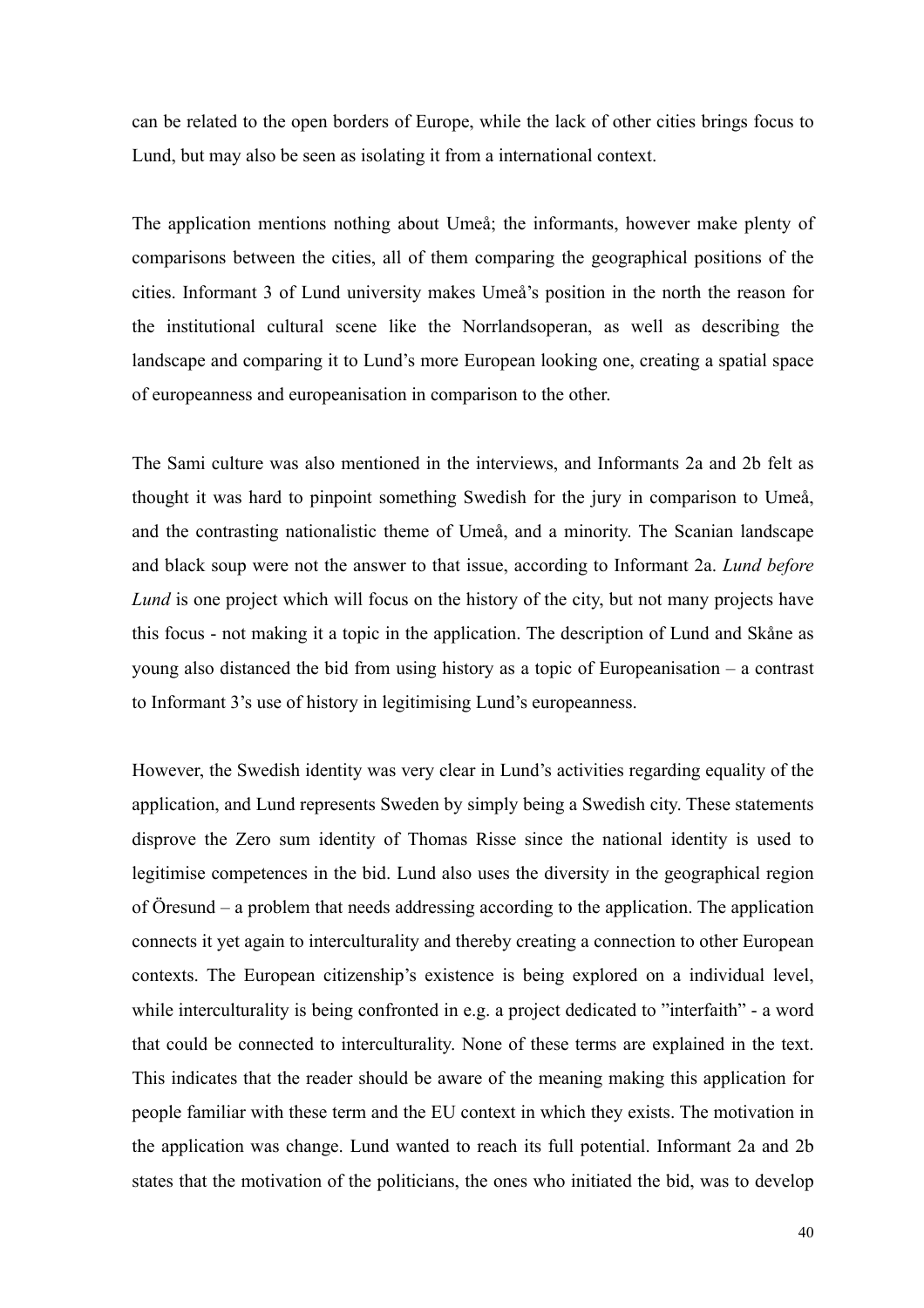the city and create a political legacy to leave behind. The will to develop the city is visible in the application with regeneration projects like LundaLänken, the tram line, and the incubator for the Cultural and Creative sector (CCS). Informant 3 of Lund University saw the application and the bid as a way to balance Lund since it has a heavy influence of medicine and science.

When it comes to the europeanness of Lund and how it is portrayed, Informant 3 of Lund University created a spatial space of europeanness though the business sector, the university, Lund's history and geography. According to the application, and Informants 2a and 2b who wrote the applications, the actors are a very important part of the europeanness, this makes for a try for blended identity formation. The attempt at building a collective understanding, to build europeanisation together with the citizens was not successful due to Euro-scepticism and non-viable ideas. Informants 2a and 2b perceived that the cultural scene did not have any structured exchange with international actors, and that the business sector and the university were not delivering as expected.

This gives the impression that the reality behind the application was more of a layered identity, albeit with the europeanness in an outer layer and of a lesser significance. This shows that the blended europeanness of Lund in the application was perhaps more of a goal, a wish for change as the motivation to apply was stated in the bid – a reconceptualisation toward a blended identity. A blended identity would have seemed to be more organic – a natural Europeanisation that exists without being questioned. Instead, a manufactured layer of europeanness is added by the Lund2014-team which is not well anchored amongst the locals.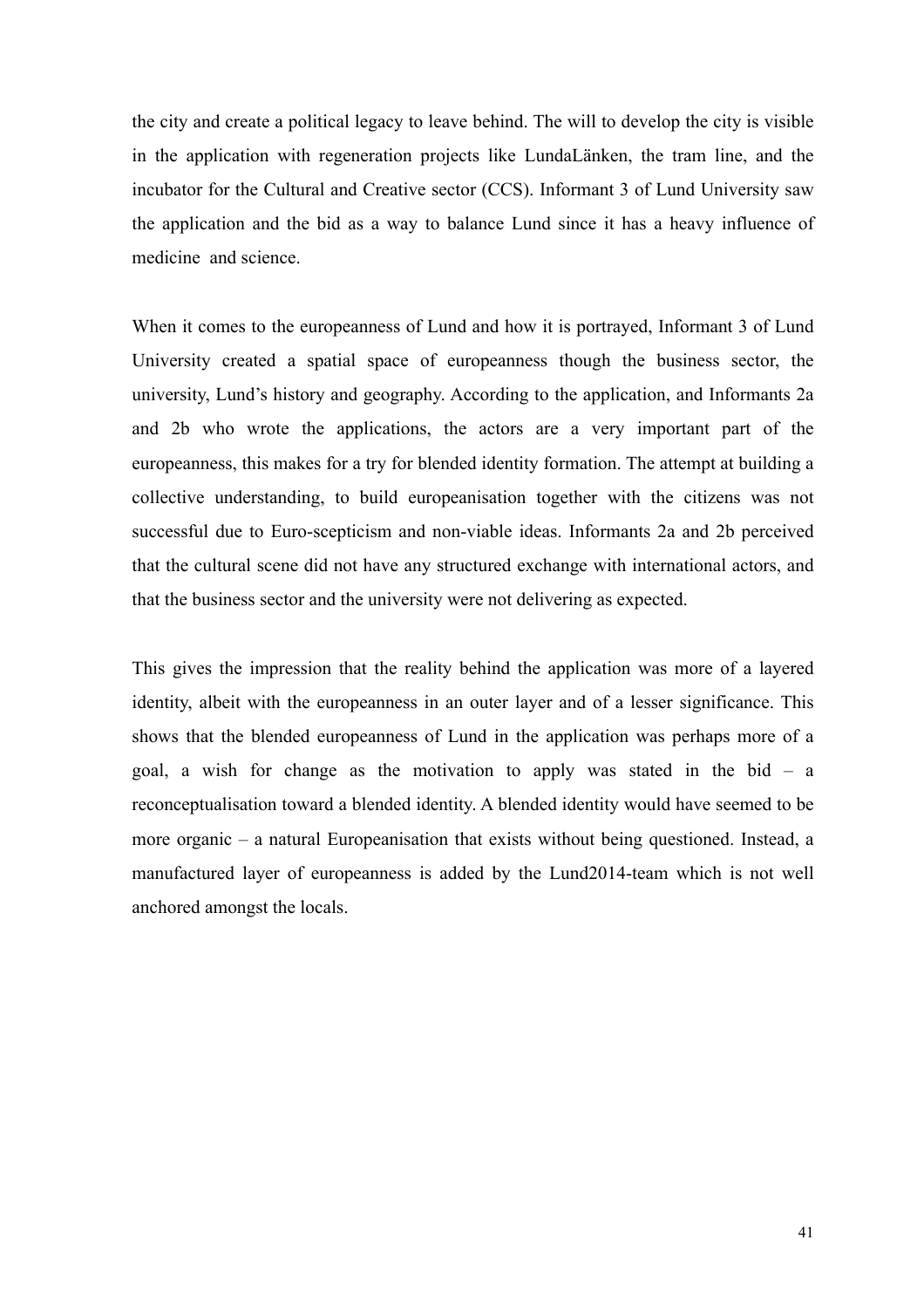#### **4. Umeå: Curiosity and Passion – The Art of Co-Creation**

#### **4.1 Application**

The Umeå bid is saturated by the Sami people – the indigenous people of Europe and their culture. The application is structured after the eight Sami seasons: Early spring, true spring, early summer, summer, early autumn, true autumn, early winter, deep winter.<sup>125</sup> "the title of our application is Curiosity and Passion – the art of Co- Creation. We have a vision – the Culturized City – a mission with the heading Stay Cool and a strategy based on the concept open Source.["126](#page-44-1)

"The culturized city is the vision of the project. The Culturized City is our vision of a city that supports and encourages a culturally aware, insightful, active and literate humanity. It is a city infused with culture, and where cultural understanding is embedded in how the city's stakeholders operate." [127](#page-44-2) Stay Cool was initially the mission of the project which takes important steps toward a sustainable society. Global warming is causing the Arctic ice to melt, and since Umeå is a city situated in the far north, this is something that Umeå2014 can highlight. However, this mission does seem present in part two of the application. Stay Cool is a way for Umeå2014 to use their geographical location to legitimise Umeå's experience and knowledge about this issue. They now want to highlight global warming through a global perspective - using again, a geography to describe its range.

The wish to influence the stakeholders and their way of addressing the development of the city though a cultural perspective is prominent. This shows that there was conscious work done to influence actors in the region and a will to make culture an almost transversal agenda. "It promotes a global perspective and concern that will strengthen us in the longer run, and foster connections and interactions with others. It challenges us to think how we can over- come physical distance, and will allow us to think big – and Umeå has always done that.["128](#page-44-3) Umeå's own role in this context, and its expertise is considered to be of absolute certainty. The word "foster" is also present here, is this a moment for Umeå to

<span id="page-44-0"></span><sup>125</sup> City of Umeå *Curiosity and Passion – the Art of Co-Creation, part 2* 2009 pg. 2

<span id="page-44-1"></span><sup>126</sup> City of Umeå *Curiosity and Passion – The Art of Co-Creation, part 1* 2009 pg. 19

<span id="page-44-2"></span><sup>127</sup> "Curiosity and Passion – The Art of Co-Creation, part 1," pg. 11.

<span id="page-44-3"></span><sup>128</sup> "Curiosity and Passion – The Art of Co-Creation, part 1," ibid.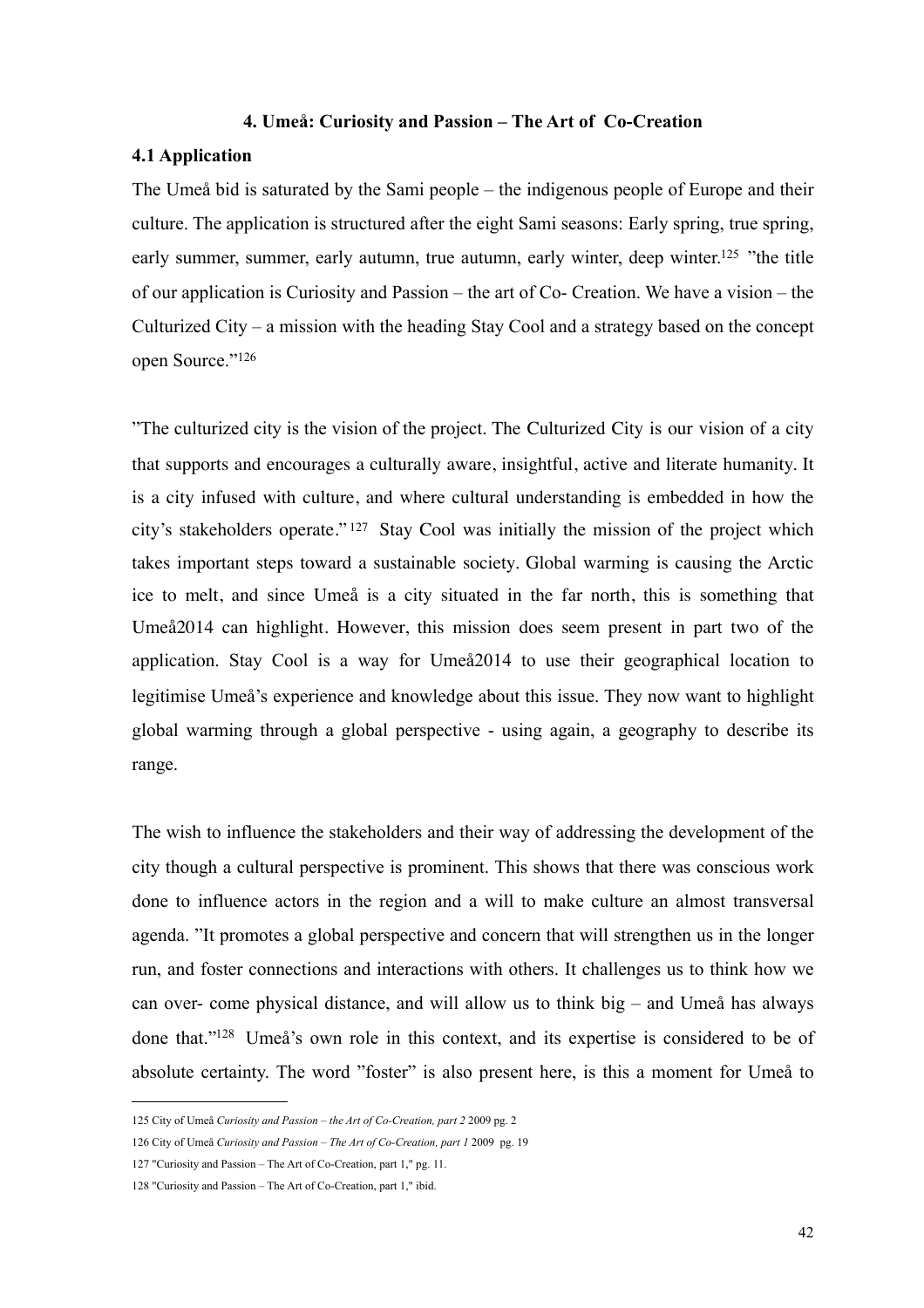raise and nurture the connections with others? On the question of why they applied Umeå 2014 answered:

 The real challenge of this bid is to call upon and use our northern spirit to raise provocative, yet significant new questions for culture to address; to explore ways of looking at traditional art forms; to produce novel, innovative cultural expressions; as well as to use culture to help solve the challenges of the world.[129](#page-45-0)

The northern spirit is the what Umeå2014 offers as a tool to raise questions, not the Swedish spirit. This is a deep connection to the spatial, geographical location of the city which is a reoccurring topic. The emphasis on a northern perspective could not be achieved by a zero-sum identity cancelling the national, regional and local identity. The focus on the Sami culture also speaks against the zero-sum identity as the culture is never mentioned as anything but Sami.

There are three objectives in Umeå2014: "Umeå's objectives are to: promote human growth, strengthen the role of culture as a driving force for sustainable development and reinforce the international relations and dimensions of cultural life.["130](#page-45-1) The fact that Umeå is located in the far north is mentioned many times in the application, even before the question in the application that asks for the specific region that will be in immediate contact with the ECOC programme. The northern region of Sweden consists of four counties[.131](#page-45-2)

Figure 5 show Umeå's position in Sweden in relation to the capital – the largest city in Sweden, Stockholm, and the second largest city, Gothenburg. The yellow area is *Sápmi,*  the land of the Sami people. The Sami organisations National Association of Swedish Sami (SSR), the Sami Parliament and Umeå Sami Association Såhkie is behind the bid which legitimises the use of their culture.

<span id="page-45-0"></span><sup>129</sup> "Curiosity and Passion – The Art of Co-Creation, part 1," pg. 7.

<span id="page-45-1"></span><sup>130</sup> "Curiosity and Passion – The Art of Co-Creation, part 1," ibid.

<span id="page-45-2"></span><sup>131</sup> "Curiosity and Passion – The Art of Co-Creation, part 1," pg. 19.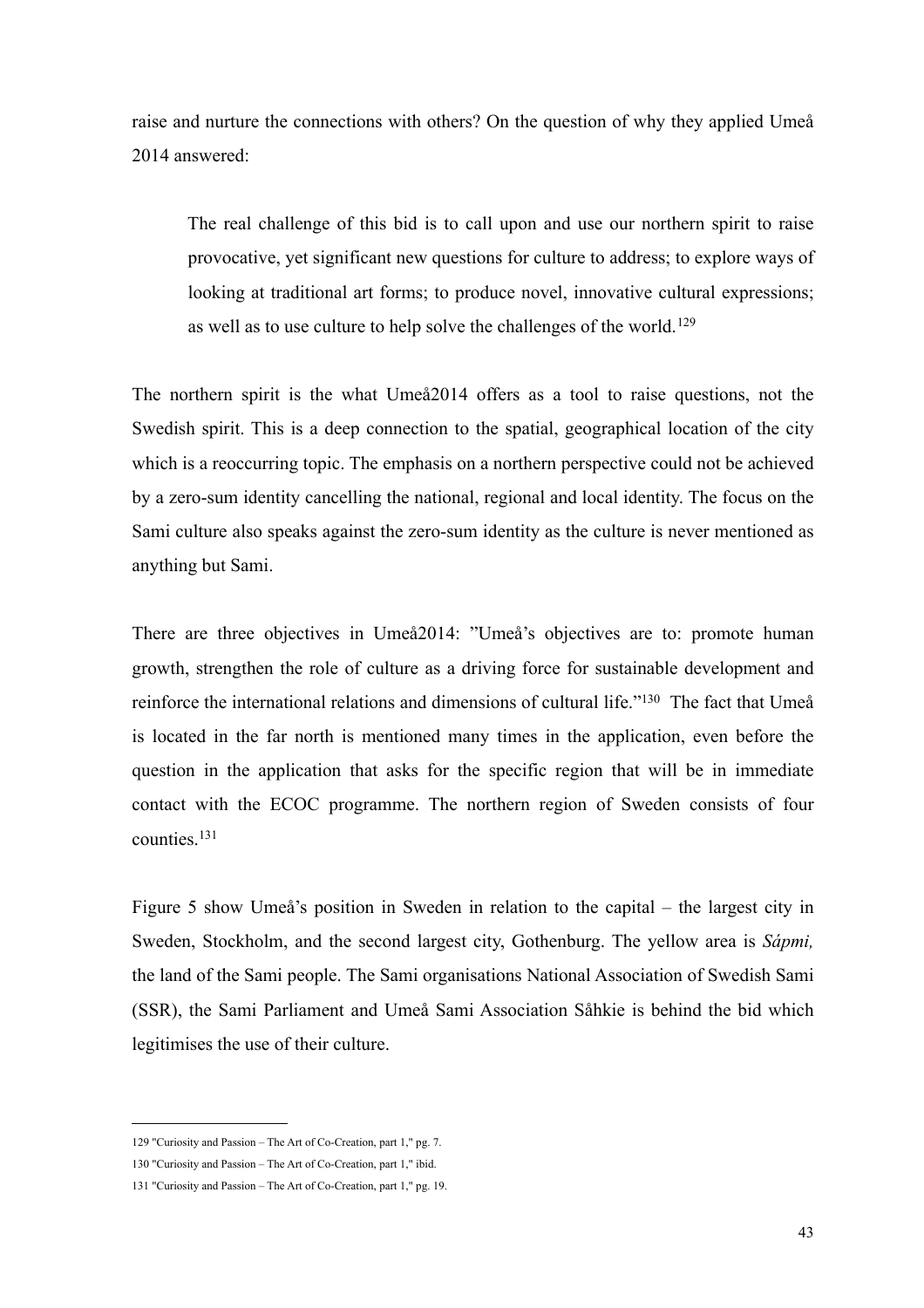

Figure 5, map of Umeå, Sápmi and Sweden.<sup>[132](#page-46-0)</sup>

Being inspired by the Sami seasons for the application structure, their culture and the landscape surrounding this part of the world creates a magical, mystical description of Umeå. "Our bid is an invitation to this magic and exciting borderless country, with the unique Sami culture as one of its highlights.["133](#page-46-1)

 Umeå is a special, unusual place. It represents distance and closeness, dark days, reflecting snow, the magic Aurora Borealis and light nights with plants growing around the clock. It is a place that enlightens from within a northern dimension. We understand how culture and nature can live and work together[.134](#page-46-2)

This paints the spatiality of Umeå in a very exotic, magical light, a region that perhaps many Europeans have yet to take part of. "Highlighting" the Sami adds to the exoticness of the bid.

<span id="page-46-0"></span><sup>132</sup> Picture taken from "Curiosity and Passion – The Art of Co-Creation, part 1," pg. 8.

<span id="page-46-1"></span><sup>133</sup> "Curiosity and Passion – The Art of Co-Creation, part 1," pg. 10.

<span id="page-46-2"></span><sup>134</sup> "Curiosity and Passion – The Art of Co-Creation, part 1," pg. 8.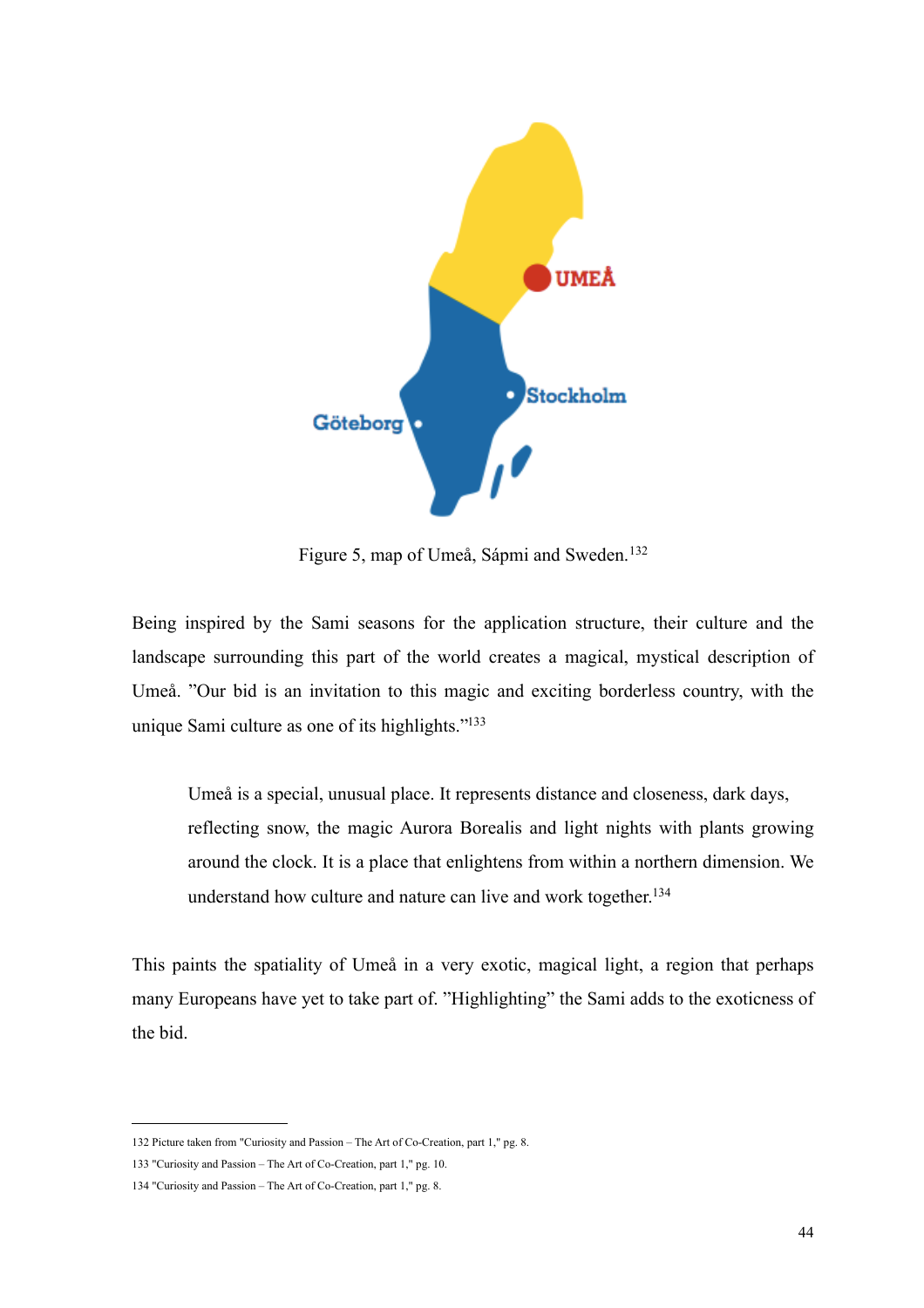

Figure 6, map of Sápmi.<sup>[135](#page-47-0)</sup>

The traditional lands of the Sami people crosses four countries, Norway, Sweden, Finland and Russia. There are about 5 million people living in this area[.136](#page-47-1) Exactly what area that is included in Sápmi is debated, looking at this map (figure 6), Umeå is not included. Though Umeå has the support of eg. the Sami Parliament in the bid, Umeå's geographical claim to Sami culture may be questioned. "The national borders in the north are a relatively recent invention, and for cultural and linguistic encounters these borders are of fairly minor importance. It is significant that Sápmi lies within four contemporary states but yet can still be considered a cultural and linguistically unified area". The geographical area included is therefore increased. The local, regional, national and international dimension is connected to an area that with its history and culture represent another dimension.

<span id="page-47-0"></span><sup>135</sup> Picture taken from Wikimedia,<http://commons.wikimedia.org/wiki/File:LocationSapmi.png>1 April 2014.

<span id="page-47-1"></span><sup>136</sup> "Curiosity and Passion – The Art of Co-Creation, part 1," pg. 20.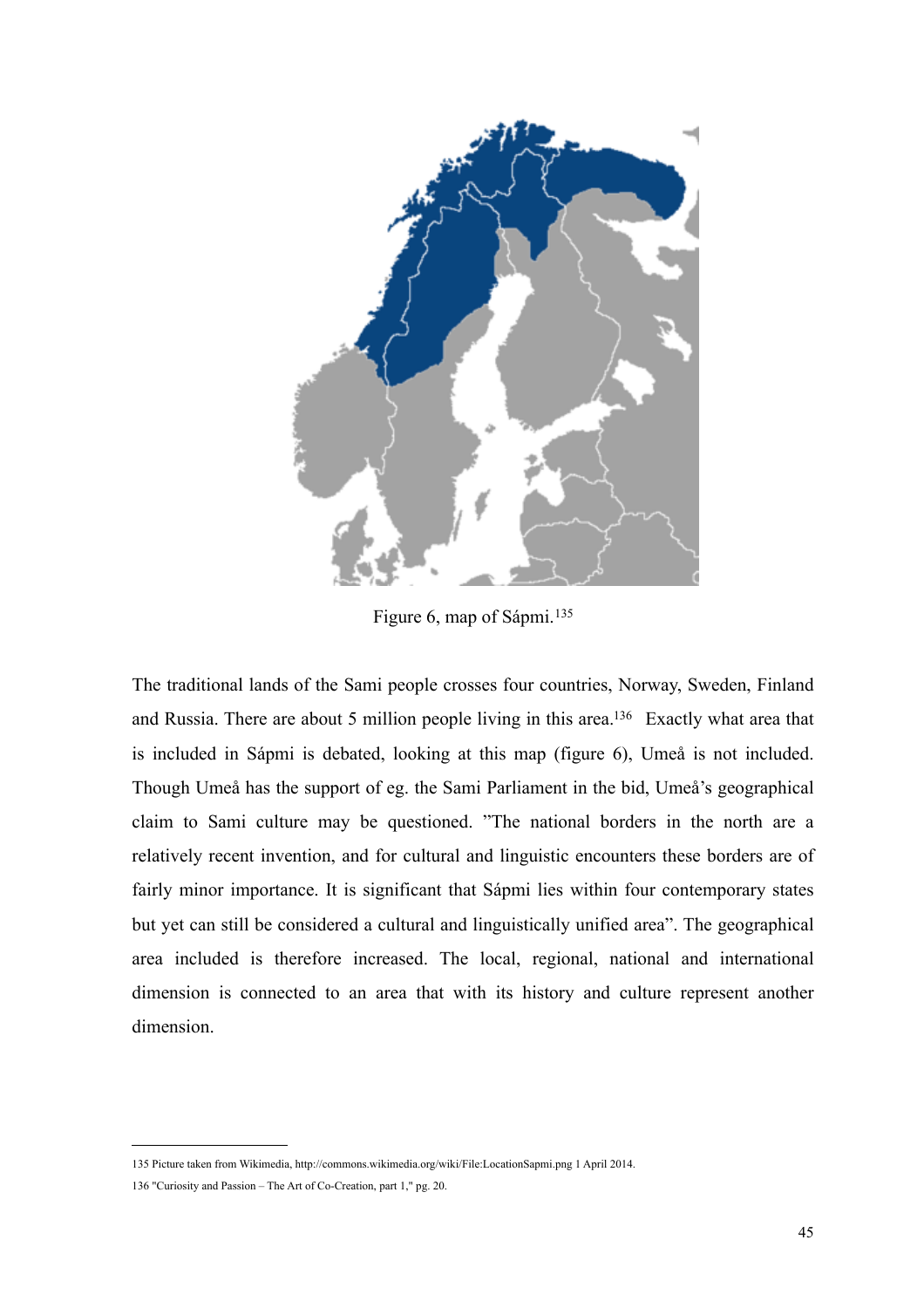

Figure 7, Umeå and its cooperations and connections.<sup>[137](#page-48-0)</sup>

The European Dimension in Umeå is about co-operations, "Umeå is not a place on a map, but a Force".<sup>138</sup> This illustration puts Umeå in a bigger context and connects its spatial area to both past ECOCs, but also in a connection to collaborations. Figure 7 can also be seen as a way to work with the reconceptualisation of the city. Umeå, which is a very remote city in Europe is now connected to these cities which may change the way the Umeå citizens see their city and how visitors and others see it as well. Figure 7 is included under the question of what geographical area will be included in the bid. Umeå answers: the northern room, Europe and the world. Sápmi and the digital room. The latter part is a way for Umeå to reach out beyond its periphery position.

<span id="page-48-0"></span><sup>137</sup> Picture taken from "Curiosity and Passion – the Art of Co-Creation, part 2," pg. 40.

<span id="page-48-1"></span><sup>138</sup> "Curiosity and Passion – The Art of Co-Creation, part 1," pg. 15.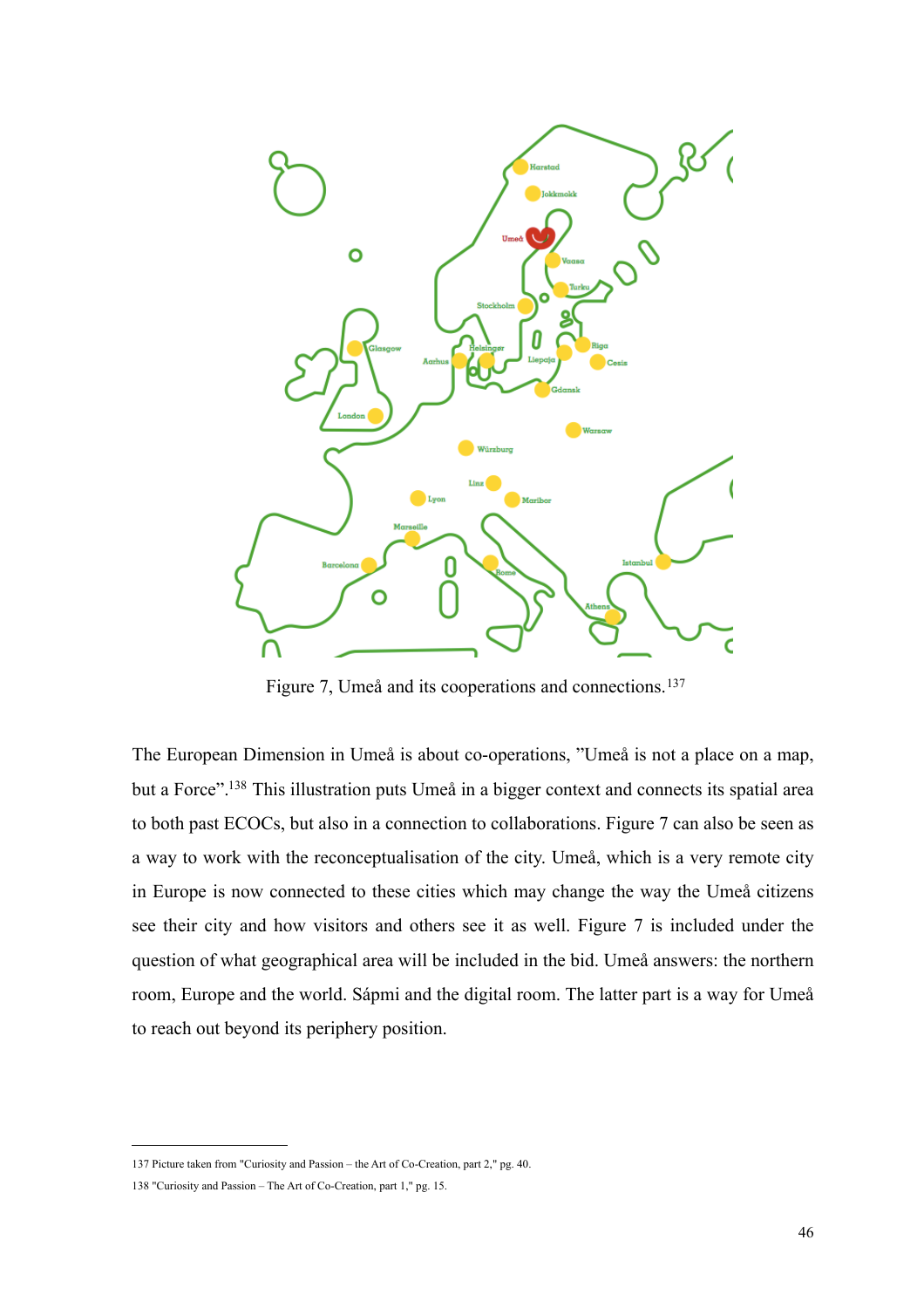One actor that helps to spread this message is Umeå University. The university spread the message of Umeå's bid to other university campuses in Europe. Culture is be the bearing arm of the cooperations with many partners.<sup>[139](#page-49-0)</sup> Indeed, the term northern is used quite many times to describe Umeå, both location-wise and culture-wise. Umeå's wish to remove itself from the periphery of Europe is clear[.140](#page-49-1)

The European Dimension headline in the application directly focuses on cooperation. Several networks and partner cities are mentioned under this headline. This is legitimising Umeå's europeanness by showing how integrated their international partners are, and thereby forming blended identities.

Sport is also an important part of Umeå's bid. Intercultural dialogue occured through a European football festival and floorball.<sup>141</sup> "Intercultural" is used and gives a reference back to the European Union criteria, but it also widens the concept of culture to include sports. Diversity will be shown eg. through a documentary film and photo exhibition.<sup>142</sup> But Umeå also uses another word that is applied to the context of diversity; multiplicity.

"Umeå has been greatly influenced by a rich multiplicity of immigrant cultures, but for too long the source codes to these cultures have been the preserve of the group members themselves. Our aim is that the Euro- pean Capital of Culture year, by means of Open Source methodology, will open the sluice gates between all the different cultures.["143](#page-49-4) Sami culture is also mentioned under this headline. Sami should meet Europe and be met by Europe through the "Samí invitation", Sämij Bivddieme.[144](#page-49-5) Minorities of Europe are in focus and they are highlighted as a part of Umeå's multiplicity.

<span id="page-49-0"></span><sup>139</sup> "Curiosity and Passion – the Art of Co-Creation, part 2," pg. 40-41.

<span id="page-49-1"></span><sup>140 &</sup>quot;Curiosity and Passion – The Art of Co-Creation, part 1," pg. 7.

<span id="page-49-2"></span><sup>141</sup> "Curiosity and Passion – the Art of Co-Creation, part 2," pg. 27.

<span id="page-49-3"></span><sup>142</sup> "Curiosity and Passion – the Art of Co-Creation, part 2," pg. 40.

<span id="page-49-4"></span><sup>143</sup> "Curiosity and Passion – The Art of Co-Creation, part 1," pg. 59.

<span id="page-49-5"></span><sup>144</sup> "Curiosity and Passion – the Art of Co-Creation, part 2," pg. 42.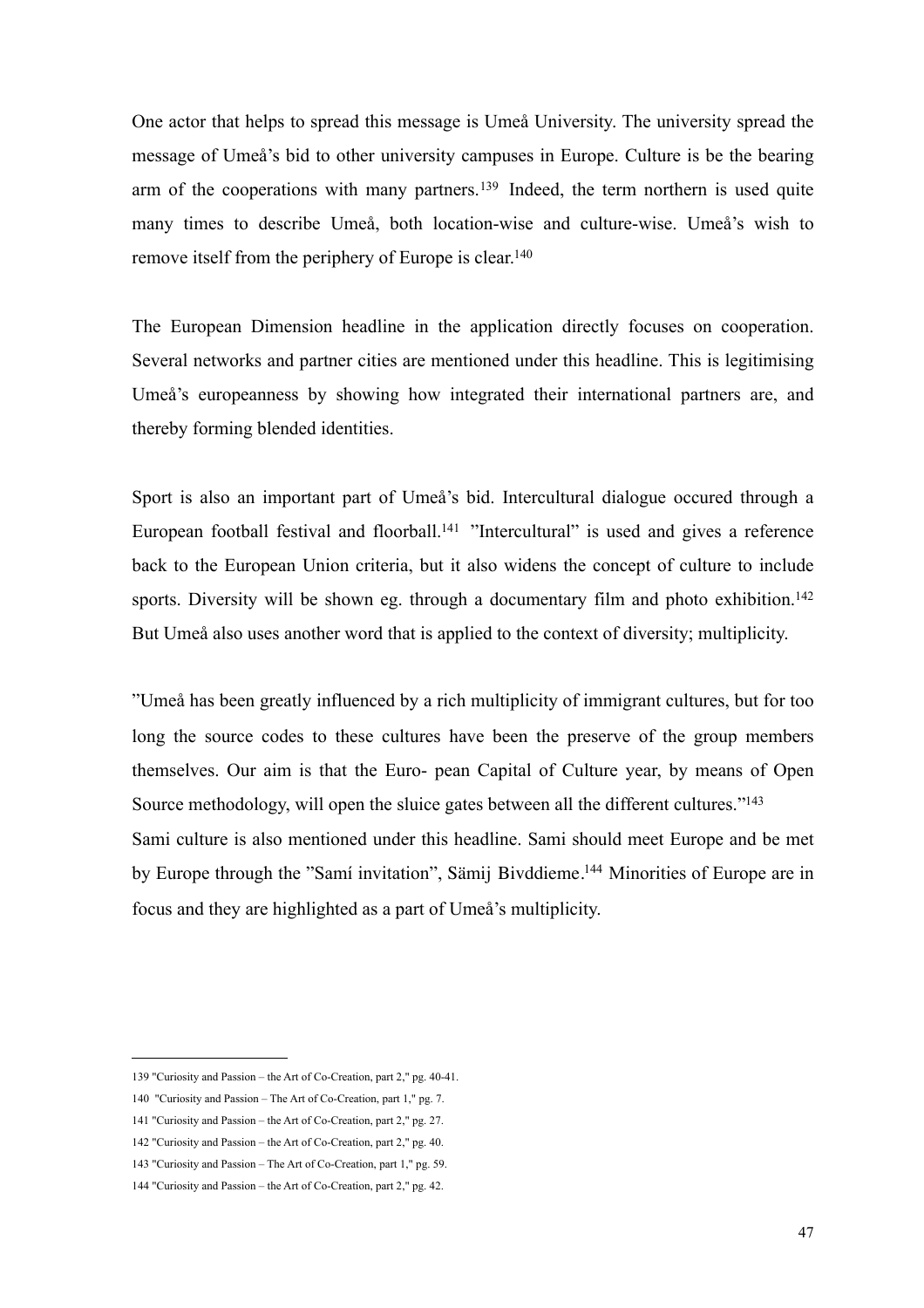The new diversity of voices, of cultural and ethnic experiences and of knowledge and perspectives, brings with it great possibilities for Umeå and for northern Sweden's future development. One of our time's most important questions is how we are to harness and develop this growing multiplicity within the framework of our common interests, and with respect for the equal rights of everyone. The ethnic and cultural homogeneity which has influenced Sweden is in the process of change. New multicultural societies have developed, consisting of many different ethnic identities. In Umeå today more than 100 different languages are in use amongst the city's population[.145](#page-50-0)

The bid focuses partly on cultural languages e.g. music, theatre and arts to encourage people to meet. "Those who have a different ethnic background should be given the possibility to learn more about Swedish culture and society, whilst simultaneously native Swedes should be given the opportunity to learn more about today's modern multicultural and multi-ethnic society.["146](#page-50-1)

What the Swedish culture actually entails is not described. This also problematises the very notion of who cultural bearers are, and connecting knowledge of a culture with ethnicity. The City and Citizens criteria of attracting Europeans to the city happens through two main things, namely the institutions e.g. the opera and the wilderness. Again the magical nature is present, and tourism entrepreneurs is involved to create packages of adventure and culture[.147](#page-50-2) Tourism is a business sector that combines culture and business, Umeå has experience in this field as it was named City of Economic Growth. "In the autumn of 2008, Umeå was appointed the City of Economic growth in Sweden, and, together with the City of amaroussion, and our partners in Quality Cities, we will receive the EU Commission's golden Star award for active European Citizenship." [148](#page-50-3)

This reference system is a manifestation of competence that reinforces the bid's claim in being competent to carry out regeneration and have the ability to involve the business

<span id="page-50-0"></span><sup>145</sup> "Curiosity and Passion – The Art of Co-Creation, part 1," pg. 57.

<span id="page-50-1"></span><sup>146</sup> "Curiosity and Passion – The Art of Co-Creation, part 1," pg. 58.

<span id="page-50-2"></span><sup>147</sup> "Curiosity and Passion – The Art of Co-Creation, part 1," pg. 25.

<span id="page-50-3"></span><sup>148</sup> "Curiosity and Passion – The Art of Co-Creation, part 1," pg. 16.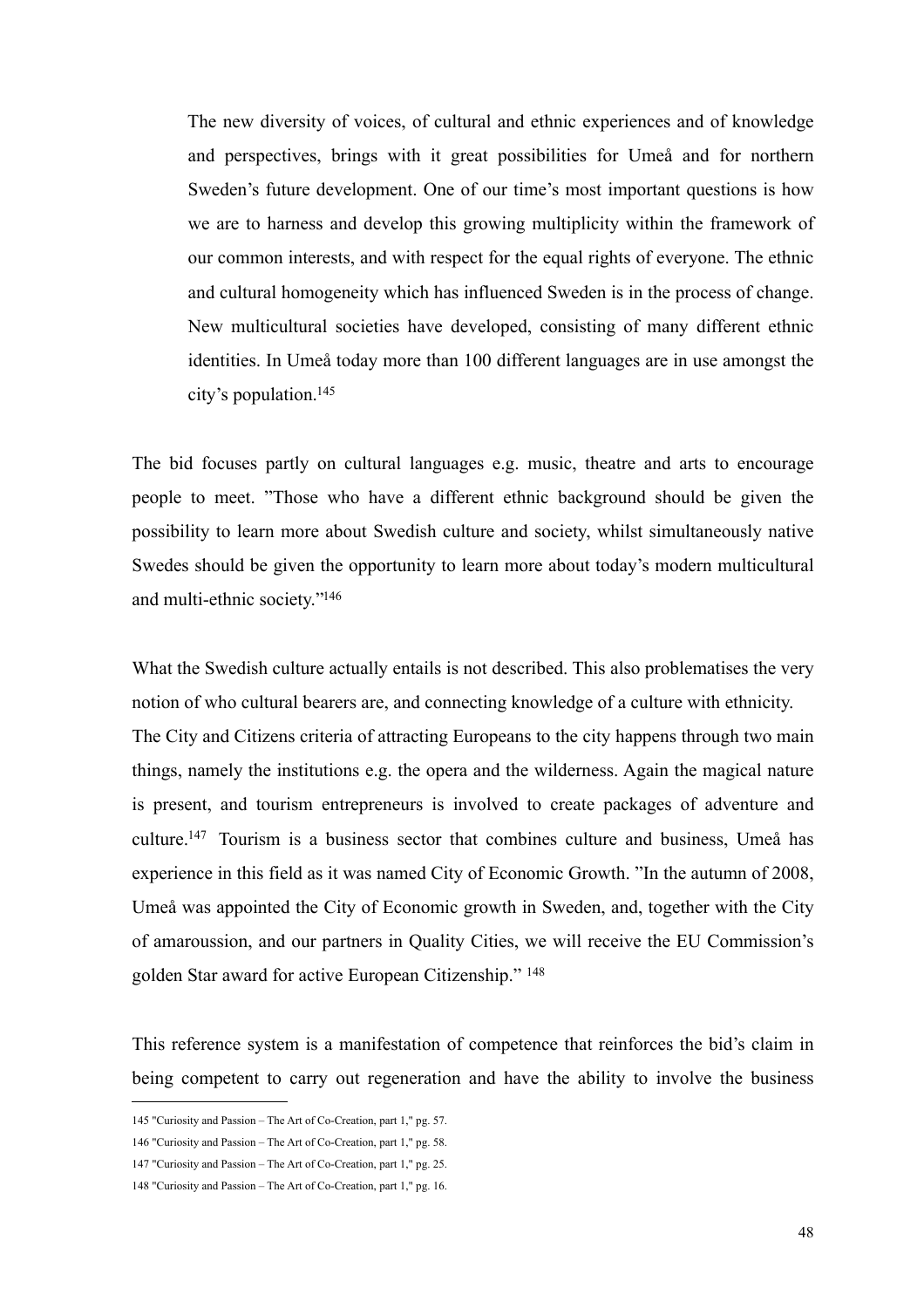sector. There are underdeveloped bonds between culture and business; a problem that is dealt with according to the Dialouges 2014 principle, which is a continuous dialogue about the Umeå bid with everyone that is interested.[149](#page-51-0) This reaffirms Umeå's wish to create Europeanisation together with the business sector. As previously mentioned, the sustainable development with culture as a driving force of the city is present in the objectives of the application. This makes the regeneration through collaboration with the business sector a topic.

The Open Source is an integral part of the bid. "We seek to build our cultural programme by harnessing the potential of our citizens by means of co-creation, and Open Source creativity." [150](#page-51-1) " Co-creation fosters a process of commitment and mutual involvement as well as two-way communication.".<sup>[151](#page-51-2)</sup> The open source is therefore depending on conversation, in extension – meetings. Regeneration processes has been a way to create new spaces for people to meet in, among other things an art campus and and a project to discuss how a space along the Ume-river should be utilised.<sup>152</sup>

There is a reference to the demographic development plan that is the city's own.<sup>153</sup> But there's a lack of detailed references to international and EU documents that might be of relevance to the bid. EU institutions are mentioned:

 the EU's institutions and different support programmes will be strategically important partners in our future work. in 2014 a new budget period will begin in the EU, which may lead to certain changes in relation to the present programme areas. the current programmes we are focusing on are: the Culture programme, Europe for Citizens, the Media programme, youth in action and the lifelong learning programme. We can also see opportunities for cooperation with pro grammes which support European territorial collaboration, such as: the northern

<span id="page-51-0"></span><sup>149</sup> "Curiosity and Passion – The Art of Co-Creation, part 1," pg. 31, 61.

<span id="page-51-1"></span><sup>150</sup> "Curiosity and Passion – The Art of Co-Creation, part 1," pg. 16.

<span id="page-51-2"></span><sup>151</sup> "Curiosity and Passion – The Art of Co-Creation, part 1," pg. 17.

<span id="page-51-3"></span><sup>152</sup> "Curiosity and Passion – the Art of Co-Creation, part 2," pg. 44.

<span id="page-51-4"></span><sup>153</sup> "Curiosity and Passion – The Art of Co-Creation, part 1," pg. 26.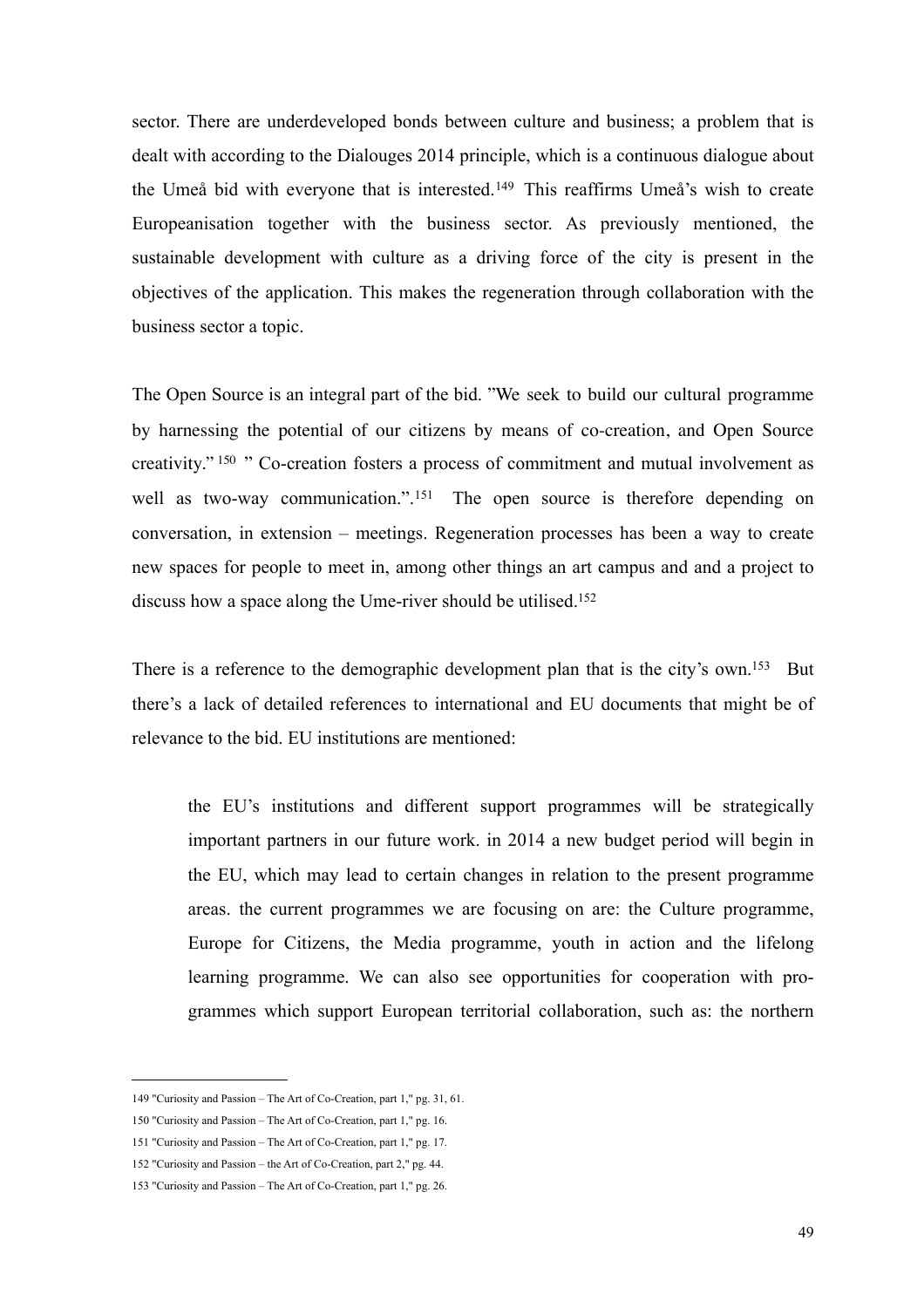periphery programme, the Bothnia-atlantica programme, the nord/Sápmi programme and the Baltic Sea programme.[154](#page-52-0)

There is not true anchoring of the programmes mentioned, no quotes or deeper analysis of exactly how the Umeå bid relates to the programmes, it is up to the reader to take initiative and read about them.

#### **4.2 Interview 4, writer, Umeå**

Informant 4 was working on the Umeå2014 bid and is now involved in the board of the ECOC year. He is from Umeå originally and has many years of experience as a cultural actor and teaching at Umeå University.

The European dimension of Umeå was heavily questioned, says Informant 4. The main reason for the doubts were the geographical location of the city and the concerns on whether the city would be able to reach the rest of Europe. Informant 4, however, said that he and his co-workers on the Umeå2014 team asked counter questions to face these concerns of the Selection Panel.

 In what way did the jury say that a city like Marseille would have looked north, towards Scandinavia as we showed? That question would never have been asked. They [Marseille] would maybe have involved Hamburg, possibly. So we brought up, after we were faced with this reality, that Umeå was pretty invisible, why we were so hounded to reach the Mediterranean, when the Mediterranean did not have the same demand[?155](#page-52-1)

By turning the map "upside down" and showing Europe from another perspective, enabled the team to reinforce this northern spatiality of the European Dimension. That, together with involving the Sami population, and thereby their land *Sápmi,* added a whole other geographical dimension as the land of the Sami people stretches across four countries; Norway, Sweden, Finland and Russia*.* (figure 6). As the only indigenous people of Europe

<span id="page-52-0"></span><sup>154</sup> "Curiosity and Passion – The Art of Co-Creation, part 1," ibid. .

<span id="page-52-1"></span><sup>155</sup> writer Umeå Informant 4, *Interview 4* interview by Lorraine Jonis, 26 Feb, 2014,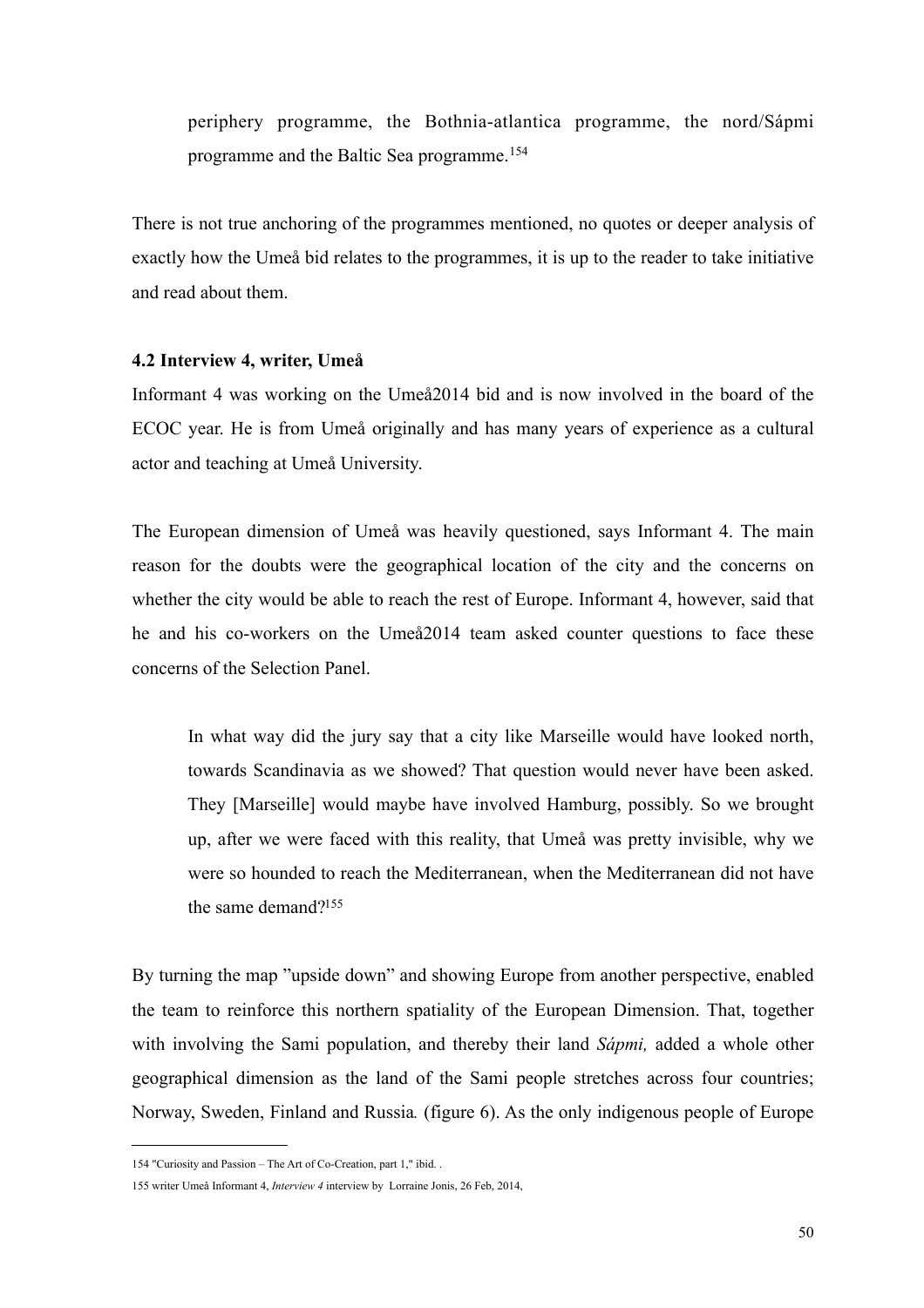this brings a totally unique perspective on the European dimension. The Umeå2014 team, the Sami parliament and the Sami association of Umeå all joined the bid and worked very closely with it which made Informant 4 feel secure with including the Sami culture in the bid[.156](#page-53-0) The Sami people in Sweden has had a turbulent past as they have been heavily discriminated against; this could easily have presented issues in the bid.

The City and Citizens criteria is what lead to the development of the theme Curiosity and Passion – The Art of Co-creation. After having approximately seventy meetings where everyone in Umeå was invited, the bid to become a ECOC was gradually worked out. "There was many different opinions from 'it was embarrassing, we're going to embarrass ourselves, it wasn't a European Capital of Culture, just a city in Norrland' to those who said 'yes, yes, this is possible if we think about these aspects'".<sup>[157](#page-53-1)</sup> However Informant 4 speaks about a strong Euro-scepticism in the northern part of Sweden and the ECOC year has received a lot of criticism from the locals. The open source idea was a major foundation in the application , but also received some criticism "They [the Selection Panel] were fascinated by the open source and co-creation, but worried over the level of artistry  $/$ ... $/$  we worked with the citizens, not for the citizens".<sup>158</sup>

 The European Dimension was also a sort of search, a definition, what it is and how we put it together. It took almost two years before we could say that this is our European Dimension, and that is to cooperate with Europe, which is of course what we did, but in the project the northern part got a new status.<sup>[159](#page-53-3)</sup>

The europeanisation process of collectively building a European Dimension was a very conscious process for the informant. That the final European Dimension of the building process became European cooperations together with a northern part leans towards a blended identity formation. The seamless connections between the international partners and the northern partners meeting in cooperations was established before hand. The thoughts of applying to become a ECOC was planted more than twenty years ago when the

<span id="page-53-0"></span><sup>156</sup> "Interview 4."

<span id="page-53-1"></span><sup>157</sup> "Interview 4."

<span id="page-53-2"></span><sup>158</sup> "Interview 4."

<span id="page-53-3"></span><sup>159 &</sup>quot;Interview 4"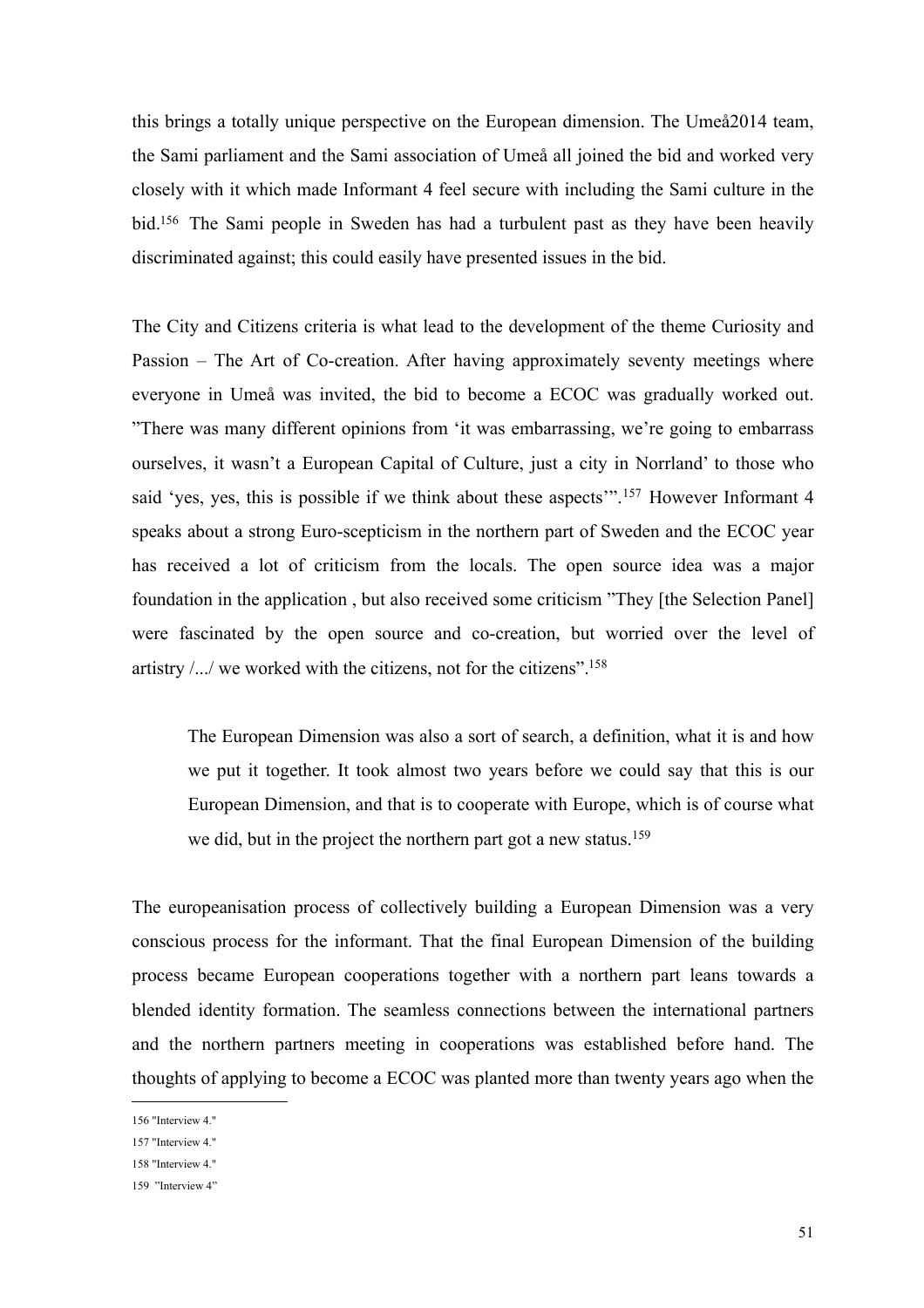then director of the theatre association wrote an article about Umeå becoming a ECOC; this was when Stockholm was chosen and became a ECOC in 1998. The politicians initiated the bid "[t]here is an understanding that cultural ventures is, have meaning. I think that that is when visionary, visionary politicians...that this is real, this is possible if we do it the right way"[.160](#page-54-0) The regeneration, or the CCS has not been a specific motivation of the ECOC bid, but it was always a part of the application. The European Dimension was among other things depending on the cooperations that Informant 4 spoke about, but also through re-conceptualising this northern part of the world as European.<sup>161</sup> This was evident as Informant 4 showed a map as a part of his presentation.

The topics in the interview centred heavily around the geographical position of Umeå and the challenges surrounding legitimisation of the city's European Dimension. The City and Citizens criteria are connected to the topics of co-creation and the open source method. The Sami people was also a reoccurring topic which can fall into both the European Dimension as it brings up a minority, but also to City and Citizens as it engages the Sami community though cooperations.

#### **4.3 Interview 5, Umeå University**

Umeå University is one of the actors involved in the Umeå application. A representative of the university, Informant 5, was in a reference group during the application process. The purpose of a university representative according to Informant 5 was to:

 Involve the university in this work and to engage, or to make us visible in that process as well. /.../ it was important for them I guess to include the university which is a pretty large actor in Umeå /.../ you have to say that the university is a engine in the city, and have been that for a long time .<sup>[162](#page-54-2)</sup>

This was perceived as a general will to engage many different areas of the city. The university being an international actor with an already present European Dimension

<span id="page-54-0"></span><sup>160</sup> "Interview 4."

<span id="page-54-1"></span><sup>161</sup> "Interview 4."

<span id="page-54-2"></span><sup>162</sup> Umeå University Informant 5, *Interview 5* interview by Lorraine Jonis, 9 April, 2014,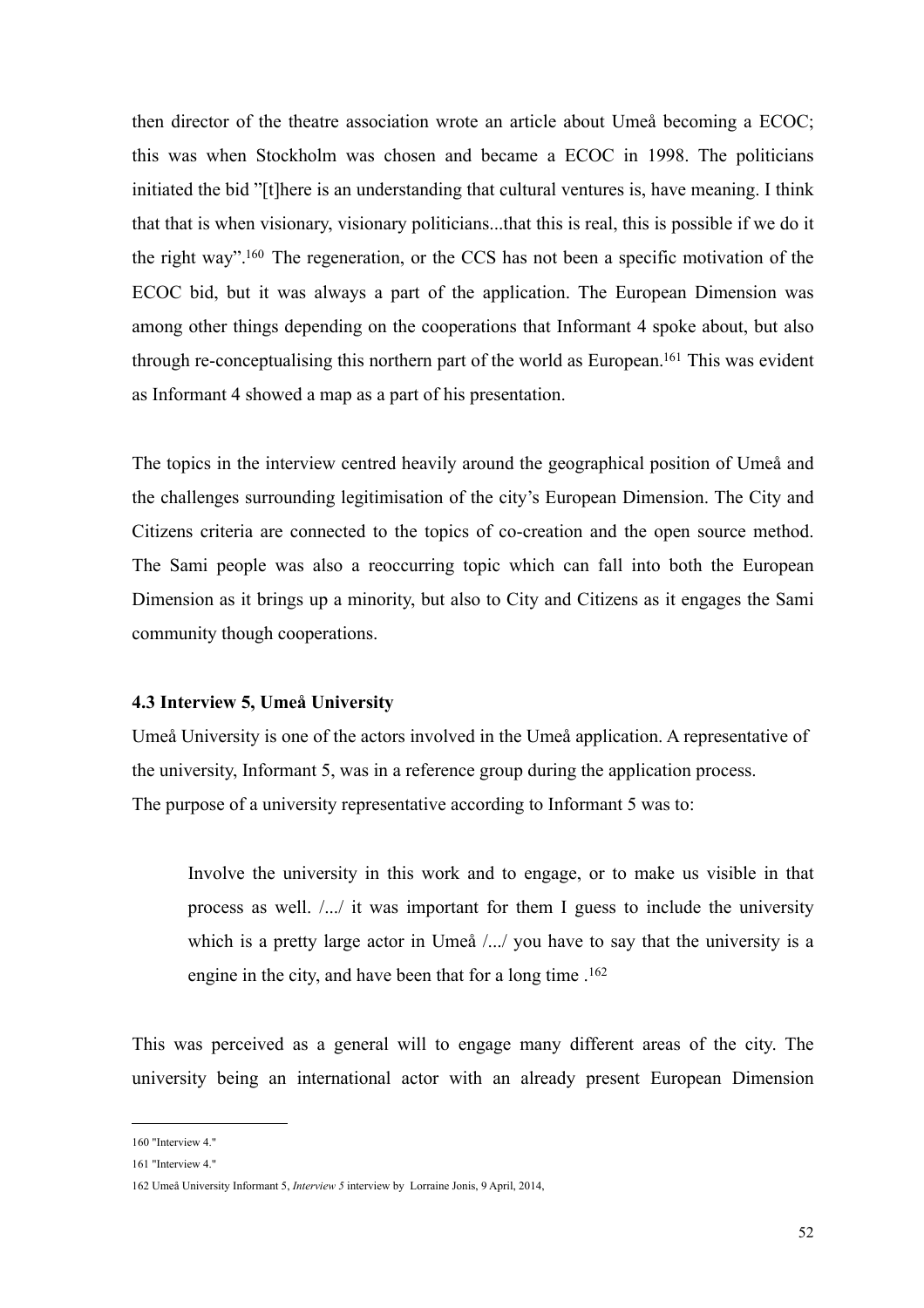through the many international students and researcher working there, but also through the project *Culture at Campus* which Informant 5 is well acquainted with. The project has been going on since 2003[.163](#page-55-0) When speaking about the discussions of the European Dimension in the reference group, Informant 5 connects this heavily to this project during the interview. Culture at Campus is a project that arranges a show that happens once a week during lunch and is free for students and staff of the university. The project brings in artists of different genres e.g. music, circus performers or authors to preform or partake in discussions. The project has had many international artists present, but also local, regional and national artists[.164](#page-55-1) European Dimension was also connected to a sister project called Culture Trade which involves one artist representative of the Umeå region going to another country e.g. Riga, Latvia to perform, and one Latvian artist going to Umeå to do the same. These examples given by the informant gives an inkling to what the European Dimension meant for him as a university representative. The City and Citizens criteria was explained by the interviewer as Informant 5 was not familiar with it.

 But I think we spoke about that too, abut the co-creation, that it should not be from an above perspective, but a really grass root. That it was the grass root's culture that was present in this. It was clear very early on I would say, and our work at *Culture at Campus* was an example of that[.165](#page-55-2)

Here, Informant 5 gives an example of how the two criteria are intertwined with each other and form the same project/events. The presence of artists from both Sweden and the Umeå area together with the international artists are vital for the criteria. Umeå University, in the light of these two examples of projects, and its function as a gathering place of international students and researchers, forms a place where the two criteria meet regardless of the ECOC year or not. Since the informant states this with such a certainty that there is an international dimension, a seamless blended identity formation is the most accurate to apply here. To have the university as partner in the program year becomes important to the bid in order to legitimise its europeanness. The motivation of Umeå's application was:

<span id="page-55-0"></span><sup>163</sup> "Interview 5."

<span id="page-55-1"></span><sup>164</sup> "Interview 5."

<span id="page-55-2"></span><sup>165</sup> "Interview 5."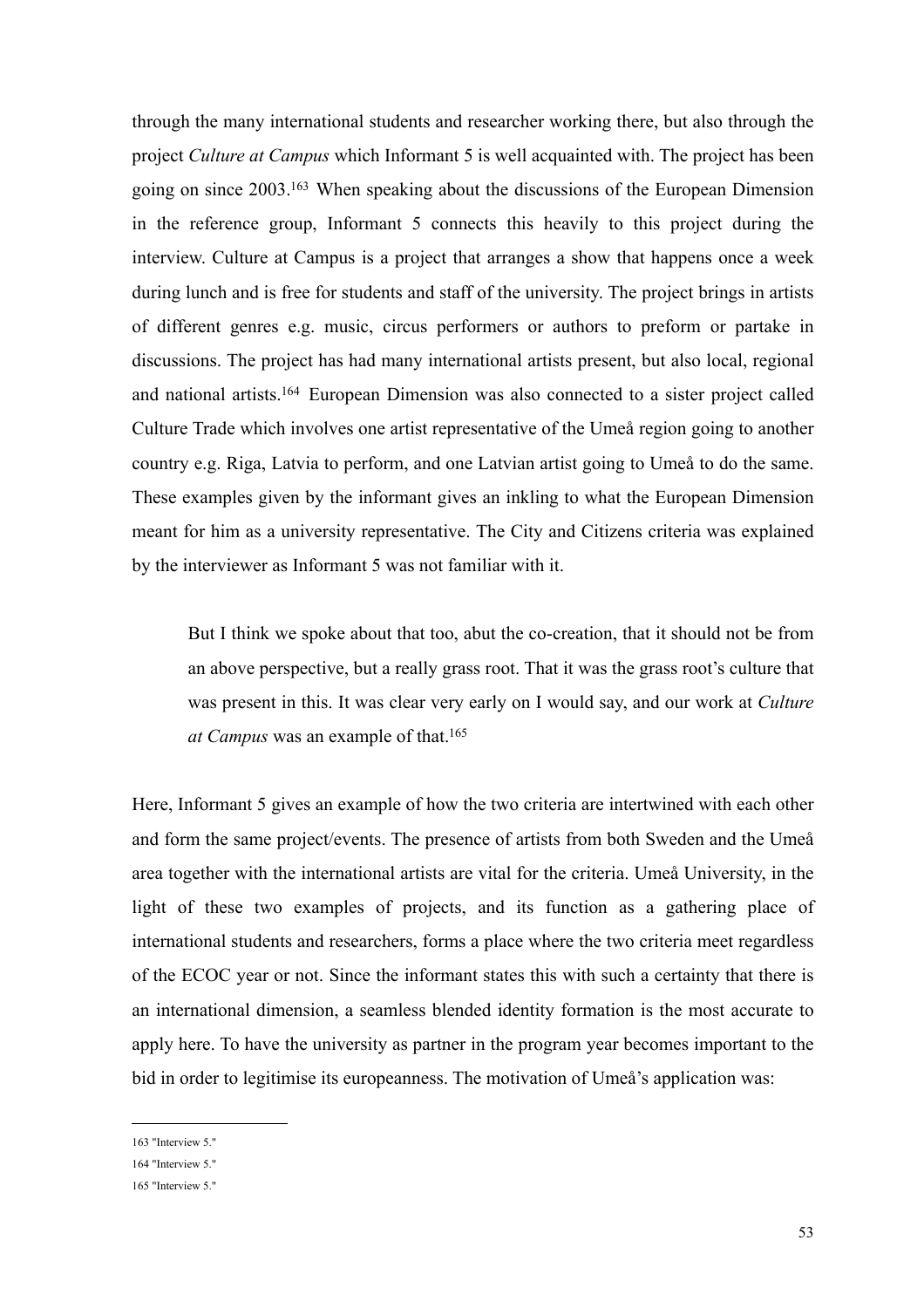As I perceived it, simply a chance for us to be seen in Europe and market ourselves, a small city pretty far a way in the periphery which have a strong cultural life and have had a strong cultural life for a long time. We have an opportunity to show ourselves in this arena, the arena of the Cultural Capitals.[166](#page-56-0)

Informant 5 describes the geographic location of the city as being "periphery" and uses this as a motivation to make the city visible with a strong cultural life with in the spatial "arena" which is ECOC - a motivation of reconceptualisation. The topics in the interview with Informant 5 centred around the activities of Umeå University connected them to the two criteria. The *Culture at Campus* and *Culture Trade* was two concrete examples of how the European Dimension and the City and Citizens criteria can interact with each other in the same projects.

### **4.4 Results**

Umeå's Theme is Curiosity and Passion – The Art of Co-Creation and was initiated by the local politicians. The thought of applying for the ECOC title had been there for several years. The method to achieve co-creation as the main theme is *the open source*, an invitation for everybody to participate to create the ECOC bid and programme and thereby create Europeanisation. Informant 4 says that about seventy open meetings were held, with varied responses. The open source method was a concern of the selection panel because it might impact the level of artistry in a negative way. The open source method and the theme of the bid are in clear connection to the City and Citizens criteria. Informant 5, of Umeå University, stated that a grass root level of participation was something that was continuously spoken about. This is confirmed by Informant 4 who wrote the applications making the open method a topic.

The answer to the first question of the application, why the city chose to apply, Umeå2014 offers the northern spirit to the rest of Europe and the world and with that create e.g. novel cultural expressions. The northern aspect of the application saturates the bid. Figure 5, a map of Sweden with Umeå marked, together with the Swedish capital Stockholm and the

<span id="page-56-0"></span><sup>166</sup> "Interview 5."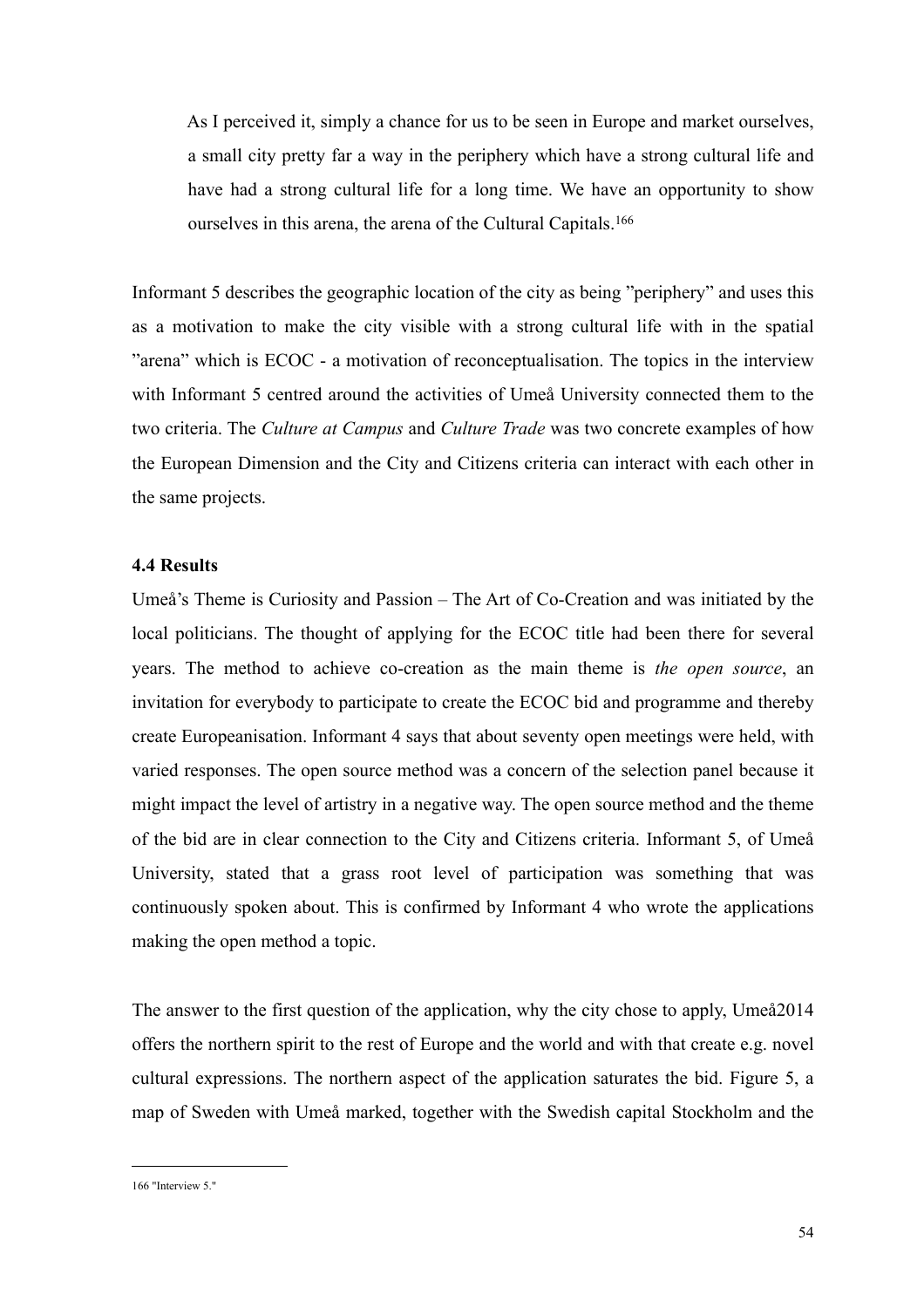second largest city, Gothenburg, accompanies the answer to question one. The yellow area on the map is Sápmi, the traditional land of the Sami people. This places Umeå in a spatial context of Sweden, but also of the traditional lands of the Sami.

The Sami people are a big part of the application and is thus a topic. Its structure is formed after the eight Sami seasons and the Sami culture are represented in the programme. The participation of the Sami people has been anchored e.g. in the Sami parliament forging a political connection as well as an artistic one. The Sami Parliament's approval is important a Informant 3 says. The Sami are offered to meet Europe and to be met by Europe, bringing almost an exotic feel to the programme. The geography of the bid is again emphasised as the spatial surroundings of the city is described as "magical", with "dark days", "reflecting snow" and "Aurora Borealis".

Initially, a sustainability programme called *Stay Cool* was in the bid, however, it does not seem to be present in part two of the application. Stay Cool brings focus to the melting ice of the north due to global warming. Umeå chose this mission as they are far up north and have the experience and arena to highlight this. Umeå's experience with economics and growth are also included in the application. There are several references to awards that Umeå has received in this area. They affirm the competence of Umeå to continue in this way and therefore has projects like *Dialogues 2014* that aims to bring the cultural scene and the business sector together. The stakeholders' perspective on culture as a force of development is to be brought forth. This is an intention to create Europeanisation together with the business sector, not just the cultural sector.

The objectives of Umeå are: Human growth, culture as a driving force of sustainable development, international dimension of cultural life. Human growth is a very big term to have included in the bid, it is vague still on how human growth would be accomplished. Sustainable development – regeneration is one of the objectives that can be seen in the activities aimed at the business sector, while the international dimension-objective fulfils the European Dimension. The word, "intercultural" is used in association with sport such as floor ball. This would be an opportunity for young people of different countries to meet. Intercultural is described in several EU-documents as being a desirable aspects of projects.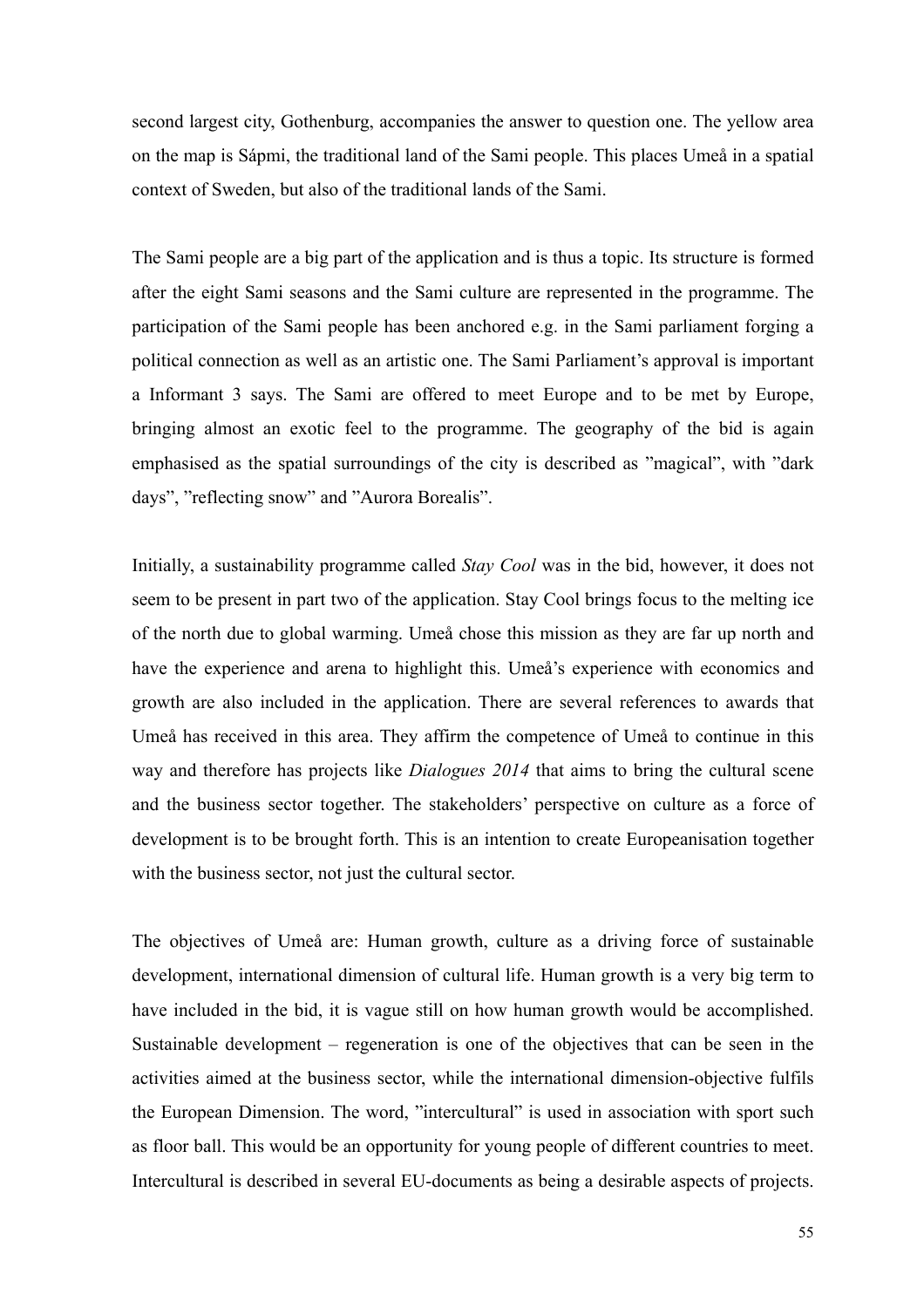However, an explanation of the word is not offered here. There are several mentions to EU programmes in the text that is useful to the Umeå2014 bid, but the details of how exactly they are related to the bid is unclear as there are no citations from the programmes or explanations as to their relevance. This may assume that the reader is well acquainted with them, or that it is expected of the reader to look them up.

Umeå itself is described as a city of multiplicity, where around 100 languages are spoken. Sweden's homogeneity is changing according to the application and this presents a challenge. People with other ethnic group should experience Swedish culture and Swedes should experience other cultures. This links the term culture to ethnicity and Europeanisation that occurs when people of different ethnicities meet.

The geography is a reoccurring topic that is the stepping stone of other topics. Sápmi, for example, the homeland of the Sami people. Their lands span across four countries, Norway, Sweden, Finland and Russia, widening the geographic spread of the bid.

The *Stay Cool* was connected to the bid through Umeå's experience with global warming by being a northern city. Informant 4, writer of the Umeå application, said that the selection panel questioned Umeå's European Dimension due to the fact that they were so far up north. A constant mentioning of the geographic position and how its relevant for the ECOC year might have been a way to dispel this doubt. During the bid, Informant 4's tool to describe the geographic position of Umeå was to bring a map and turn it "upside-down" to show Europe from a northern spatial perspective.

Informant 1 of the selection panel confirms that Umeå had several doubts against them because of their geographical position; the president of the Selection Panel doubted if they had a European Dimension on a daily basis. The actors such as the opera proved this to be a fact and turned the opinion of the panel. On the question which geographic areas are included in the bid, Umeå answered: The northern room, Sápmi, Europe and the world, but also the digital room. The latter being a way to reach out to more people beyond the restrictions of traveling and widening it spatial reach. This answer was accompanied by a map of Europe where Umeå, and all of the collaboration cities were marked, but without country borders. This places Umeå in a European context, and offers a way to escape the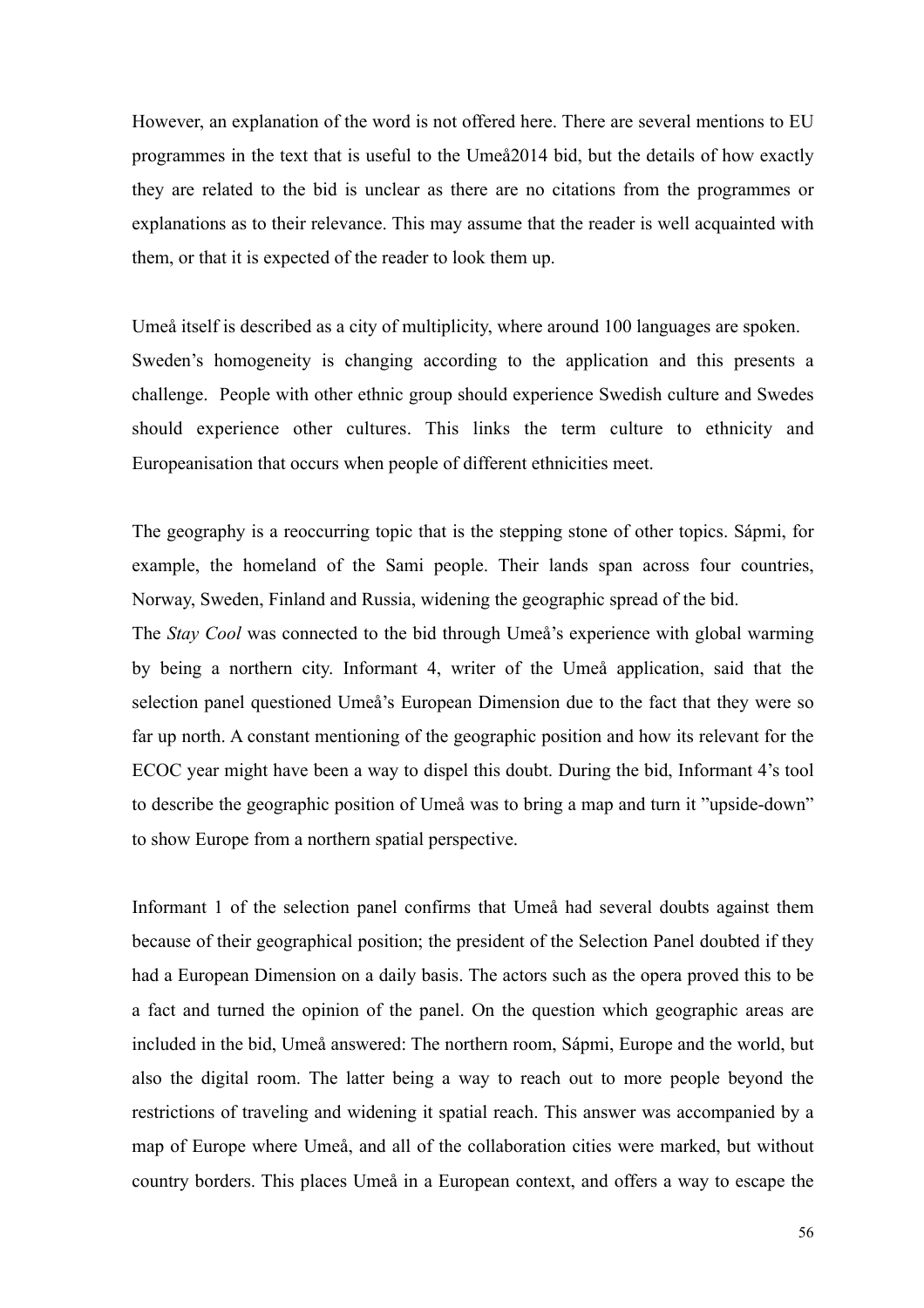periphery. Umeå University is an example of an actor with international contacts. Informant 5, a member of the reference group of Umeå2014 connected the European Dimension very closely to the university and it's international students, researchers and being a place where English is spoken. He made special connections to two projects on campus called *Culture on Campus* and *Culture trade* which has many international artists involved, the latter sending Umeå artists to other places in the world. Informant 5 interpreted the university's part in the project as a way to make its organisation visible since its a big employer in the city and as proof that all of Umeå truly was behind the bid.

The motive of Umeå's application was not specifically the CCS or regeneration in general, but it was a continuous topic in the application according to Informant 4 who was working on the application. Informant 5 of Umeå University had interpreted the motive of making Umeå, a city in the periphery, visible in the ECOC arena. The bid is about offering the northern spirit to the rest of the world, about reconceptualisation by being recognised by others. This way of describing the city as on the edge of Europe has been a continuous in both the application and interviews. This re-affirms that geography and spatiality indeed plays a significant role in how Umeå is perceived by itself and by others.

Arguing for this northern spirit the topics of geography is used as it has been perceived as Umeå's weakness being in the periphery. The international collaborations that have existed in the cultural scene and in the university for years are given as examples why Umeå indeed does possess a European Dimension. This is mentioned by Informant 4, who wrote the application, as well as Informant 5 of Umeå University. This is in line with the motivation of the *Final selection report* which states that Umeå had the ambition to make the city and northern part of Sweden more visible in Europe.

The emphasis on collaborations has been a way to balance out the doubt of Umeå's lack of European Dimension due to their periphery position. This indicated that Umeå's bid, and the informants all speak of Umeå as having a blended identity, where the europeanness is seamlessly a part of Umeå. The reconceptualisation of Umeå as a ECOC would henceforth quell any doubts of the possibility to be European being located in the periphery. However, Informant 4 spoke of a Euro-scepticism and gave examples of doubtful citizens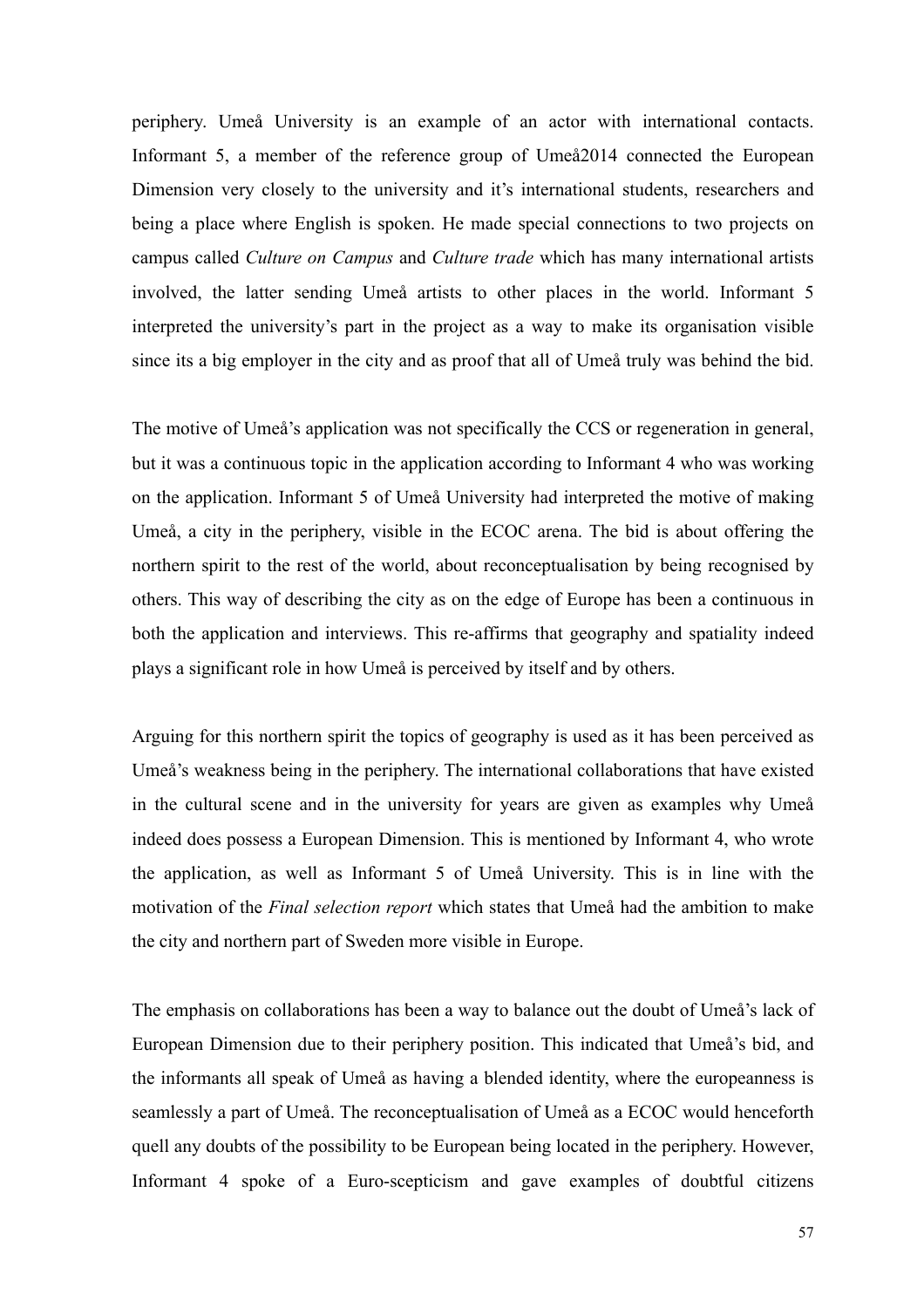participating in the open meetings. This indicated that there is a discrepancy with the identity formation given by the informants and in the application to what the citizens of Umeå think.

### **5. Lund and Umeå – a comparison**

The main themes *Meaningful Meetings* of Lund and Umeå's *Curiosity and Passion – the Art of Co-Creation* are both based on the City and Citizens criteria to foster participation of the citizens living in the city and its surroundings, this becoming a topic in both applications – a clear will to collaborate with the locals and citizens to build Europeanisation. Open meetings were held in both cities to engage the citizens in the creation of the programme, but with varied results as both bids have been heavily criticised and Informants 2a, 2b and 4 all describe having to deal with Euro-scepticism while writing the bid.

The City and Citizens criteria was used as a base for them add the cooperations of cultural actors, local and international ones to fulfil the European Dimension criteria.

The topic of geography are referenced repeatedly in the applications and by Informants 1, 3, 4 and 5. Umeå had a more exotic spatial descriptions of its surroundings using words like "magical" and "Aurora Borealis", while Lund's spatiality is described as having open landscapes and being part of a much bigger region of Öresund. According to Informant 1, the Selection Panel doubted Umeå because of its periphery position, though the cooperations i.e. the City and Citizens criteria and the European Dimension convinced them otherwise. Lund, however, had a clear European Dimension due to its position in Öresund according to Informant 1, but it did not show in the quality of the partnerships. Informants 2a and 2b rather focused on the actors and how they worked to involve them in the bid.

The tangible example of a European Dimension is geography, but it was still hard to pinpoint the criteria, since it could be so many things, says Informant 1 of the Selection Panel. When asked about the European Dimension, all informants in this study talked about the geographical spatiality of the cities. Very few concrete examples of projects in the bids which fulfils the two criteria were given. Informant 5 of Umeå University connected the criteria to the projects he was close to, while Informant 3 of Lund University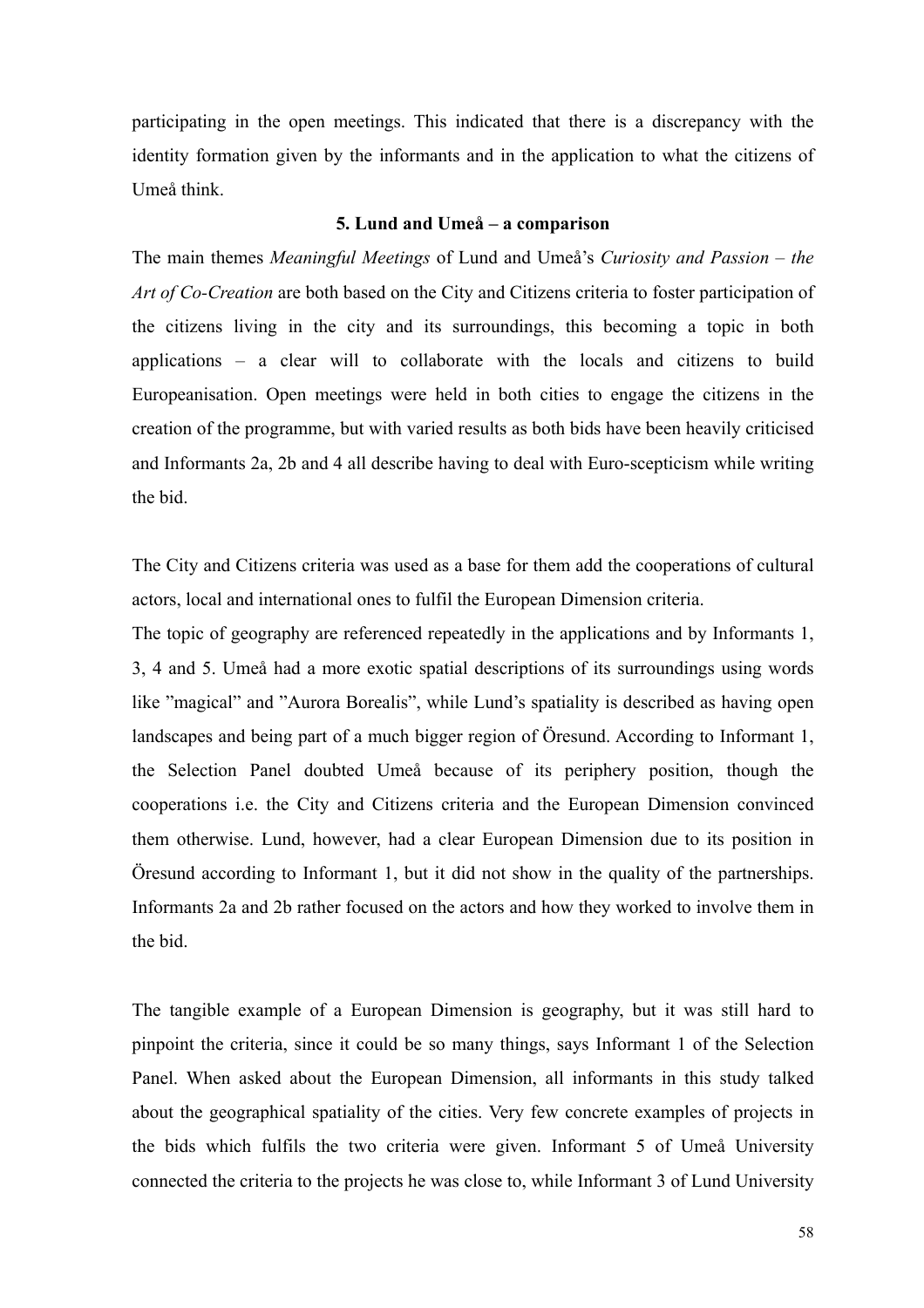spoke of mainly geography, but also history, the university and the business sector, not giving any examples on how the university concretely contributed to fulfilling the criteria.

The structures of the programme are different. Lund's structure is clearly divided into programmes related to the City and Citizens criteria and which related to the European Dimension criteria. Umeå, however, structured their application after the seasons of the Sami people. The Sami culture is an integral part of the bid, giving it an exotic, primordial touch. Meanwhile, Lund instead focus on the region's youthfulness. Sápmi, the land of the Sami people adds an additional dimension to the geographical area of the Umeå bid, as well as the digital room. Lund's main focus was the Öresund region. The bid and Informants 2a, 2b and 3 all state that Lund is a smaller city in a big region – problematising this. The maps included in the applications have different approaches. Lund shows a map of the Öresund region and where the city is located, and a map of Europe with Öresund marked on it. Umeå has a map of Sweden, with Sápmi marked in yellow. Umeå, together with the capital Stockholm and Gothenburg, the second largest city in Sweden. are also marked. Umeå also includes a map of Europe where the city is marked together with the collaborators. This is in contrast to Lund's empty map. Both Lund2014 and Umeå2014 chose not to include country borders on their maps. A map was also used by Informant 3 as a tool when he presented the bid of Umeå to motivate why Umeå indeed was a European city which demonstrates the importance of multi-modal communication.

Both of the cities use the term periphery to describe their locations. Umeå in the sense of being in the periphery of Europe, this is confirmed by both Informant 4 and 5. Meanwhile Lund is described as being in the periphery of Sweden, but close to Europe. The Informants 2a, 2b and 3 say nothing about the periphery, but state over and over again how close to Europe Lund is. The Öresund region is the true European Dimension of Lund, however, Informants 2a and 2b claim that politicians felt uncomfortable using this angle since the politicians in Stockholm might not like it.

Both bids were initiated by the local politicians in the City of Umeå and City of Lund. The motivations to apply to the ECOC in Lund according, to 2a and 2b, was to create a political legacy, not a goodwill project. Lund2014 motivated the application by stating a need for change, a will to reconceptualise and regenerate the city. Umeå, however, went the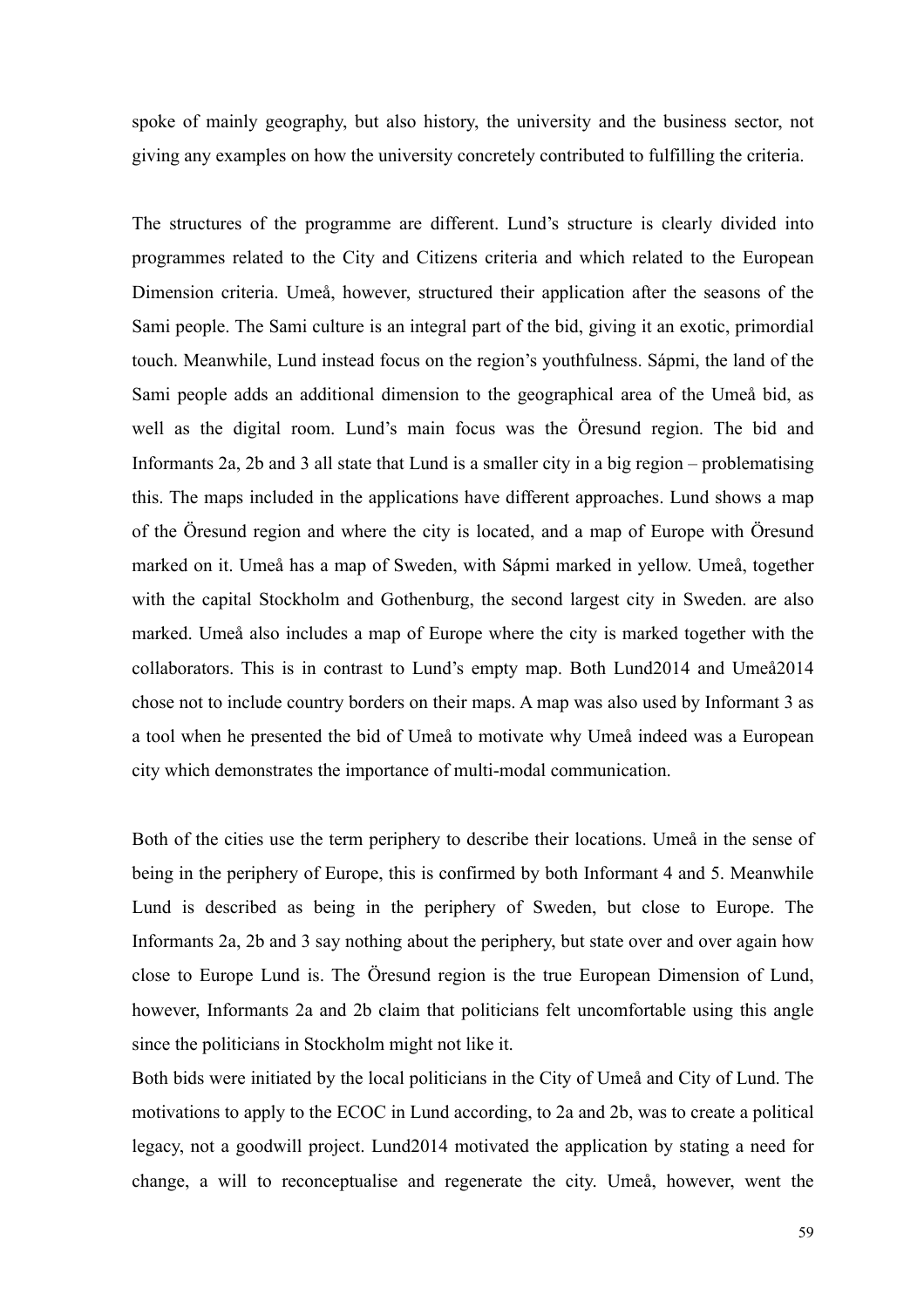opposite way in their motivation - offering the northern spirit. According to the Informants 4, the writer, and 5 of Umeå University, the motivations here were about making the city visible in a ECOC arena and to the rest of Europe. Umeå continuously had to argue for their European Dimension because of their remote location, which was mentioned by Informant 3 of Lund University and Informant 1 of the Selection Panel. The reconceptualisation of Umeå to a ECOC would be legitimising Umeå as being a part of Europe despite its periphery position. This is in line with how regeneration has been used by other European Capitals of Cultures e.g. Stockholm, whose nomination legitimised Sweden's application to become a member state of the European Union.

The regeneration and the reconceptualisation of space is something that can be found in the aims and objectives of both bids. However, all the informants that worked on writing the applications said regeneration was not a specific goal. The writers of the Lund bid said that it was very important to the politicians to give to the city through the City and Citizens criteria because they wanted to develop the city. The Umeå2014 application connected the development of the city to a regional development plan though intertextual references. Lund speaks about cultural development as part of the aims. The selection panel representative said that they saw it as a positive light. This could mean that the regeneration agenda has been somewhat banalised in these circumstances since Glasgow 1990, where regeneration was so prominent as it was new.

Intertextual references to Europe differed in the cities' bid. Lund had very detailed references with citations, while Umeå only mentioned the other EU programmes that might be useful to their bid. None of the informants made firsthand intertextual references to other EU programmes in the interviews, but instead used some Euro-speak such as "intercultural". The bids both used the word interculturality, which is among other things, in the *Culture Programme,* but without any further explanation making assumptions about what type of audience the bids have. Interculturality was also mentioned by Informant 2b which saw it as strange that a bid ECOC could win promoting an ethnic minority, which is the opposite of interculturality, according to the informant.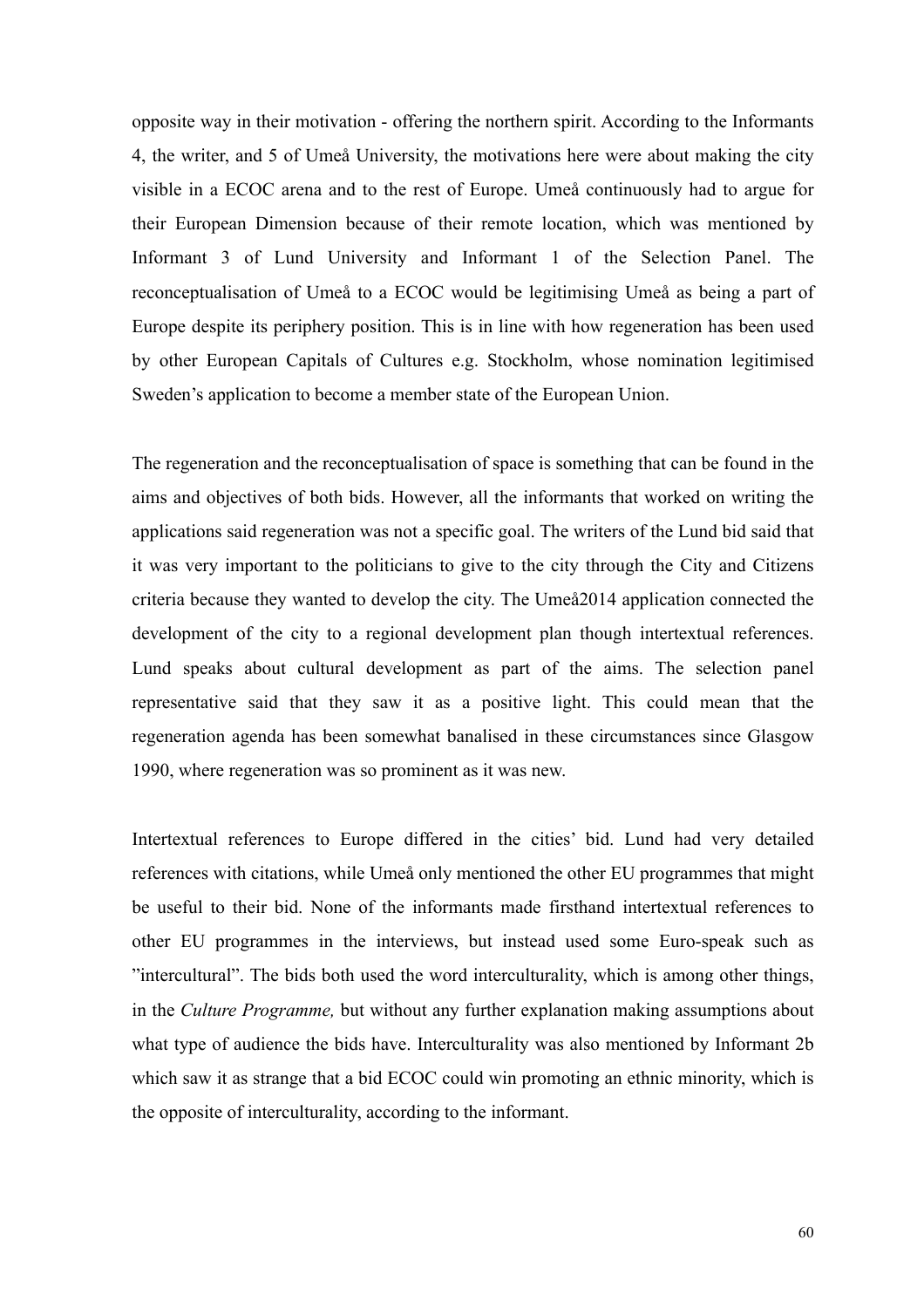The topic of interculturality is further problematised though aim four of Lund's bid. This is further connected to diversity and what happens when people of different cultures meet. Umeå also mentions diversity through the many languages spoken in the area and wanting people of different ethnicities to learn from each other. However, the focus is on the topic Sami people, a minority, and diversity in the Umeå bid falls in the topic's shadow. In the bid, "multiplicity" is used to describe Umeå, rather than intercultural.

The application of Umeå wants to offer Europe and the world, the northern spirit. The informants and the bid built up a europeanness that had, through cooperations in many ways, existed for years. Informant 1 of the selection panel stated that Umeå's cooperations e.g. in the opera were no doubt the reason for the selection panel's conviction of the europeanness of the city. This gives the impression of a blended identity of Umeå.

Lund, in the application, placed itself in a European context through its geographic position and through its shared landscapes and history with the continent. Informants 2a, 2b and 3 all spoke about this as an obvious thing in the interviews. However, the writers of the bid revealed problems with the actors and collaborators. Informant 1 of the selection panel remarked on the lack of European Dimension with the collaborators. This gives the impression that a blended identity was wanted, however, it seems as though the europeanness was an outer layer of lower hierarchy due to the varied European Dimension with the actors. The writers of both bids, Informant 2a, 2b, 3 and 4 spoke about Euroscepticism, the latter amongst sharing some of the remarks that were said in the open meetings by locals of Umeå. The level of appropriateness might be the reason why Umeå's blended identity formation is successful in comparison to Lund, since the informants representing Umeå2014 are perhaps not as free to speak about possible issues with collaborators and partners as the writers of Lund2014 bid were. Both of the bids legitimised expertise and cultures e.g. equality and Sami culture due to their geographic location. This argumentation speaks against the europeanness forming through a Zero-sum identity.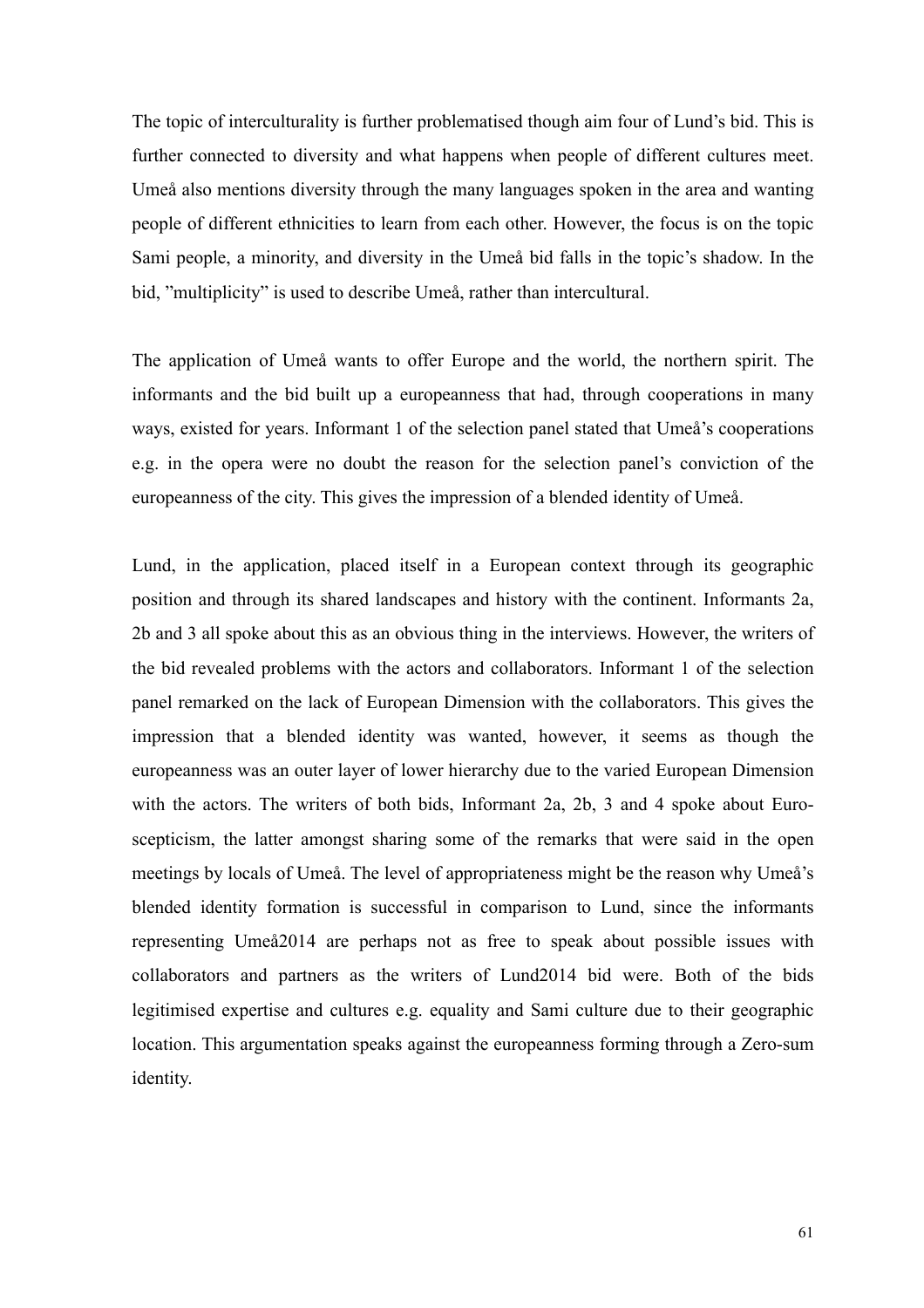#### **6. Conclusion**

The collective understandings and meanings – the Europeanisation happened through two topics. The topics Lund's and Umeå's bids both had in common was geography and actors. The application calls for the applicants to specify what geographic area that were to be included in the bid, both cities went beyond merely stating GPS coordinates. The geographical locations – the spatiality of the different bids were topics used to legitimise different expertise, such as *Stay Cool*, and Sami culture for Umeå, and equality and the topic of intercultureality for Lund. Umeå used their landscape to describe a magical place, which in combination with the topic of Sami culture became exotic.

The two topics of interculturality and Sami culture is both motivated though the geographical position, but are in juxtaposition to each other – the culture of many against the culture of a few. These examples of legitimising expertise of culture through spatial geography speaks against Europeanisation through a zero-sum identity as the expertise was not legitimised as being European. The geographical position was also what the informants spoke most about when asked about the European Dimension, rather than going to examples related to the applications.

Lund's spatial position gave them a clear European Dimension, while Umeå's spatial location was creating doubt. Both of the themes of the bids; Meaningful Meetings and Curiosity and Passion – The Art of Co-Creation put cooperations in focus and thereby including the City and Citizens criteria by involving the locals, and the European Dimension criteria by cooperation with European artists; in other words, the building of a collective understanding - europeanisation. The European artists' presence are what eradicated the doubt on whether or not Umeå has a true European Dimension. The varied quality of the European Dimension of the actors in Lund which was brought up by the writers of the Lund bid and the representative of the Selection Panel shows how crucial the actors are, cementing them as a topic.

The motivations of the two cities differ in the application, but lands in the same concept – reconceptualisation. Lund motivates the bid because the city needs change, a new self image. Umeå, however, offers their special, northern spirit to the rest of Europe. The will to make Umeå visible was also one of the motivations which the representative of Umeå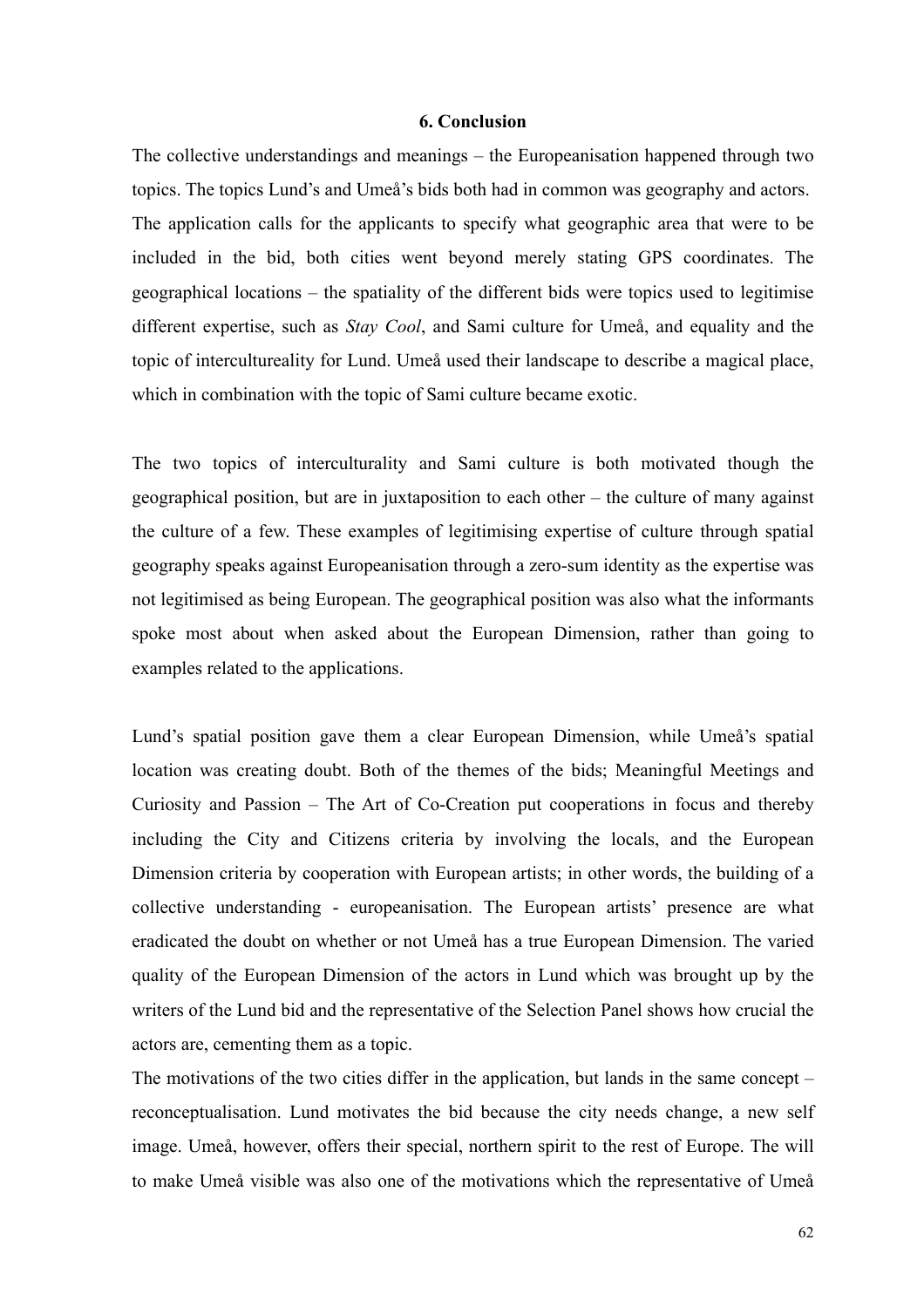University emphasised, which were in line with the motivation stated in the *Final Selection report*. This will validate Umeå as a part of Europe, despite its periphery position.

Regeneration was mentioned in the application of both cities, though the writers of the bids deny that it was a special agenda. This could indicate that the regeneration as a part of the ECOC programme has become banalised that is expected to be included.

Umeå constructed europeanness through a blended identity, Lund seems to have tried the same, but the actors involved had a very varied degree of European Dimension, ending up with a layered europeanness with Europe being an outer layer and thereby not the focal point. The differences between the seamless, blended identity and layered identity seems to be that the latter is manufactured, willed to exist by cultural professionals rather than the citizens. A blended identity formation of europeanness is achieved by Umeå due to the seemingly organic, natural incorporation of actors, both local and international - the factor that Lund failed to portray.

The level of appropriateness of the informants of this study could be the reason why Umeå seems to be more successful in building a blended identity formation than Lund. Several informants mentioned that locals in their respective cities criticised the applications and the bids, and that they faced Euro-scepticism. This indicates that if the discursive context is widened to include media and interviews with locals of Lund and Umeå, the perception of europeanness would differ from the cultural operators and professionals interviewed for this thesis. Further research in this area would give interesting indications as to whether or not the European Capitals of Culture has a true grass root connection.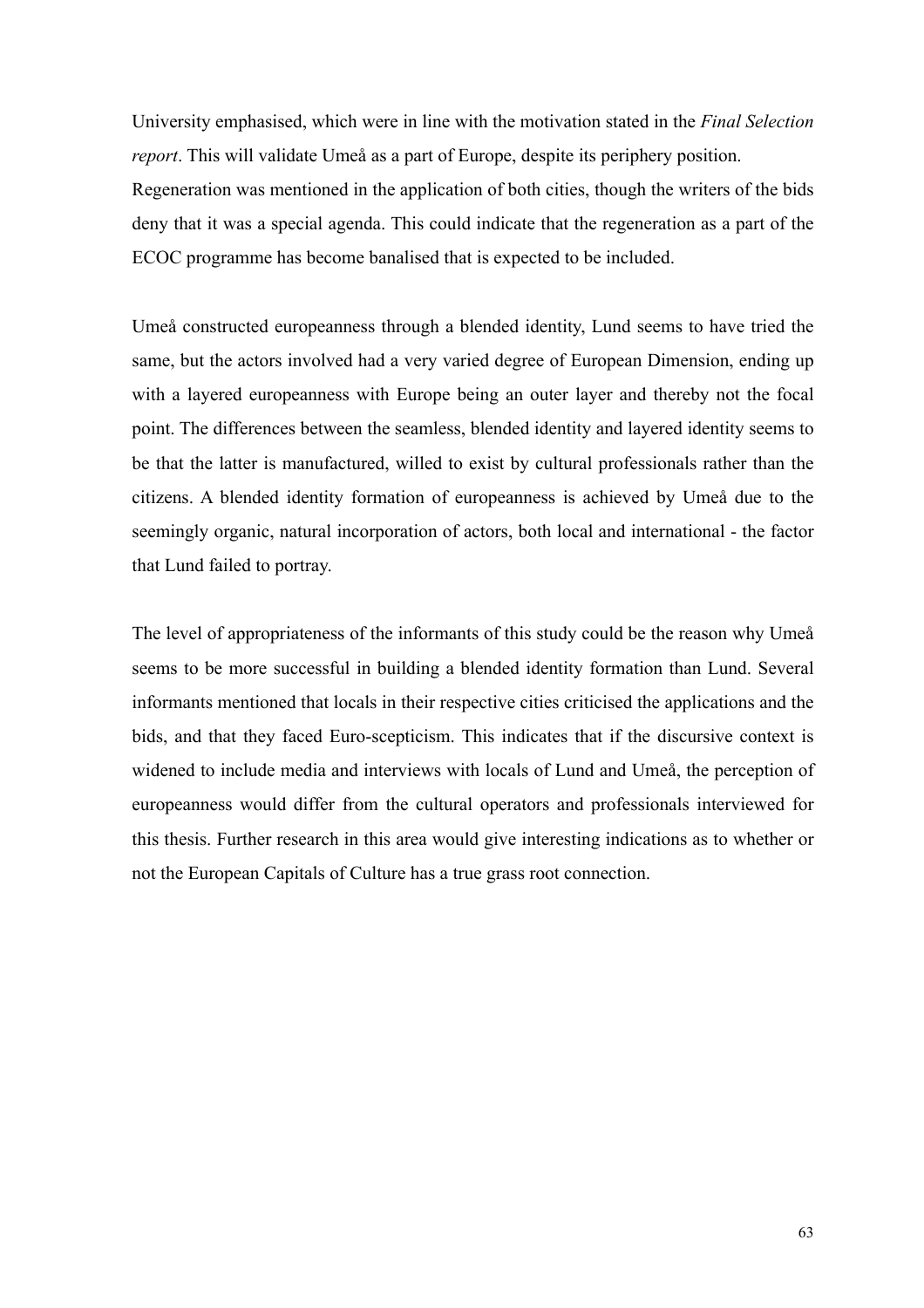# **List of abbreviations**

| <b>CCS</b>  | <b>Cultural and Creative Sector</b>  |
|-------------|--------------------------------------|
| CM          | <b>Council of Ministers</b>          |
| EC          | European Commission                  |
| ECJ         | European Court of Justice            |
| <b>ECOC</b> | European Capital of Culture          |
| EP          | European Parliament                  |
| <b>ESS</b>  | <b>European Spallation Source</b>    |
| EU          | European Union                       |
| <b>EVS</b>  | European Voluntary Service           |
| DG          | Directorate General                  |
| MS          | Member state                         |
| Q&A         | Questions and answers                |
| <b>SSR</b>  | National Association of Swedish Sami |
| <b>TEEC</b> | The European Economic Community      |
| <b>TEU</b>  | Treaty of the European Unio          |

# **Tables and figures**

Table 1, ECOC application procedure

- Figure 1, Flowchart of the discursive context
- Figure 2, Programme structure, Lund
- Figure 3, Lund in Öresund
- Figure 4, Skåne and Öresund in Europe
- Figure 5, Umeå, Sápmi and Sweden
- Figure 6, Map of Sápmi
- Figure 7, Umeå and its cooperations and connections in Europe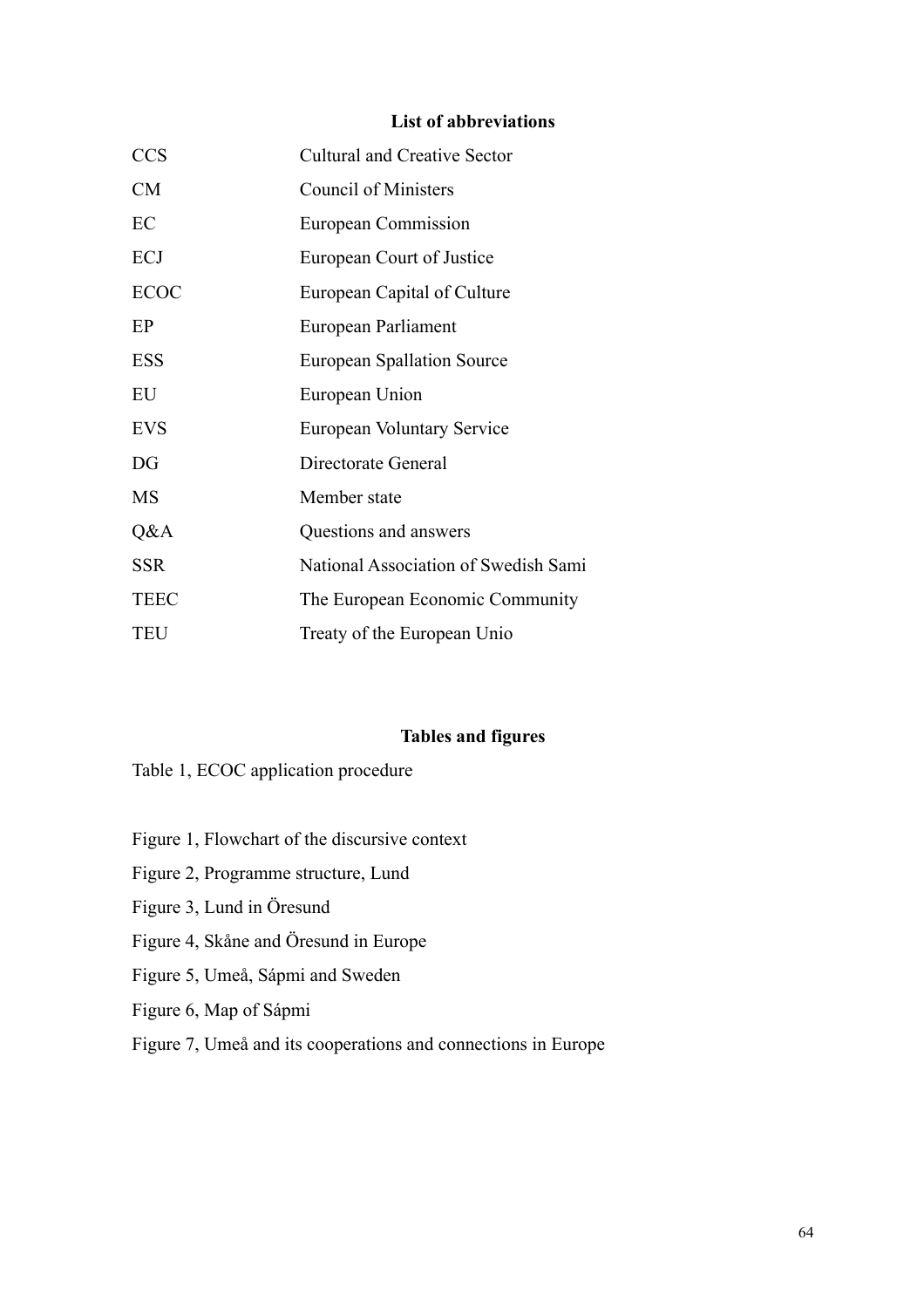#### **Bibliography**

- Commission, European. "Application for the Title of European Capital of Culture" http://ec.europa.eu/culture/tools/actions/documents/ecoc-application-form\_en.pdf Access date: 6 February 2014.
- ———. "Choosing a Capital." Last Modified 5 July 2013. http://ec.europa.eu/culture/ our-programmes-and-actions/capitals/choosing-a-capital\_en.htm. Access date: 21 February 2014
- -. "European Capital of Culture." Last Modified 13 January 2014. http:// ec.europa.eu/culture/our-programmes-and-actions/capitals/ european-capitals-of culture\_en.htm Access date: 21 February 2014
- ———. "Final-Selection Meeting." Last Modified 5 July 2013. http:// ec.europa.eu/culture/our-programmes-and-actions/capitals/final-selection meeting en.htm. Access date: 21 February 2014
	- ———. "History of the Capitals." Last Modified 5 July 2013. http://ec.europa.eu/culture/ our-programmes-and-actions/capitals/history-of-the-capitals\_en.htm. Access date: 21 February 2014
- ———. "Official Designation." Last Modified 5 July 2013. http://ec.europa.eu/culture/our programmes-and-actions/capitals/official-designation\_en.htm. Access date: 21 February 2014
- ———. "Pre-Selection Meeting." Last Modified 5 July 2013. http://ec.europa.eu/culture/ our-programmes-and-actions/capitals/pre-selection-meeting\_en.htm Access date: 21 February 2014
- Dijk, Teun A. van. *Discourse as Structure and Process*. Discourse Studies. London: Sage, 1997.
- Forrest, Linda.Tomlin, Russell S.. Pu, Ming Ming and Kim, Myung Hee. "Discourse Semantics." In *Discourse as Structure and Process*, edited by Teun A. van Dijk, 1997.
- Green Cowles, Maria. Risse, Thomas. "Transforming Europe : Conclusion." In *Transforming Europe : Europeanization and Domestic Change*, edited by Maria Green Cowles, James A. Caporaso and Thomas Risse. Ithaca, N.Y.: Cornell University Press, 2001.

Informant 1, Selection panel. "Interview 1." By Lorraine Jonis (12 March 2014) Swedish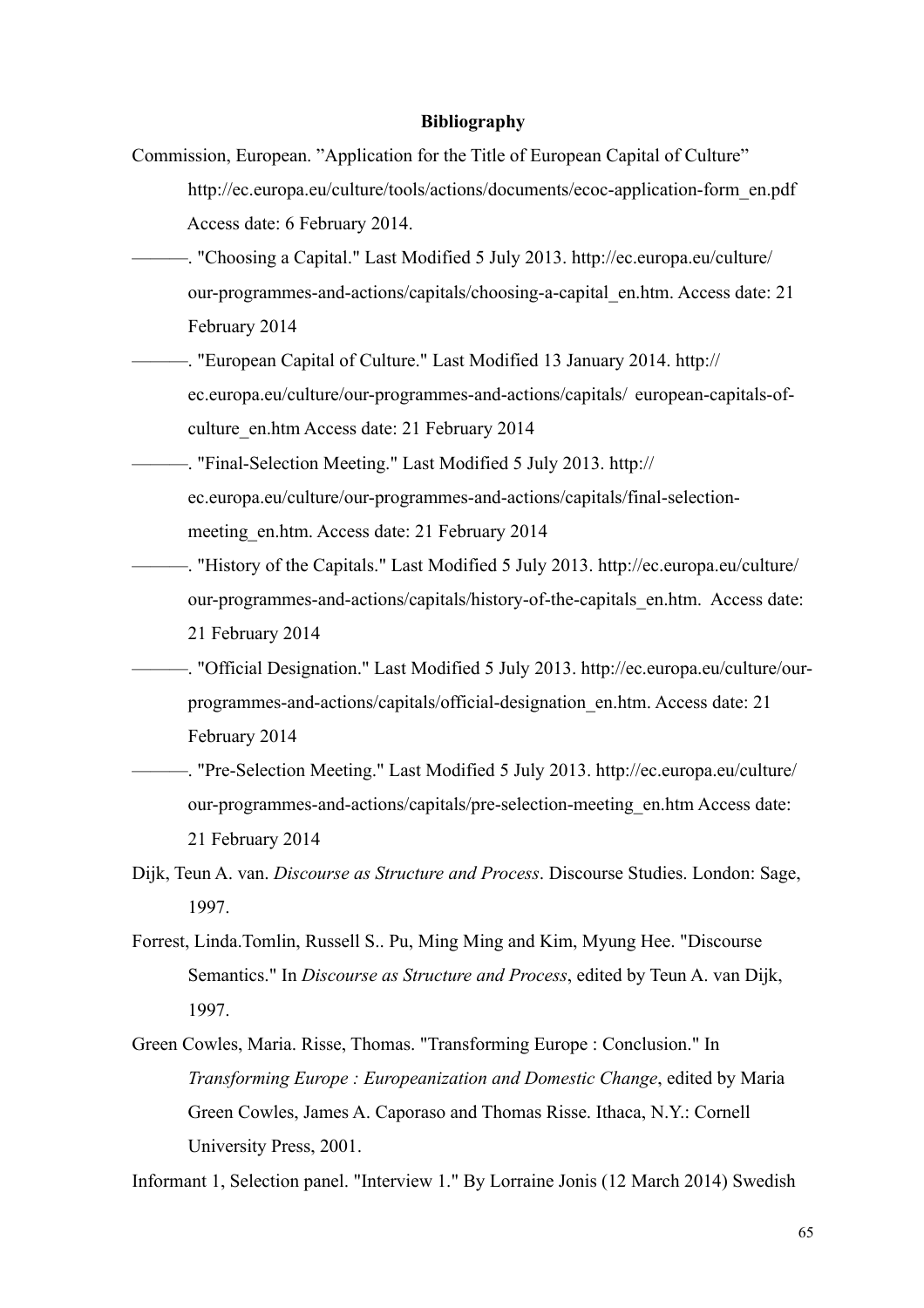- Informants 2a & 2b, writers Lund. "Interview 2." By Lorraine Jonis (28 February 2014). Swedish.
- Informant 3, Lund University. "Interview 3." By Lorraine Jonis (13 March 2014). Swedish.

Informant 4, writer Umeå. "Interview 4." By Lorraine Jonis (26 February 2014). Swedish.

Informant 5, Umeå University. "Interview 5." By Lorraine Jonis (9 April 2014). Swedish.

- Lund, City of."Proposed Application of the City of Lund for the Title European Capital of Culture 2014" 2009
- Merriam-Webster. http://www.merriam-webster.com/dictionary/foster. Access date: 9 March 2014
- Mittag, Jürgen. "The Changing Concept of the European Capitals of Culture: Between the Endorsment of European Identity and City Advertising." In *The Cultural Politics of Europe : European Capitals of Culture and European Union since the 1980s*, edited by Kiran Klaus Patel, pg. 39-55. London: Routledge, 2013.
- Paltridge, Brian. *Discourse Analysis : An Introduction*. Continuum Discourse Series. London: Continuum, 2006.
- Panel, Selection."Selection of a European Capital of Culture 2014 in Sweden: Final Selection Report" 2009 http://ec.europa.eu/culture/documents/ final\_selection\_report2014\_sweden.pdf
- Patel, Kiran Klaus. *The Cultural Politics of Europe : European Capitals of Culture and European Union since the 1980s*. Routledge/Uaces Contemporary European Studies. London: Routledge, 2013.
- Psychogiopoulou, Evangelia. *The Integration of Cultural Considerations in Eu Law and Policies*. Leiden ; Boston: Martinus Nijhoff Publishers, 2008.
- Risse, Thomas. "European Identity and the Heritage of National Cultures." In: *Rethinking Heritage : Cultures and Politics in Europe*, edited by Robert Shannon Peckham, 74-89. London: I.B. Tauris, 2003.
- Sassatelli, Monica. *Becoming Europeans : Cultural Identity and Cultural Policies*. Basingstoke: Palgrave Macmillan, 2009.
- Staiger, Uta. "The European Capitals of Culture in Context: Culture Policy and the European Integration Process." In *The Cultural Politics of Europe : European Capitals of Culture and European Union since the 1980s*, edited by Kiran Klaus Patel, pg. 19-39. London: Routledge, 2013.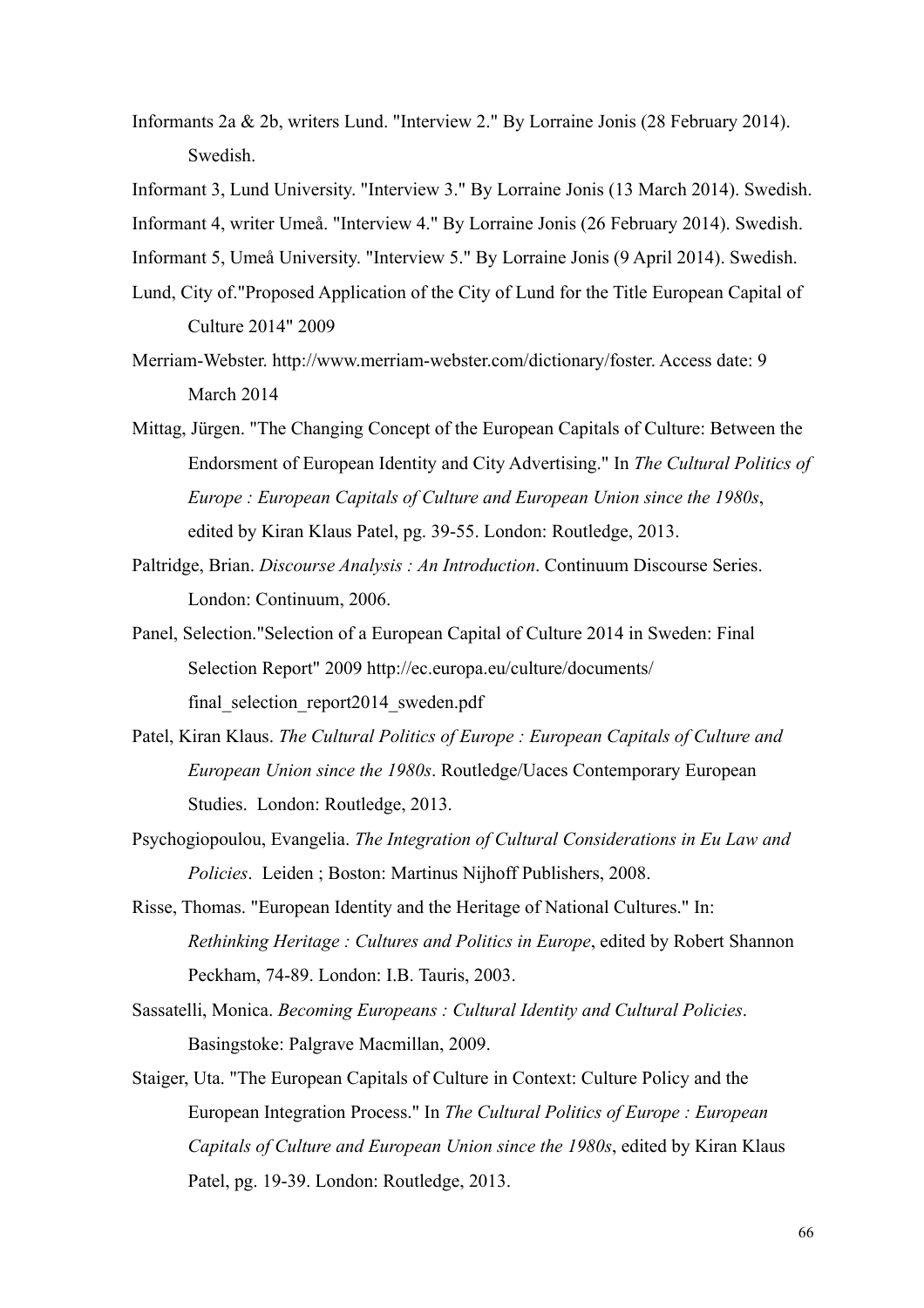"The Treaty of Rome." 1957. http://ec.europa.eu/economy\_finance/emu\_history/ documents/treaties/rometreaty2.pdf

Umeå, City of."Curiosity and Passion – the Art of Co-Creation, Part 1" 2009 ———."Curiosity and Passion – the Art of Co-Creation, Part 2" 2009

Union, European. "Decision No 1622/2006/Ec of the European Parliament and of the Council of 24 October 2006 Establishing a Community Action for the European Capital of Culture Event for the Years 2007 to 2019." 24 October EurLex 32006D1622 http://eur-lex.europa.eu/LexUriServ/LexUriServ.do?uri=OJ:L: 2006:304:0001:01:EN:HTML

———."Ec-Proposal-Post-2019" 2012

- ———."On a European Agenda for Culture in a Globalizing World " 2007. http:// eur-lex.europa.eu/LexUriServ/LexUriServ.do?uri=COM2007:0242:FIN:EN:PDF
- Wikimedia. http://commons.wikimedia.org/wiki/File:LocationSapmi.png Access date: 1 April 2014.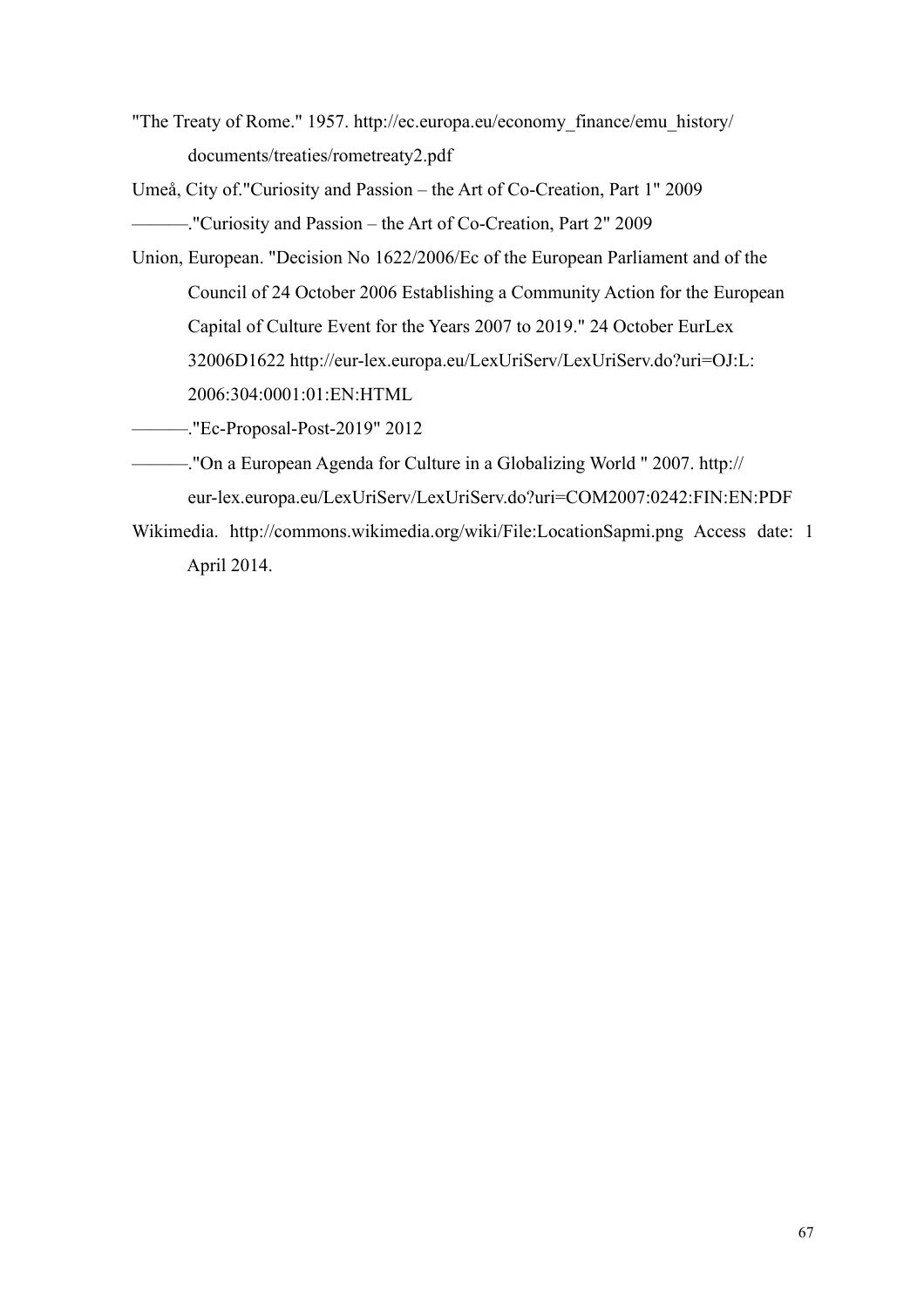# **Appendix 1**

## **Questions to the member of the Selection Panel**

- 1. Tell me about your background; education, work experiences etc.
- 2. How did the Selection Panel define the "European Dimension" and "City and Citizens"-criteria?
- 3. What questions were asked by the members of the Selection Panel to the candidates about the European Dimension and City and Citizens-criteria?
- 4. How did you in the Selection Panel view:

Umeå's definition of the criteria?

Lund's definition of the criteria?

- 5. What were the similarities/differences between the cities?
- 6. How big was the influence of the criteria in the choice of a winner?

## **Questions to the writers of Lund's and Umeå's applications**

- 1. Tell me about your background; education, work experiences etc.
- 2. What were your tasks during the application process?
- 3. What was your city's motive to apply?
- 4. Can you describe the process of coming up with the theme of the application?
- 5. Can you describe the process of coming up with the European Dimension and City and Citizens in your city?

6. What is your perception on "Europeanisation" of culture in your city? How was it 2009?

Has it been more/less in focus since the application was turned in?

7. Did you discuss/got questions about the European Dimension and City and Citizenscriteria during the final meeting with the Selection Panel?

## **Questions to the representatives of Lund University and Umeå University**

- 1. Tell me about your background; education, work experiences etc.
- 2. What was your role in the board/reference group?
- 3. What was the role of the university in the application?
- 4. What was the city's motivation to apply?